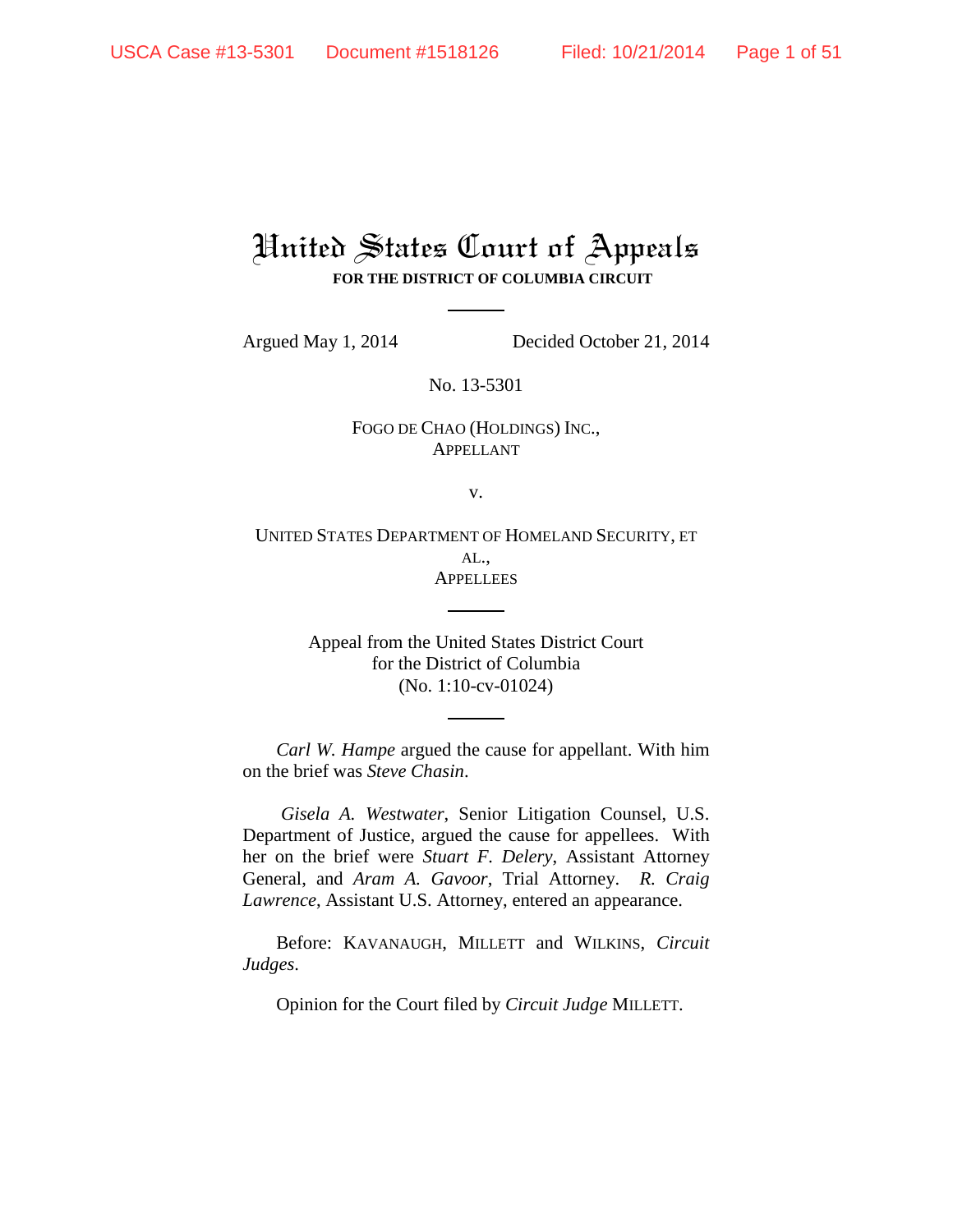$\mathcal{L}$ 

## Dissenting opinion filed by *Circuit Judge* KAVANAUGH.

MILLETT, *Circuit Judge*: Fogo de Chao (Holdings), Inc., operates numerous Brazilian steakhouse restaurants, known as *churrascarias*, in Brazil and the United States. According to Fogo de Chao, a critical component of its success has been the employment in each of its restaurants of genuine gaucho chefs, known as *churrasqueiros*, who have been raised and trained in the particular culinary and festive traditions of traditional barbecues in the Rio Grande do Sul area of Southern Brazil.

But of late, Fogo de Chao's efforts to bring authentic Brazilian *churrasqueiro* chefs into its United States restaurants have hit a legal roadblock. Federal immigration law provides what are known as L-1B visas to qualifying multinational businesses, which permit them to temporarily transfer foreign employees possessing "specialized knowledge" into the United States. From 1997 to 2006, the Department of Homeland Security granted Fogo de Chao over 200 L-1B visas for its *churrasqueiros*. In 2010, Fogo de Chao sought to transfer another *churrasqueiro* chef, Rones Gasparetto, to the United States, reasoning that his distinctive cultural background and extensive experience cooking and serving meals in the *churrasco* style constitute "specialized knowledge." The Administrative Appeals Office within the Department of Homeland Security concluded, however, that Gasparetto's cultural background, knowledge, and training could not, as a matter of law, constitute specialized knowledge. Unable to discern either (i) a sufficiently reasoned path in the Appeals Office's strict bar against culturally based skills, or (ii) substantial evidence supporting its factual finding that Gasparetto did not complete the company training program, we reverse and remand the district court's grant of summary judgment to the government.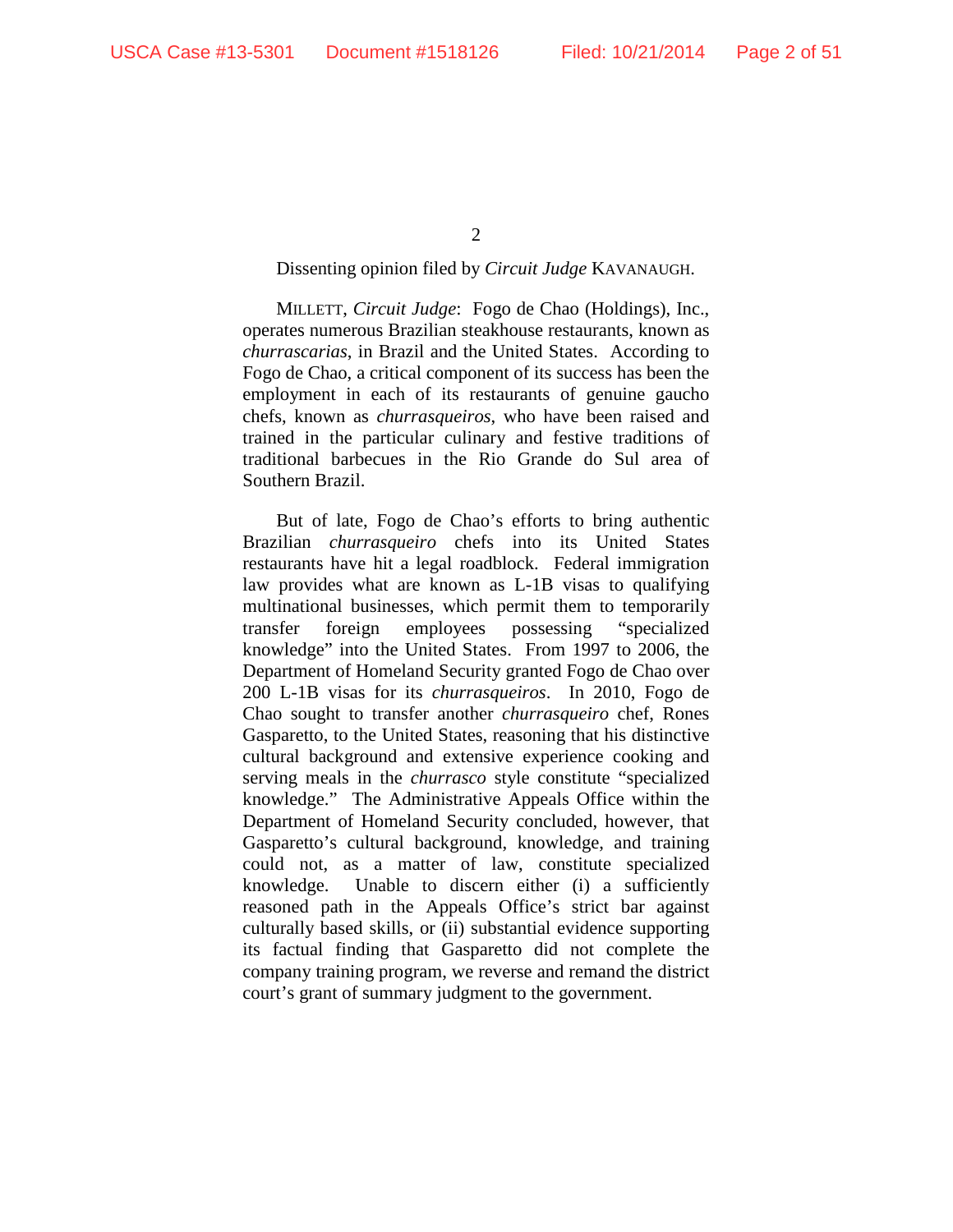## **I. BACKGROUND**

## **A. Statutory and Regulatory Framework**

**1.** In 1970, Congress amended the Immigration and Nationality Act, 8 U.S.C. §§ 1101 *et seq.*, to create a nonimmigrant visa program for qualifying employees of multinational companies that are being transferred to the United States. *See* Pub. L. No. 91-225, 84 Stat. 116, 116 (1970). As amended, the Act provides that a temporary, nonimmigrant visa may be issued to an alien who, after being employed continuously by the sponsoring employer for at least one year in the three years preceding his or her application, seeks to enter the United States to continue working for that employer (or an affiliate) "in a capacity that is managerial, executive, or involves specialized knowledge[.]" 8 U.S.C. § 1101(a)(15)(L).<sup>1</sup> A visa granted to an employee whose work entails specialized knowledge is commonly referred to as an L-1B visa, while a visa for managerial or executive employees is known as an L-1A visa. The "specialized knowledge" L-1B visa is at issue in this case.

The 1970 Act did not define "specialized knowledge," and the term has been subject to varying regulatory

 $<sup>1</sup>$  The statutory provision, in relevant part, defines a "nonimmigrant"</sup> alien[]" eligible for a visa as "an alien who, within 3 years preceding the time of his application for admission into the United States, has been employed continuously for one year by a firm or corporation or other legal entity or an affiliate or subsidiary thereof and who seeks to enter the United States temporarily in order to continue to render his services to the same employer or a subsidiary or affiliate thereof in a capacity that is managerial, executive, or involves specialized knowledge[.]" 8 U.S.C. § 1101(a)(15)(L).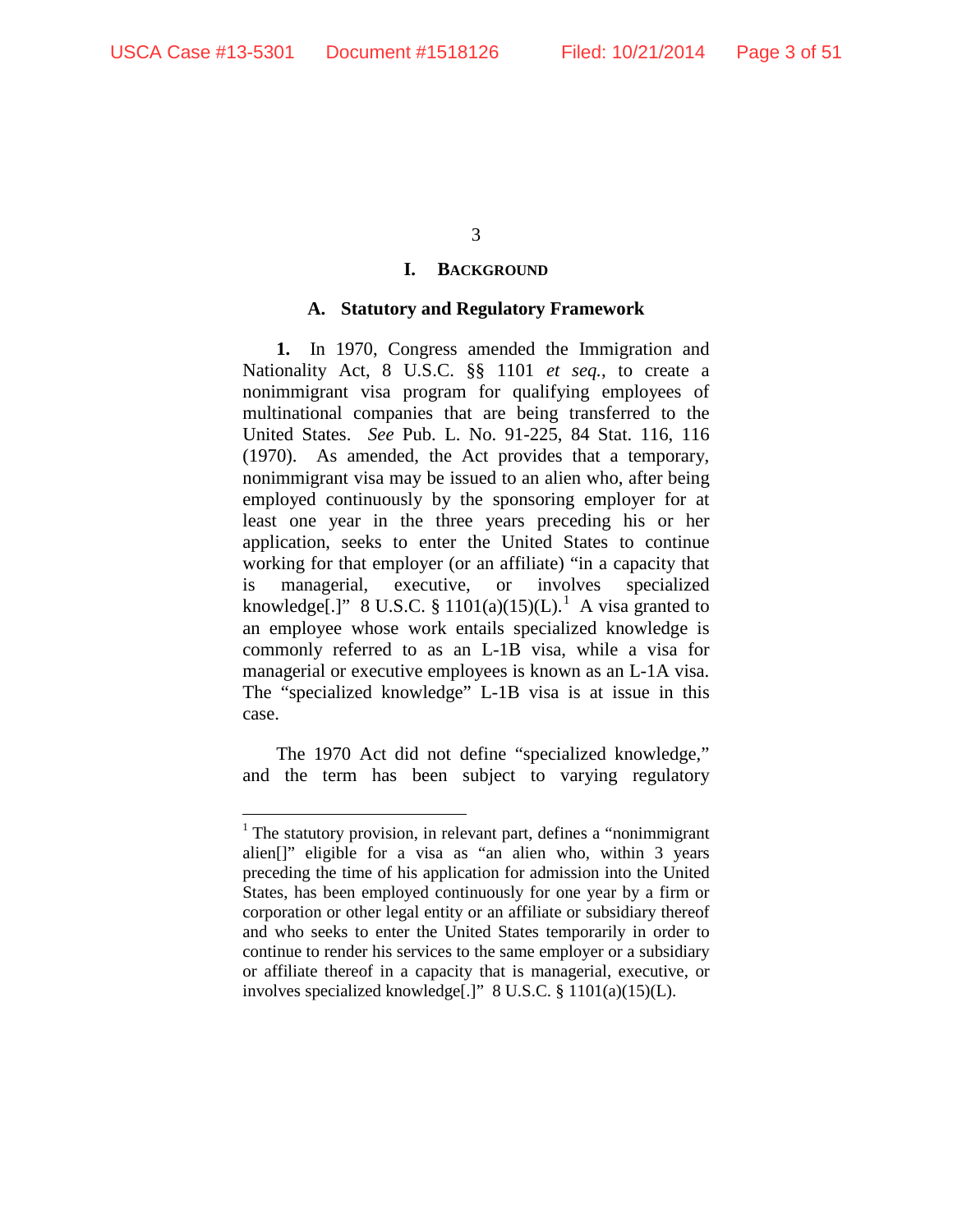definitions. By 1987, the formal regulatory definition of "specialized knowledge" was "knowledge possessed by an individual whose advanced level of expertise and proprietary knowledge of the organization's product, service, research, equipment, techniques, management, or other interests of the employer are not readily available in the United States labor market." 52 Fed. Reg. 5738, 5752 (Feb. 26, 1987) (codified at 8 C.F.R. § 214.2(*l*)(1)(ii)(D) (1988)).

In 1990, Congress displaced that regulation with its own statutory definition, providing that an employee has specialized knowledge "if the alien has a special knowledge of the company product and its application in international markets or has an advanced level of knowledge of processes and procedures of the company."  $8 \text{ U.S.C. } §$  1184(c)(2)(B); *see also* Immigration Act of 1990, Pub. L. No. 101-649, § 206(b)(2)(B), 104 Stat. 4978, 5023.

The Immigration and Naturalization Service has since promulgated a regulatory definition of "specialized knowledge" that essentially tracks the new statutory language, defining it as "special knowledge possessed by an individual of the petitioning organization's product, service, research, equipment, techniques, management, or other interests and its application in international markets, or an advanced level of knowledge or expertise in the organization's processes and procedures." 8 C.F.R. § 214.2(*l*)(1)(ii)(D).<sup>2</sup>

<sup>4</sup>

 $2$  The Homeland Security Act of 2002, Pub. L. No. 107-296, 116 Stat. 2135, abolished the Immigration and Naturalization Service and transferred its authority to the Secretary of Homeland Security and two divisions within the Department of Homeland Security: the Bureau of Immigration and Customs Enforcement and the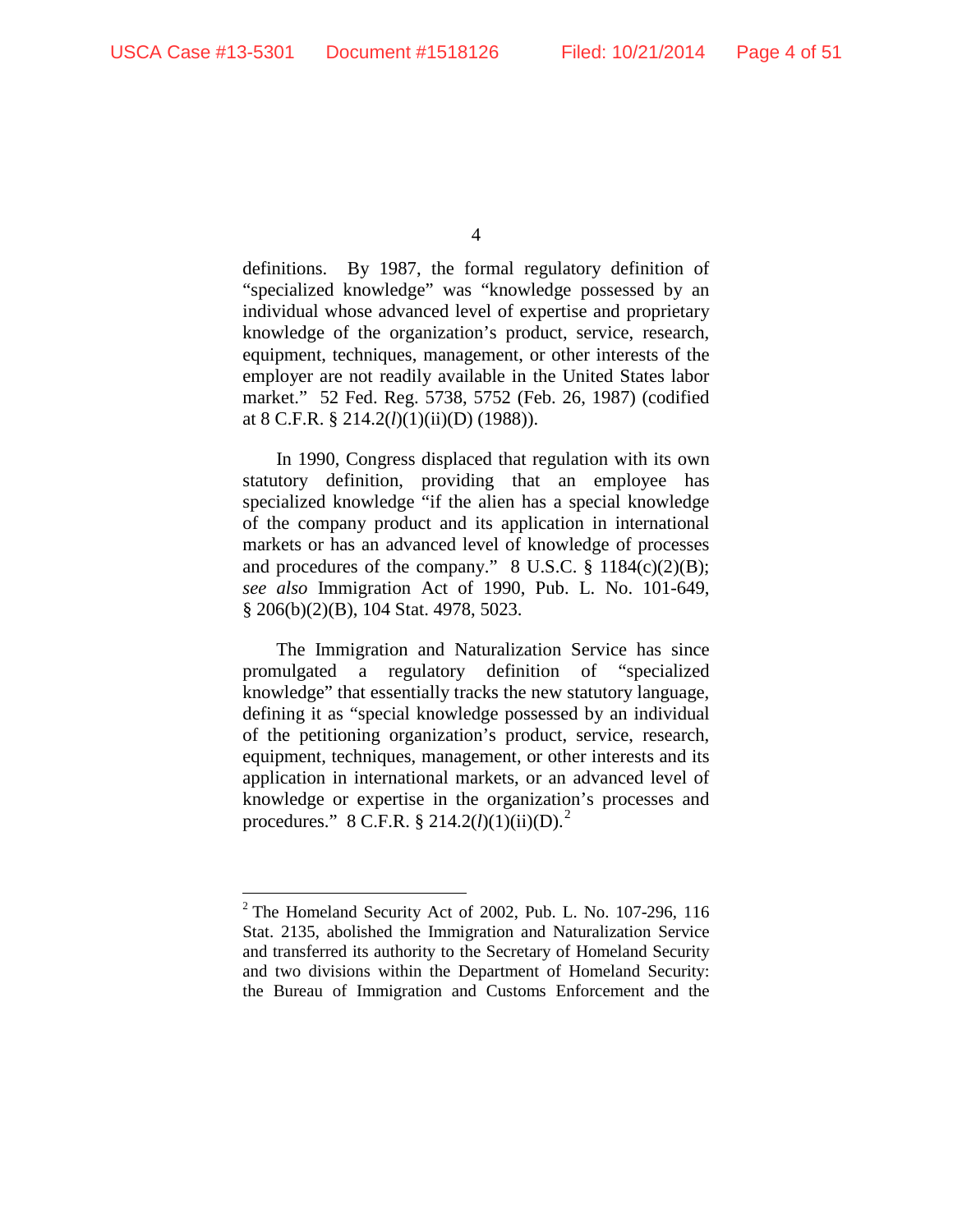**2.** Under the current regulations, a company seeking to classify an alien as eligible for an L-1B visa must file a petition with the Secretary.  $8$  C.F.R.  $§ 214.2(l)(2)(i)$ . Included with the petition must be:

(ii) Evidence that the alien will be employed in  $[a]$  \* \* \* specialized knowledge capacity, including a detailed description of the services to be performed[;]

(iii) Evidence that the alien has at least one continuous year of full-time employment abroad with a qualifying organization within the three years preceding the filing of the petition[; and]

(iv) Evidence that the alien's prior year of employment abroad was in a position that \* \* \* involved specialized knowledge and that the alien's prior education, training, and employment qualifies him/her to perform the intended services in the United States; however, the work in the United States need not be the same work which the alien performed abroad.

## *Id.* § 214.2(*l*)(3).

 $\overline{a}$ 

While no other regulatory definition of "specialized knowledge" has been promulgated, internal agency memoranda have provided additional guidance. Specifically, in March 1994, James Puleo, the Acting Executive Associate Commissioner of the Immigration and Naturalization Service, issued a memorandum elaborating on the proper interpretation of "specialized knowledge." The Puleo Memorandum counseled that common dictionary definitions of the key

Bureau of Citizenship and Immigration Services. *See Clark v. Martinez*, 543 U.S. 371, 374 n.1 (2005).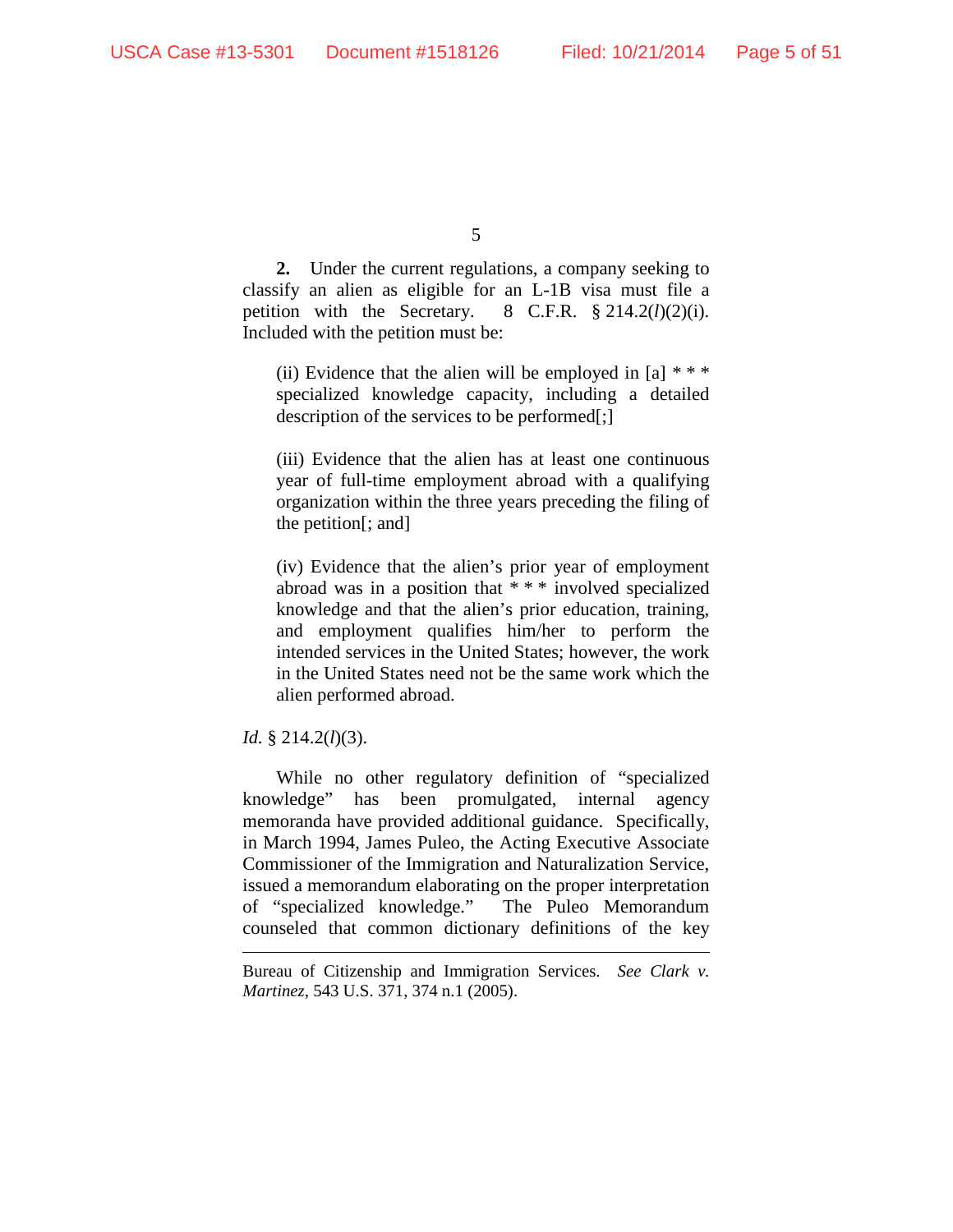terms "special" and "advanced" should be used. "Special" thus signifies "surpassing the usual; distinct among others of a kind" or "distinguished by some unusual quality; uncommon; noteworthy." Memorandum of James A. Puleo, Acting Executive Assoc. Comm'r, Immigration and Naturalization Service, *Interpretation of Special Knowledge* at 1 (March 9, 1994), *reproduced in* J.A. 42 (quoting WEBSTER'S II NEW RIVERSIDE UNIVERSITY DICTIONARY and WEBSTER'S THIRD NEW INTERNATIONAL DICTIONARY). While an employee's knowledge need not be proprietary or unique, the Puleo Memorandum explained, the knowledge must still be different or uncommon and not generally found in the particular industry. *Id.* Knowledge might be found to be special where, for example, "[t]he alien beneficiary has knowledge of a foreign firm's business procedures or methods of operation" such that "the United States firm would experience a significant interruption of business in order to train a United States worker to assume those duties." *Id.* at 2, J.A. 43.<sup>3</sup>

In 2004, Fujie Ohata, the Director of Service Center Operations for United States Citizenship and Immigration Services ("the Service"), issued another memorandum providing guidance on whether and when chefs' or specialty cooks' skills would qualify as "specialized knowledge." Memorandum of Fujie O. Ohata, Director, Service Center Operations, United States Citizenship and Immigration Services, *Interpretation of Specialized Knowledge for Chefs and Specialty Cooks Seeking L-1B Status* (Sept. 9, 2004),

<sup>&</sup>lt;sup>2</sup><br>3 <sup>3</sup> "Advanced" knowledge, in turn, signifies "highly developed or complex; at a higher level than others" or "beyond the elementary or introductory; greatly developed beyond the initial stage." Puleo Memorandum at 2, J.A. 43 (quoting WEBSTER'S II NEW RIVERSIDE UNIVERSITY DICTIONARY and WEBSTER'S THIRD NEW INTERNATIONAL DICTIONARY).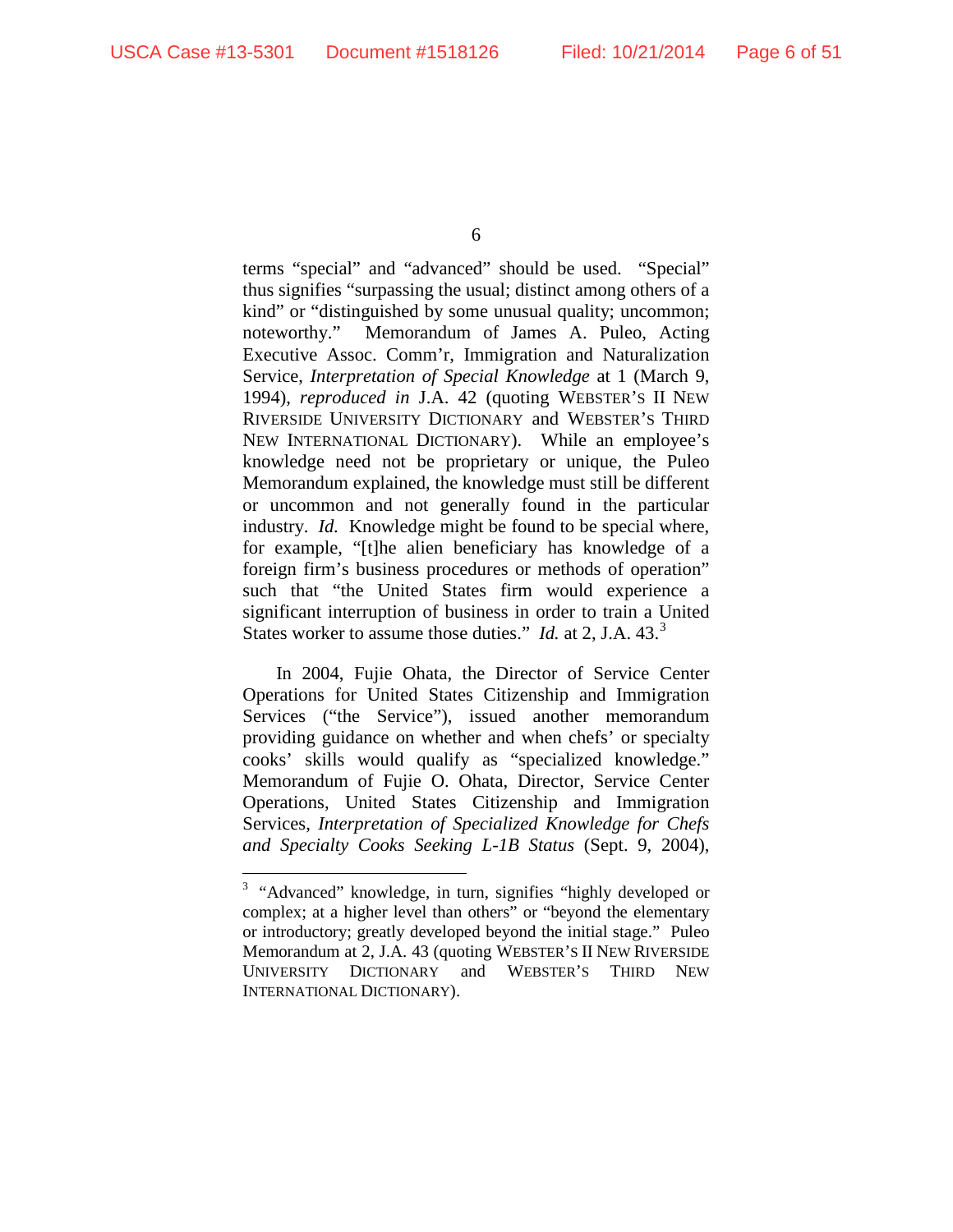*reproduced in* J.A. 48–51. The Ohata Memorandum advised that "Chefs or Specialty Cooks generally are not considered to have 'specialized knowledge' for L-1B purposes." *Id*. at 1, J.A. 48. The relevant question, the Ohata Memorandum elaborated, is "not only how skilled the chef is and whether or not his or her skills are common to other chefs, but also the role the chef plays within the petitioning organization and the impact his or her services would have on the operations of the U.S.-based affiliate." *Id* at 2, J.A. 49. A chef's "ancillary" duties, such as singing in a themed restaurant, may also give rise to specialized knowledge. *Id*. The inquiry turns on an assessment of "the length and complexity of in-house training required to perform such duties" in order to determine "the amount of economic inconvenience, if any, the restaurant would undergo were it required to train another individual to perform the same duties." *Id.* 

Echoing the Puleo Memorandum, Ohata stressed that, to qualify as "specialized knowledge" of the relevant product or process, the employee's skill "must be of the sort that is not generally found *in the particular industry*, although it need not be proprietary or unique." Ohata Memorandum at 2, J.A. 49. In that regard, "[r]ecipes and cooking techniques that can be learned by a chef through exposure to the recipe or cooking techniques for a brief or moderate period of time generally do not constitute specialized knowledge." *Id.* at 3, J.A. 50.

Ultimately, then, the petitioner's burden is to show through probative evidence that the proposed visa beneficiary's knowledge is "(a) uncommon or not generally shared by practitioners in the alien's field of endeavor; (b) not easily or rapidly acquired, but is gained from significant experience or in-house training, and (c) is necessary and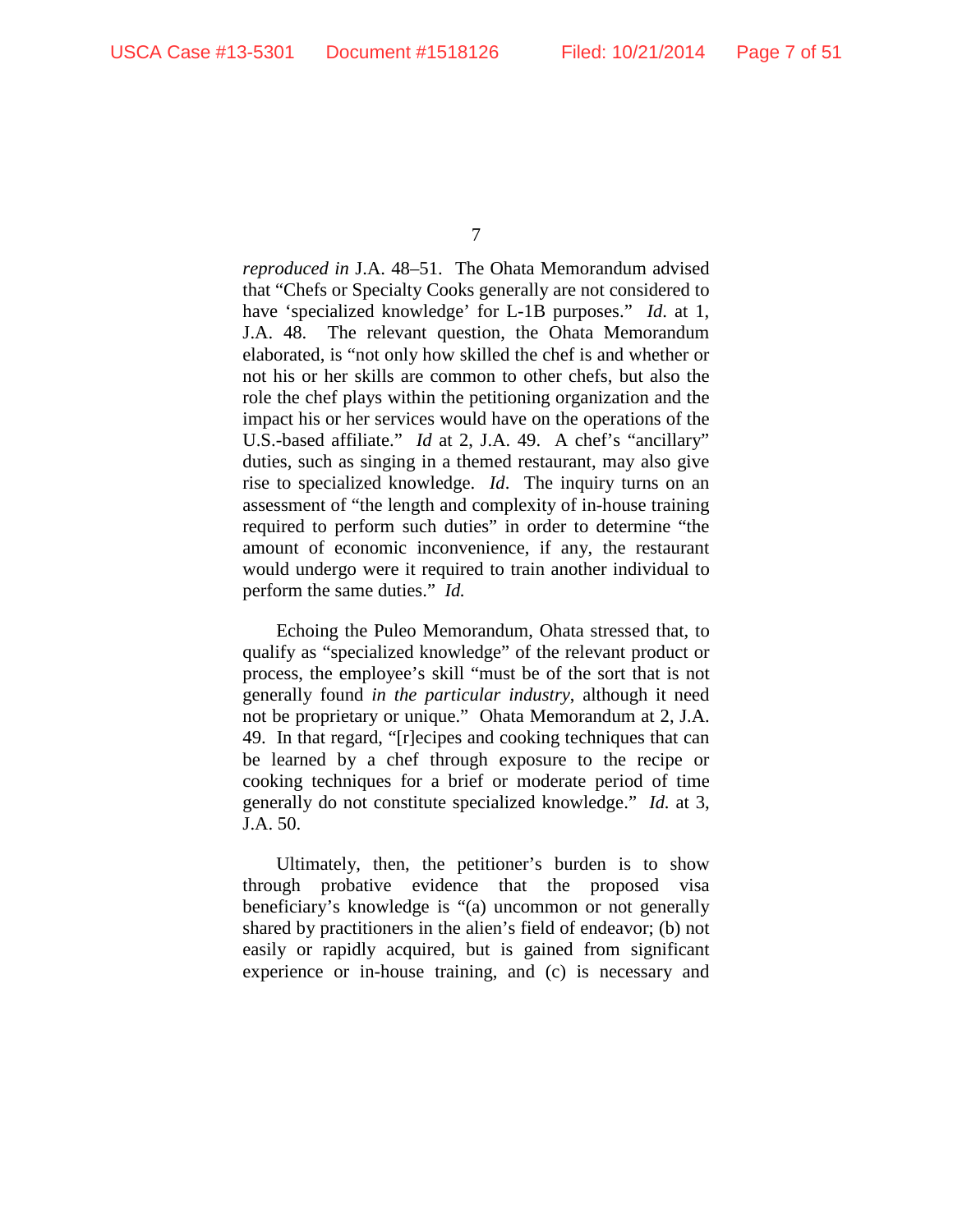relevant to the successful conduct of the employer's operations." Ohata Memorandum at 4, J.A. 51.

## **B. Factual Background**

Fogo de Chao owns numerous upscale *churrascarias*, or Brazilian steakhouses, that focus on the *churrasco*, a traditional festive style of both preparing and serving meat derived from the gaucho culture of the Rio Grande do Sul region of southern Brazil. Following its success in Brazil, Fogo de Chao entered the United States market in 1997, and now has restaurants in sixteen cities here.

Fogo de Chao seeks to recreate for its customers an authentic *churrascaria* experience, and it does so by employing at each restaurant a certain number of Brazilianborn *churrasqueiros*, or "gaucho chefs," who learned the *churrasco* style of cooking and service firsthand both growing up in the Rio Grande do Sul region and through training and at least two years of experience in Fogo de Chao's Brazilian restaurants. Those *churrasqueiros* provide both direct customer service as chefs and train American employees to serve as *churrasqueiro* chefs. According to an affidavit filed by Fogo de Chao's Chief Executive Officer, only those native Brazilian *churrasqueiros*, who come with years of firsthand experience in the *churrasco* tradition and have survived Fogo de Chao's own selection process, have proven capable of performing all of the culinary and service-related duties that Fogo de Chao requires of its *churrasqueiro* chefs, notwithstanding the significant amount of training provided to the company's other employees. Fogo de Chao has thus petitioned hundreds of times before for L-1B "specialized knowledge" visas for its Brazilian *churrasqueiros* to transfer to its U.S. restaurants. Over 200 of those petitions were granted prior to the petition at issue here.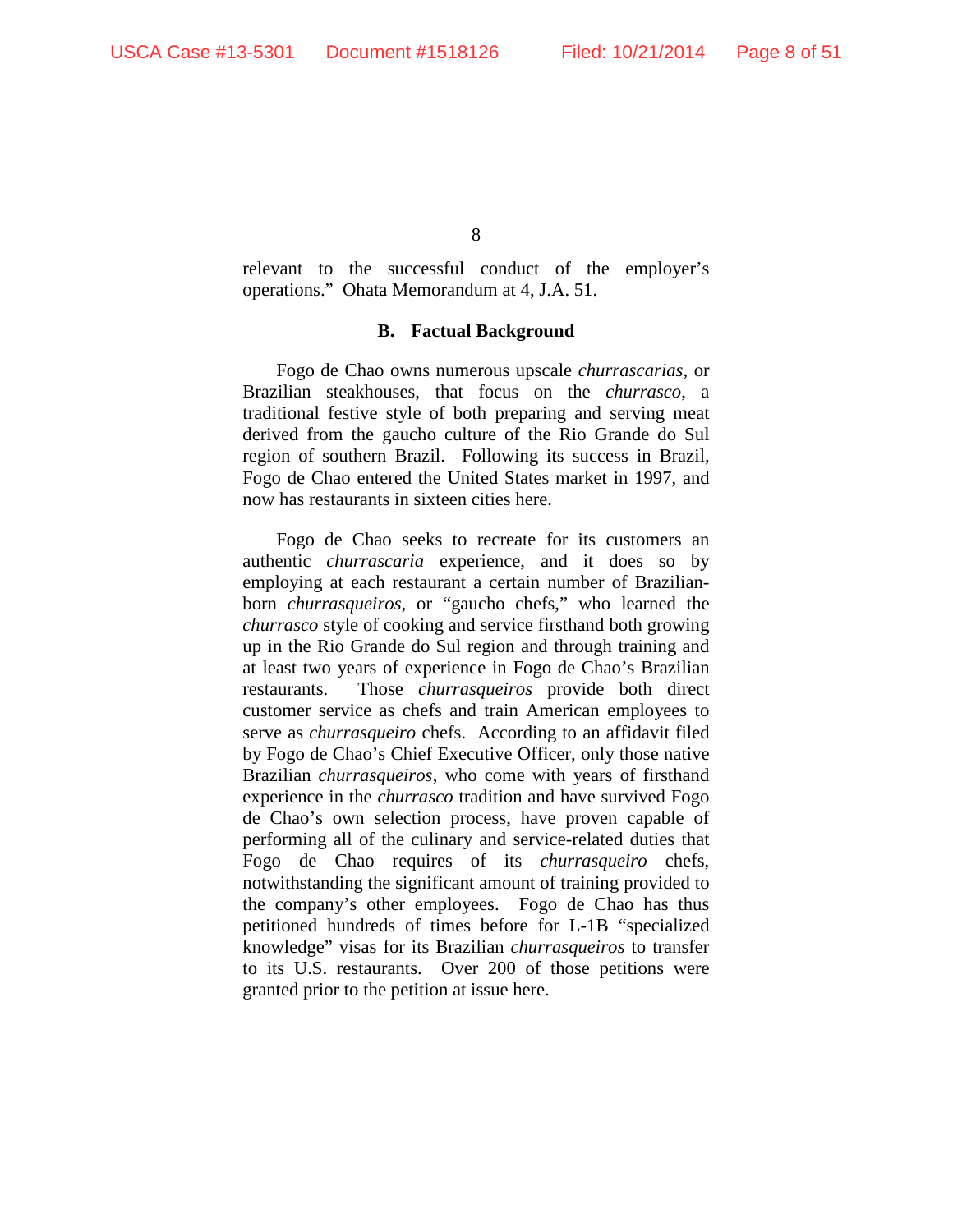The present appeal arises out of Fogo de Chao's application in January 2010 for an L-1B visa for Rones Gasparetto, a Brazilian *churrasqueiro*.Fogo de Chao filed with that petition a cover letter, signed by the company's Chief Executive Officer, declaring that Gasparetto had been employed as a "*Churrasqueiro* Chef" in Sao Paulo, Brazil since May 1, 2007, and had worked in the same capacity in another of Fogo de Chao's Brazilian affiliates from June 2006 through February 2007. The letter outlined the exacting selection process by which Gasparetto had been chosen to enter Fogo de Chao's *churrasqueiro* training program, his successful completion of that program, and the various duties relating to food preparation and service that he was able to perform as a result of both that training and his rural upbringing participating in the *churrasco* tradition in southern Brazil.Fogo de Chao submitted a number of exhibits as well, including Gasparetto's passport, a year of his paystubs from a Fogo de Chao affiliate in Brazil, descriptions of Fogo de Chao's corporate structure and operations in the United States, and information, including several expert reports, discussing (i) the distinguishing features of Fogo de Chao's business model and training program, (ii) the *churrasco* method and the region of Brazil from which it is drawn, and (iii) the distinct skills required of the company's *churrasqueiro* chefs.

In February 2010, the Service issued a Request for Evidence seeking additional information on (1) Fogo de Chao's organizational structure, (2) the number of persons employed in Gasparetto's position at the restaurant in the United States to which Fogo de Chao sought to transfer him, (3) the manner in which his proposed duties had previously been performed in that restaurant, (4) the features distinguishing Gasparetto's duties and training from those of Fogo de Chao's other employees, (5) the nature of any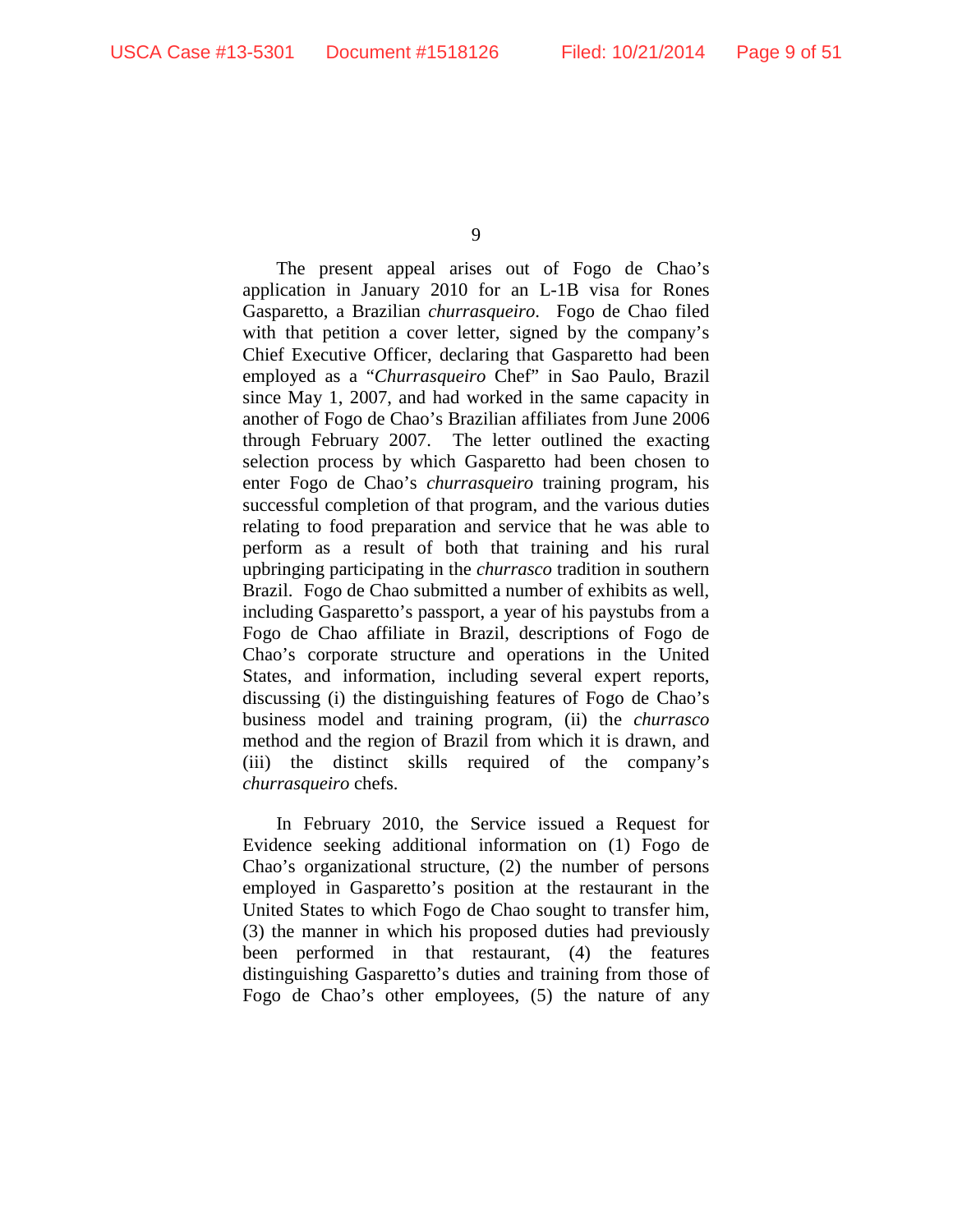training he was to provide, and (6) the impact on Fogo de Chao's business if it could not transfer Gasparetto. Fogo de Chao responded by providing additional information.

Shortly thereafter, the Director of the Vermont Service Center denied Fogo de Chao's petition, finding that Gasparetto did not appear to be employed in a specializedknowledge capacity. Acknowledging Fogo de Chao's claim that Gasparetto's position requires someone with experience growing up in the gaucho culture and the *churrasco* tradition of southern Brazil, the Director nonetheless concluded that the company had not shown "that these skills are so uncommon or complex that other chefs in the industry could not master them within a reasonable period of time." J.A. 390.

#### **C. Procedural History**

**1.** Fogo de Chao filed a complaint in the United States District Court for the District of Columbia against the Service, the Department of Homeland Security, and other federal defendants (collectively, "the Department") challenging the denial of the petition. While the case was pending, the Service reopened the proceedings on its own motion in October 2010, and the district court stayed its proceedings.

In the reopened administrative case, Fogo de Chao submitted both a legal memorandum and additional exhibits, including an affidavit from Fogo de Chao's Chief Executive Officer further detailing the company's distinct business model, outlining the duties its *churrasqueiro* chefs must be able to perform, and explaining that the company thus far has been unable to teach non-Brazilian employees to successfully execute all of those skills. Specifically, of the seventeen duties required of Fogo de Chao's *churrasqueiros*, the affidavit indicated that four of the duties could not be taught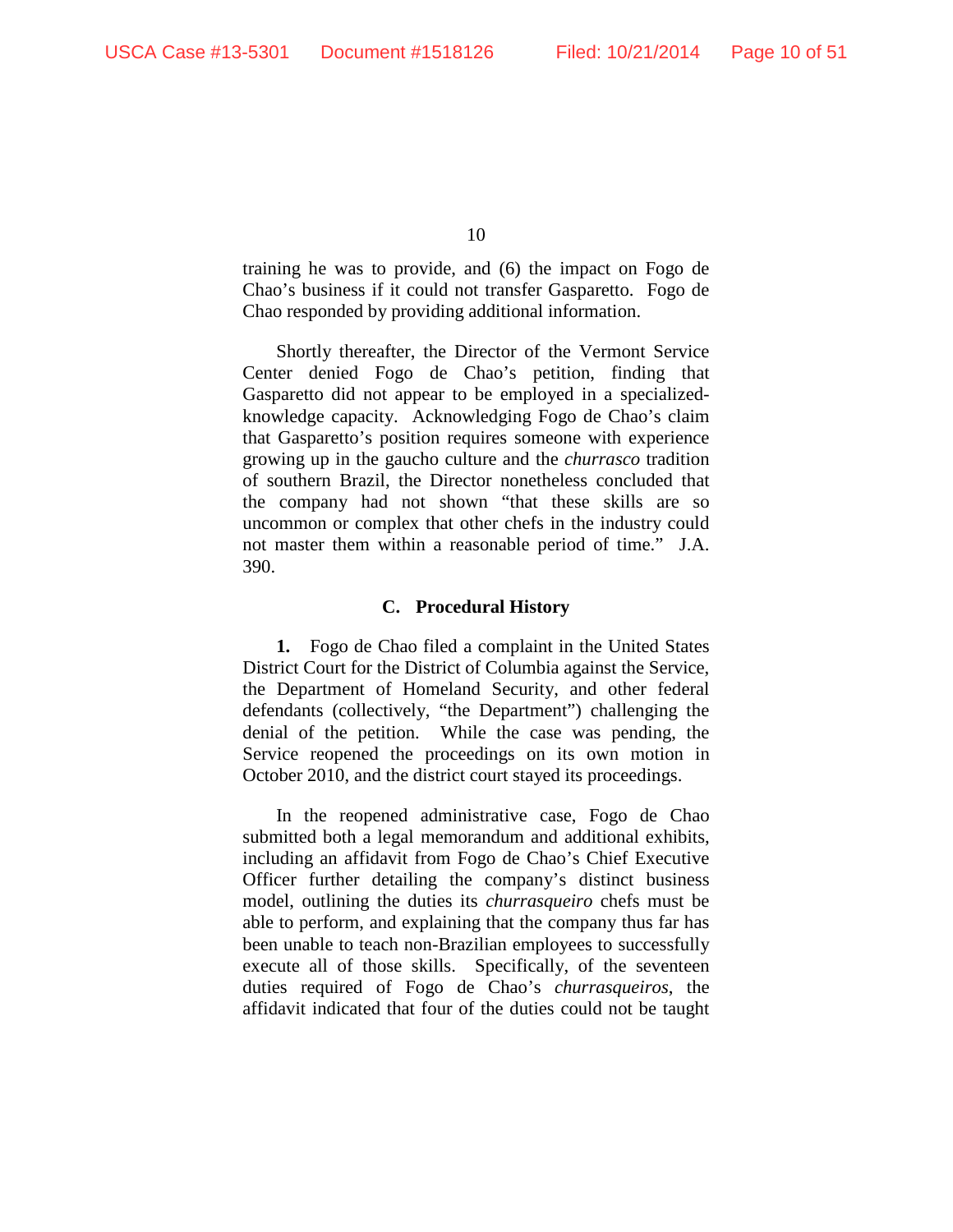to non-Brazilian employees within a reasonable time and six could not be taught at all no matter how much training was given. Other documents submitted at this time included Gasparetto's *curriculum vitae*, a letter from a Brazilian nutritionist who had interviewed him and evaluated his ability to fill the *churrasqueiro* role, and additional information on the company's hiring process and the manner in which newly hired employees enter Fogo de Chao's training program.

The Vermont Service Center Director again denied the petition. The Director concluded that Fogo de Chao had not shown that its training program imparted specialized knowledge or that its methods differed from those of other Brazilian *churrascaria* restaurants in the United States.The Director also ruled that Fogo de Chao had failed to provide sufficient details about Gasparetto's work in Fogo de Chao's Brazilian restaurants, information on what distinguished his knowledge from that of Fogo de Chao's other employees, or sufficient evidence of his completion of Fogo de Chao's training program. The Director then certified his decision to the Service's Administrative Appeals Office as a case involving "an unusually complex or novel issue of law or fact." J.A. 571.

**2.** The Appeals Office affirmed the Director's decision. First, the Appeals Office concluded that the petition could be denied solely on the grounds that (i) Gasparetto's culinary skills, knowledge of his native regional culture, and "authenticity" gained through his life experiences could not, as a matter of law, constitute "special knowledge of the petitioner's product," J.A. 665, and (ii) Fogo de Chao failed to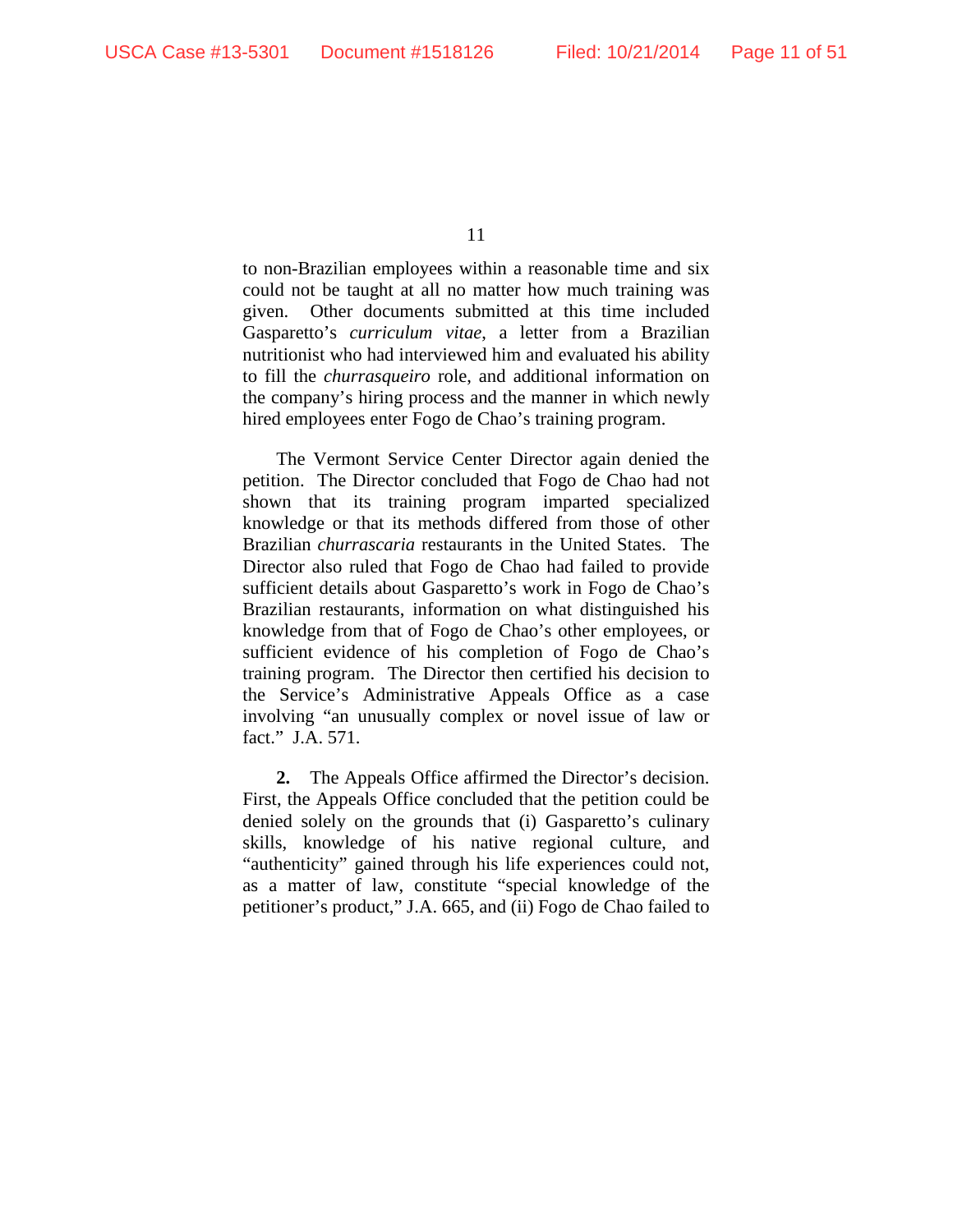establish that Gasparetto had completed two years of training and one year of employment as a *churrasqueiro* chef.<sup>4</sup>

Second, the Appeals Office concluded that Fogo de Chao had not established that the *churrasqueiro* position generally required specialized knowledge, relying again on its conclusion that knowledge of the culture and culinary traditions of the Rio Grande do Sul region of Brazil could not constitute specialized knowledge. The Appeals Office added that Fogo de Chao had also failed both to distinguish the knowledge and skills of its *churrasqueiros* from those of similar employees in the *churrascaria* industry and to demonstrate sufficiently that it could not train employees hired in the United States to perform that role.

**3.** Following the Appeals Office decision, proceedings before the district court resumed, and the district court subsequently granted the Department's motion for summary judgment. In so ruling, the district court deferred, under *Chevron U.S.A., Inc. v. Natural Resources Defense Council, Inc.*, 467 U.S. 837 (1984), to what it viewed as the Appeals Office's regulatory interpretation of "specialized knowledge." *See Fogo De Chao Churrascaria, LLC v. Department of Homeland Security*, 959 F. Supp. 2d 32, 44–49 & n.5 (D.D.C. 2013). The court further concluded that the Appeals Office's determination that Fogo de Chao had failed to submit sufficient documentation regarding Gasparetto's completion of its training program rendered harmless any error the agency had committed in its treatment of Gasparetto's cultural knowledge. *Id.* at 46–47. Finally, the district court rejected Fogo de Chao's claims that the agency had impermissibly

 $\frac{1}{4}$  $4\,$  For those same reasons, the Appeals Office also found that Fogo de Chao had not demonstrated that Gasparetto had "advanced" knowledge that would qualify him for the L-1B visa.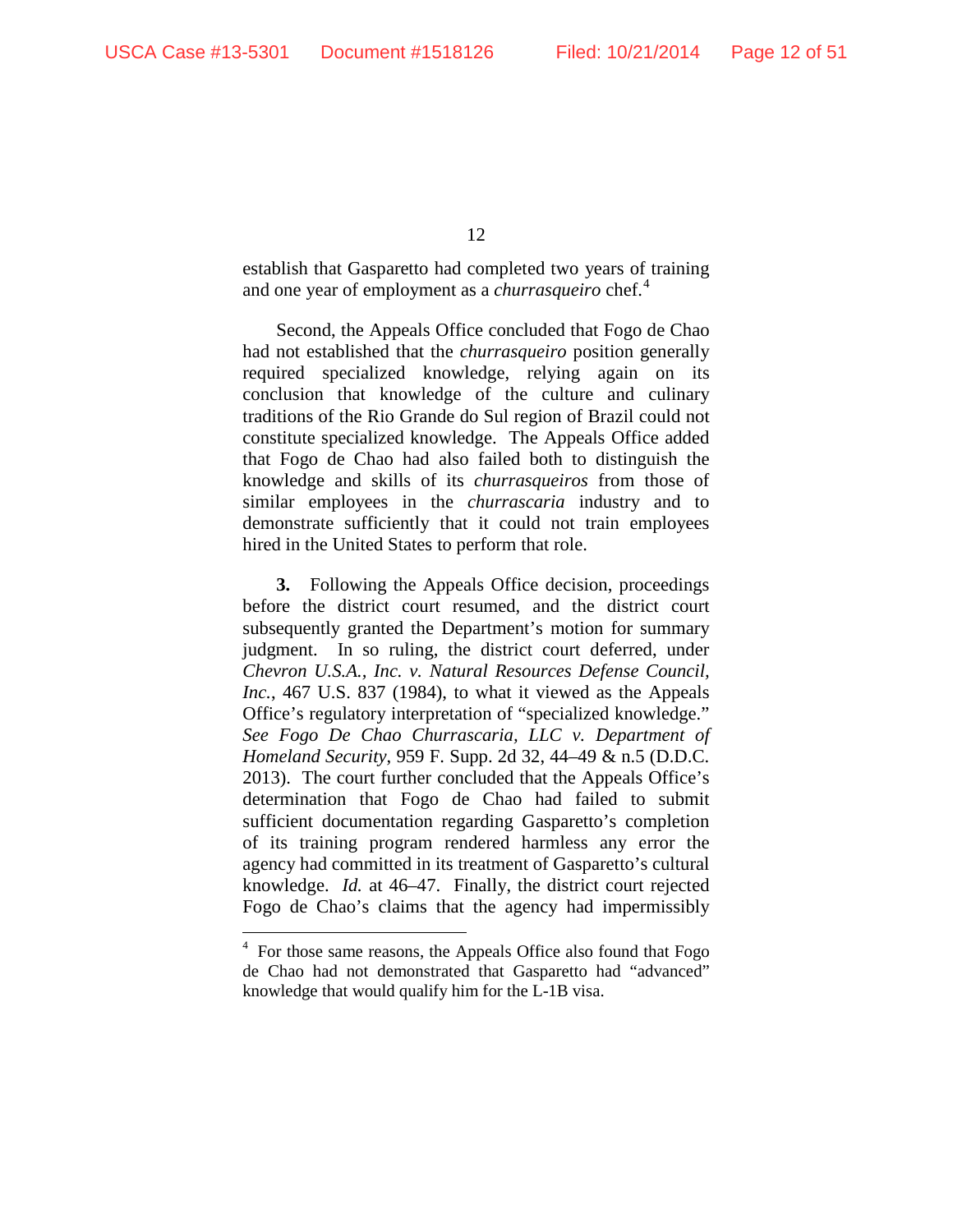departed from precedent without going through notice-andcomment rulemaking and had prejudged Fogo de Chao's petition. *Id.* at 49–51.

Fogo de Chao timely filed this appeal.

#### **II. STANDARD OF REVIEW**

We review the district court's grant of summary judgment *de novo*, applying the familiar Administrative Procedure Act standard that "requires us to set aside agency action that is 'arbitrary, capricious, an abuse of discretion, or otherwise not in accordance with law.'" *Jicarilla Apache Nation v. Department of Interior*, 613 F.3d 1112, 1118 (D.C. Cir. 2010) (quoting 5 U.S.C. § 706(2)(A)); *see also, e.g.*, *Republic of Transkei v. INS*, 923 F.2d 175, 177 (D.C. Cir. 1991) (same). The scope of our review is narrow, and "a court is not to substitute its judgment for that of the agency." *Judulang v. Holder*, 132 S. Ct. 476, 483 (2011) (quoting *Motor Vehicle Mfrs. Ass'n of United States, Inc. v. State Farm Mutual Automobile Ins. Co.*, 463 U.S. 29, 43 (1983)). Rather, we consider only "whether the decision was based on a consideration of the relevant factors and whether there has been a clear error of judgment." *Judulang*, 132 S. Ct. at 484 (quoting *State Farm*, 463 U.S. at 43); *see also Republic of Transkei*, 923 F.2d at 177 (same).

We generally accord substantial deference to an agency's interpretation of both a statute it administers and its own implementing regulations. *See, e.g.*, *Fox v. Clinton*, 684 F.3d 67, 75 (D.C. Cir. 2012) (deference to statutory interpretation) (citing *Chevron*, 467 U.S. 837); *Decker v. Northwest Envtl. Defense Ctr.*, 133 S. Ct. 1326, 1337 (2013) (deference to regulatory interpretation unless it "is plainly erroneous or inconsistent with the regulation") (citations omitted).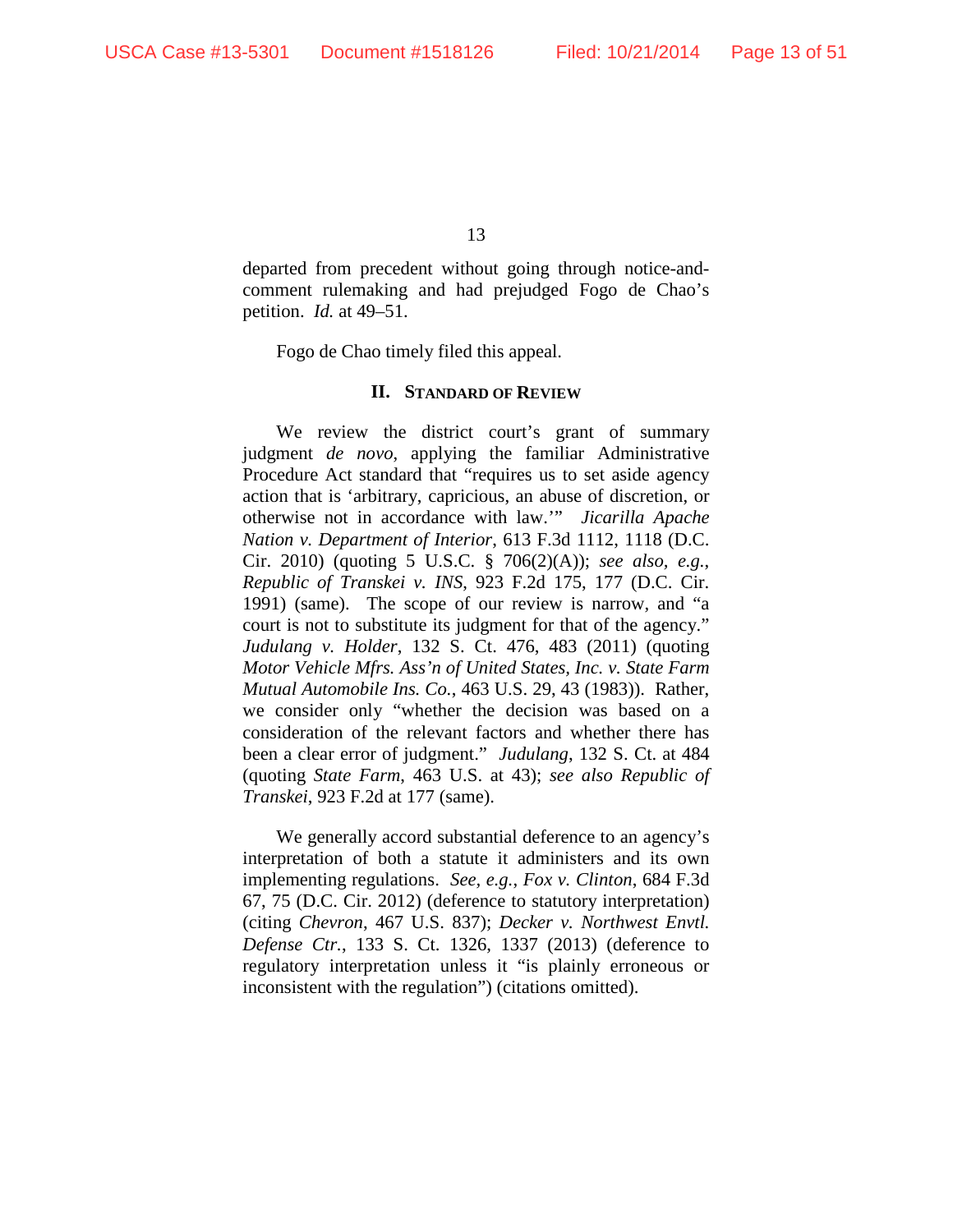No deference is due, however, to an agency's interpretation of its own regulation when, "instead of using its expertise and experience to formulate a regulation, it has elected merely to paraphrase the statutory language." *In re Polar Bear Endangered Species Act Listing & Section 4(d) Rule Litig.*, 709 F.3d 1, 18 (D.C. Cir. 2013) (quoting *Gonzales v. Oregon*, 546 U.S. 243, 257 (2006)). Rather, where "the underlying regulation does little more than restate the terms of the statute itself[,]" the agency has left the statute as it found it, adding nothing material to Congress's language and providing nothing of its own in which to ground an interpretation to which a court might defer. *Gonzales*, 546 U.S. at 257 (citing *Auer v. Robbins*, 519 U.S. 452 (1997)).

That is what has happened here where the agency's "specialized knowledge" regulation mirrors the statutory text. The Immigration and Nationality Act defines "specialized knowledge" as "a special knowledge of the company product and its application in international markets or \* \* \* an advanced level of knowledge of processes and procedures of the company."  $8 \text{ U.S.C. } §$  1184(c)(2)(B). The regulation, in turn, recites that "specialized knowledge" means "*special knowledge* possessed by an individual of the petitioning organization's *product*, service, research, equipment, techniques, management, or other interests and *its application in international markets*, or an *advanced level of knowledge* or expertise in the organization's *processes and procedures*." 8 C.F.R. § 214.2(*l*)(1)(ii)(D) (emphases added). The regulation thus largely parrots, rather than interprets, the key statutory language.

To be sure, there are stray differences between the statutory and regulatory definitions. But that provides no basis for judicial deference because "[t]he Government does not suggest that its interpretation turns on any difference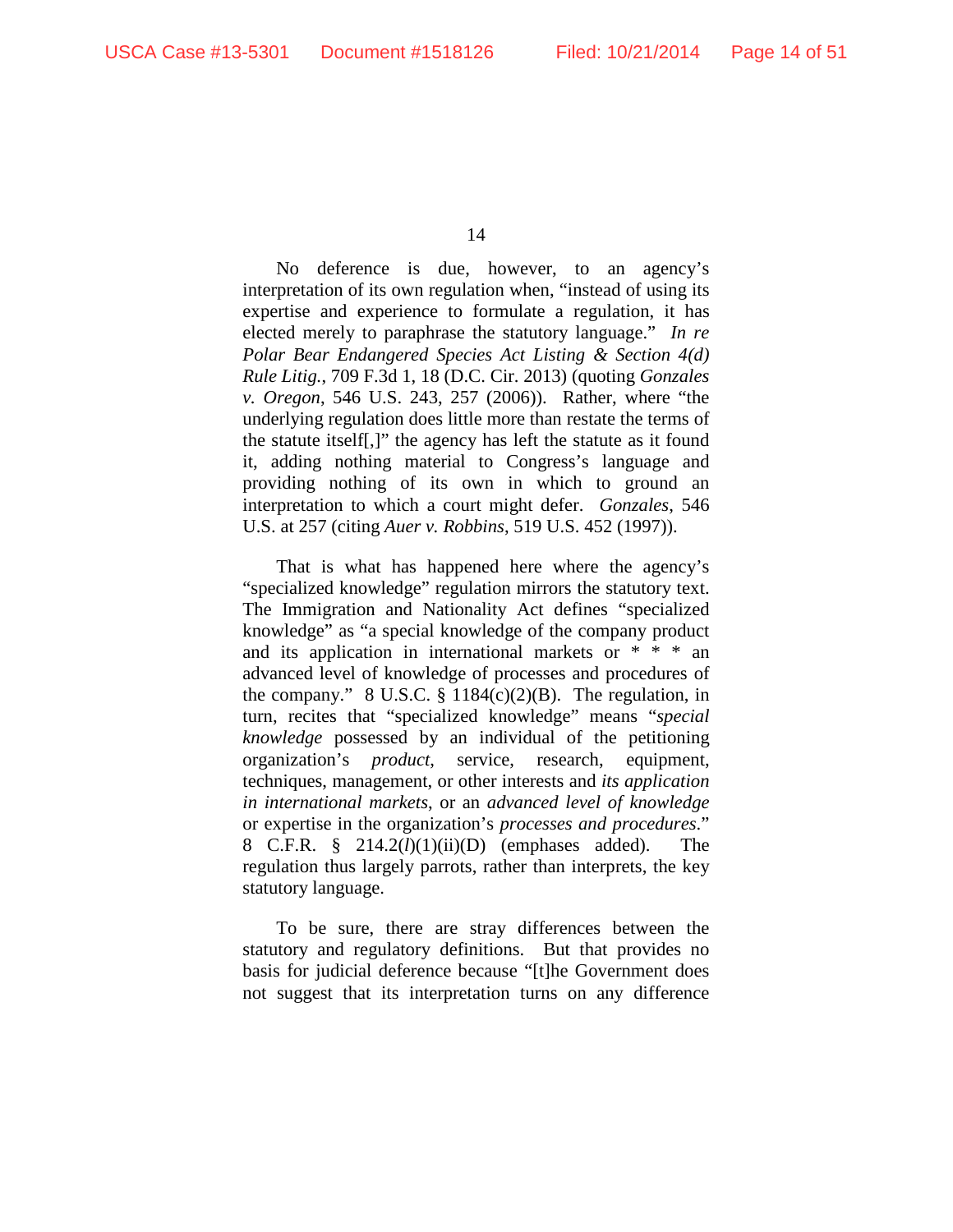between the statutory and regulatory language." *Gonzales*, 546 U.S. at 257. Instead, because the regulation "gives little or no instruction," *id.*, on the question at issue—what constitutes "special" or "advanced" knowledge for the purposes of L-1B visa eligibility—we cannot say that the agency has interpreted its regulation, rather than the underlying statute.

Nor does the Appeals Office's interpretation of the statutory language in a non-precedential ruling trigger *Chevron* deference, as the government's counsel openly conceded at oral argument, *see* Oral Arg. Tr. 25:13–20. *Cf. International Internship Program v. Napolitano*, 718 F.3d 986, 987 n.1 (D.C. Cir. 2013) (reserving that question).

There is no dispute in this case that Congress, in the Immigration and Nationality Act, has "delegated authority to the agency generally to make rules carrying the force of law." *United States v. Mead Corp.*, 533 U.S. 218, 226–227 (2001). 5

 <sup>5</sup>  $5$ . This deference point is uncontested and, in any event, would not be determinative of the *Chevron* inquiry here. Accordingly, we need not decide whether the shared statutory responsibility of the Attorney General and the components of the Department of Homeland Security in addressing legal questions relating to the adjudication of petitions for nonimmigrant visa classifications may preclude a finding that Congress has delegated such authority to the Department of Homeland Security or its components acting alone. *See* 8 U.S.C. § 1103(a)(1) (providing that, while the Secretary of Homeland Security is granted administrative and enforcement authority in connection with the laws relating to the immigration and naturalization of aliens, "determination and ruling by the Attorney General with respect to all questions of law shall be controlling"); 8 C.F.R. § 103.3(c) (providing roles for both the Secretary of Homeland Security and the Attorney General in designating Service decisions as precedents).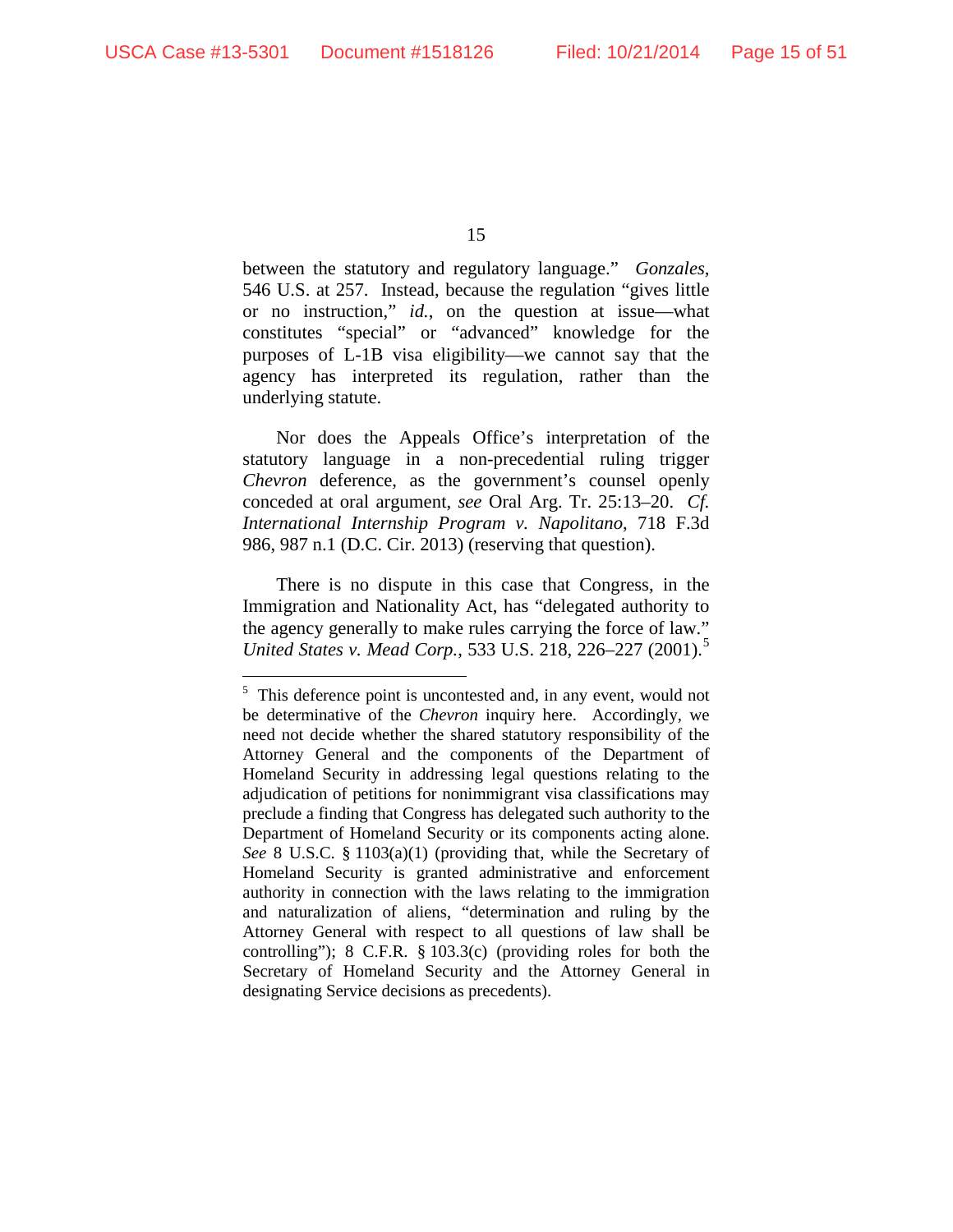To trigger deference, however, the agency must also show "that the agency interpretation claiming deference was promulgated in the exercise of that authority," *Mead*, 533 U.S. at 227, which did not happen here. The Appeals Office decision, and any legal interpretations contained within it, were the product of informal adjudication within the Service, rather than a formal adjudication or notice-and-comment rulemaking. The absence of those "relatively formal administrative procedure[s]" that "tend[] to foster the fairness and deliberation that should underlie a pronouncement" of legal interpretation, *Mead*, 533 U.S. at 230, weighs against the application of *Chevron* deference, *see id.* at 230–231. Nor is the Appeals Office's decision marked by the qualities that might justify *Chevron* deference in the absence of a formal adjudication or notice-and-comment rulemaking. *See Barnhart v. Walton*, 535 U.S. 212, 222 (2002) (applying *Chevron* deference despite less formal rulemaking procedures because of "the careful consideration the Agency ha[d] given the question over a long period of time" and other factors); *Fox*, 684 F.3d at 77–78 (no deference to agency letter that failed to meet *Barnhart* criteria).

Moreover, the expressly non-precedential nature of the Appeals Office's decision conclusively confirms that the Department was not exercising through the Appeals Office any authority it had to make rules carrying the force of law. *Cf. Martinez v. Holder*, 740 F.3d 902, 909–910 (4th Cir. 2014), *as revised* (Jan. 27, 2014) (holding non-precedential opinions issued by one member of the Board of Immigration Appeals are not entitled to *Chevron* deference). 6 That is

 <sup>6</sup> *See also Dhuka v. Holder*, <sup>716</sup> F.3d 149, <sup>156</sup> (5th Cir. 2013) (same conclusion for three-member Board of Immigration Appeals decisions not designated precedential); *Mei Juan Zheng v. Holder*, 672 F.3d 178, 184 (2d Cir. 2012) (same); *Arobelidze v. Holder*, 653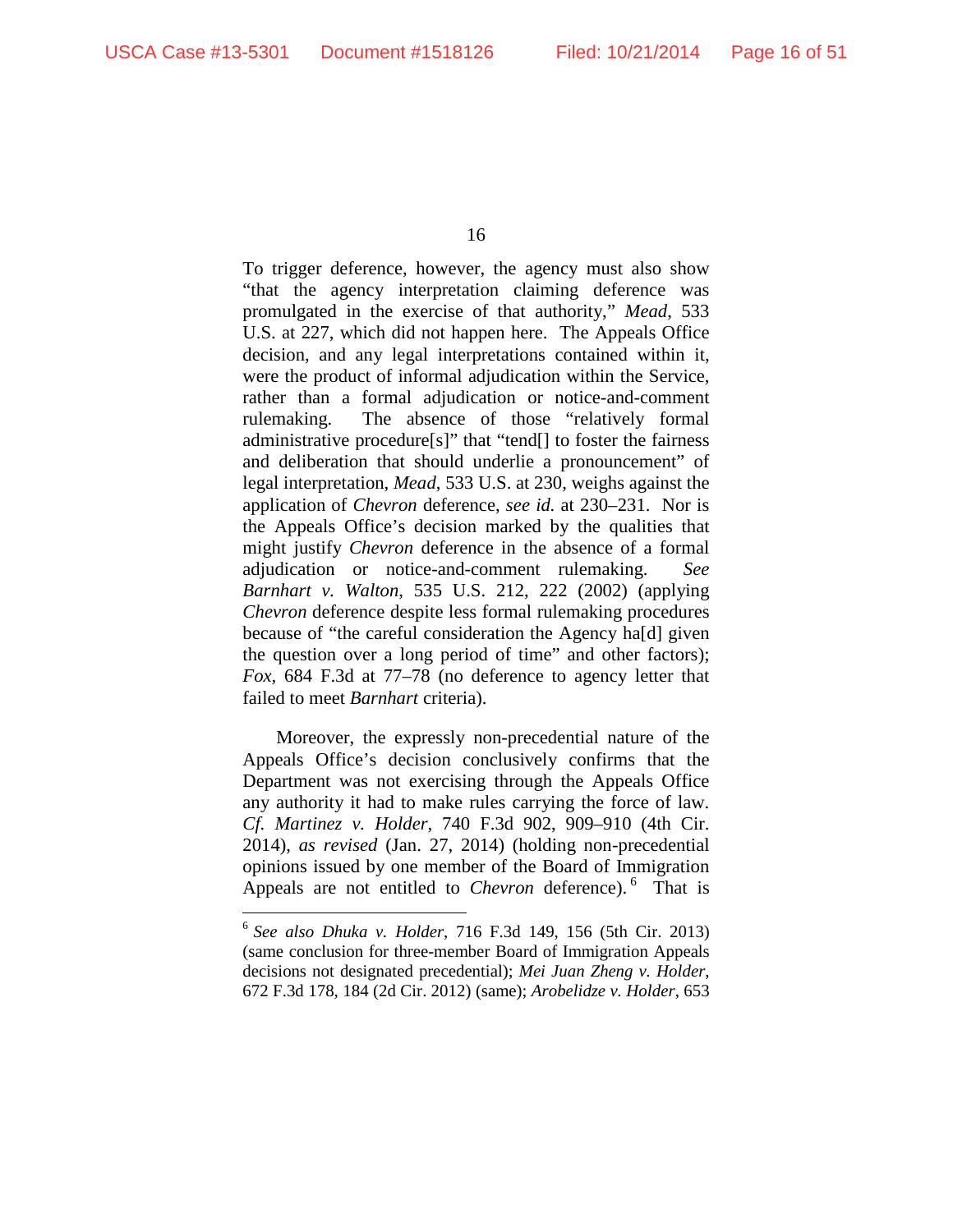$\overline{a}$ 

17

because the decision's "binding character as a ruling stops short of third parties" and is "conclusive only as between [the agency] itself and the [petitioner] to whom it was issued." *Mead*, 533 U.S. at 233; *see* 8 C.F.R. § 103.2(b)(16)(ii) ("A determination of statutory eligibility shall be based only on information contained in the record of proceeding which is disclosed to the applicant or petitioner[.]"); *id.* § 103.3(c) (designating specific procedure, not followed here, by which the Secretary of Homeland Security or designated officials within the department may, with the concurrence of the Attorney General, designate an Appeals Office decision as precedential). Having disclaimed any intent to set a rule of law with any force beyond the petition at issue, the Appeals Office cannot—and tellingly does not—now claim to have promulgated its decision as an exercise of any authority it had to make such rules.

The unsuitability of the *Chevron* model of review does not mean that no deference is due, however. The Department's interpretation of the statute is "'entitled to respect' \* \* \* to the extent it has the 'power to persuade.'" *Gonzales*, 546 U.S. at 256 (quoting *Skidmore v. Swift & Co.*, 323 U.S. 134, 140 (1944)). "The weight of such a judgment in a particular case will depend upon the thoroughness evident in [the agency's] consideration, the validity of its reasoning, its consistency with earlier and later pronouncements, and all those factors which give it power to persuade, if lacking power to control." *Id.* at 268 (quoting *Skidmore*, 323 U.S. at

F.3d 513, 520 (7th Cir. 2011) (no *Chevron* deference for nonprecedential, single-member Board of Immigration Appeals decisions); *Carpio v. Holder*, 592 F.3d 1091, 1097 (10th Cir. 2010) (same); *Quinchia v. Attorney General*, 552 F.3d 1255, 1258 (11th Cir. 2008) (same); *Garcia-Quintero v. Gonzales*, 455 F.3d 1006, 1012–1013 (9th Cir. 2006) (same).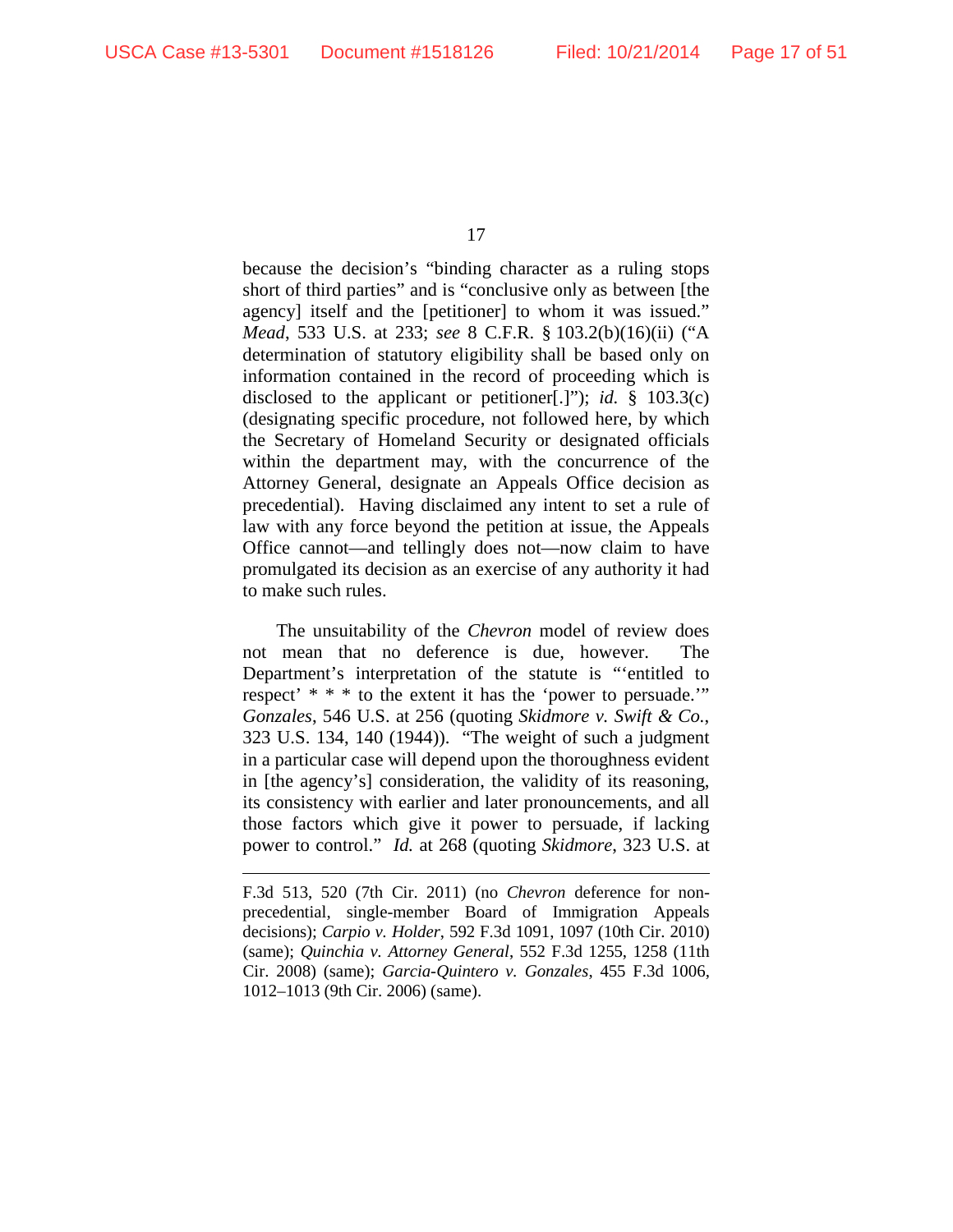140)). That, accordingly, is the standard of review that we apply in this case.<sup>7</sup>

#### **III. SUBJECT-MATTER JURISDICTION**

Although neither party contests the subject-matter jurisdiction of this court or the court below, we are obligated to assure ourselves that such jurisdiction exists. *See Wagner v. FEC*, 717 F.3d 1007, 1009–1010 (D.C. Cir. 2013).

The petitioner here brought suit in the district court pursuant to 28 U.S.C. § 1331. This court has previously recognized that the general federal-question statute confers jurisdiction over a similar challenge brought under the Immigration and Nationality Act. *See Abourezk v. Reagan*, 785 F.2d 1043, 1050 (D.C. Cir. 1986) (Administrative Procedure Act challenge to the State Department's denial of visas to invited speakers). The question is whether that grant of jurisdiction was subsequently withdrawn by 8 U.S.C.  $§ 1252(a)(2)(B)(ii)$ , which provides that:

Notwithstanding any other provision of law  $**$ , no court shall have jurisdiction to review \* \* \* any other decision or action of the Attorney General or the Secretary of Homeland Security the authority for which is specified under [8 U.S.C. §§ 1151–1381] to be in the discretion of the Attorney General or the Secretary of Homeland Security, other than the granting of relief under section 1158(a) of this title [relating to asylum].

 $\frac{7}{1}$  Since Fogo de Chao does not challenge the interpretations of the "specialized knowledge" standard contained in the Puleo and Ohata memoranda, we need not consider what level of deference, if any, is due to those memoranda's legal interpretations.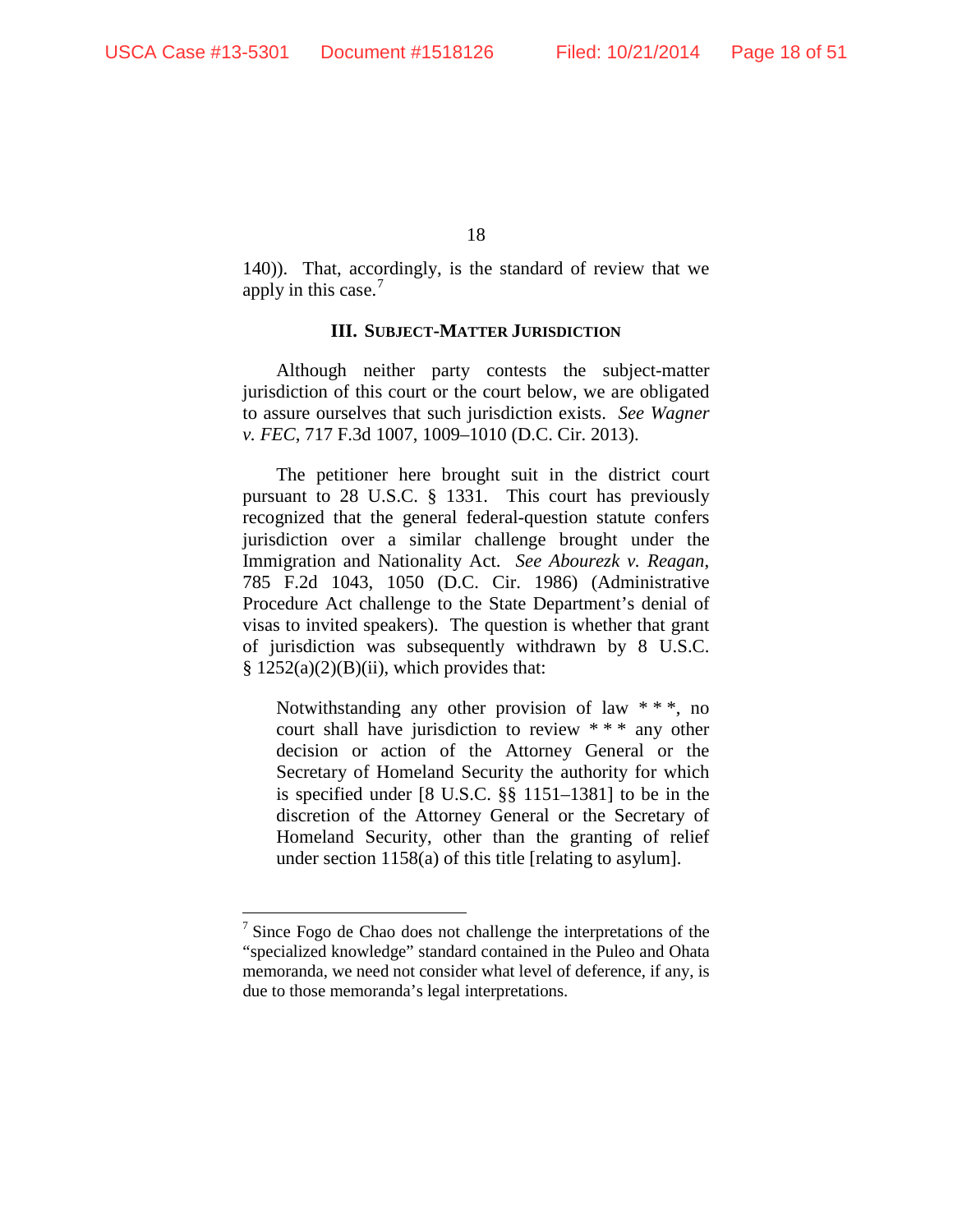We hold that the Appeals Office's denial of an L-1B visa request under 8 U.S.C. § 1184(c)(1) does not represent a "decision or action \* \* \* the authority for which is specified \* \* \* to be in the discretion of the Attorney General or the Secretary of Homeland Security," within the meaning of that jurisdictional bar. In *Kucana v. Holder*, 130 S. Ct. 827 (2010), the Supreme Court explained that Section 1252(a)(2)(B)(ii) "speaks of authority 'specified'—not merely assumed or contemplated—to be in the Attorney General's discretion," and "'[s]pecified' is not synonymous with 'implied' or 'anticipated," *id.* at 834 n.10. Instead, "'the language of the statute in question must provide the discretionary authority' before the bar can have any effect." *Soltane v. Department of Justice*, 381 F.3d 143, 146 (3d Cir. 2004) (Alito, J.) (quoting *Spencer Enterprises, Inc. v. United States*, 345 F.3d 683, 689 (9th Cir. 2003)).

Here, there is no such statutory grant of discretionary authority in connection with the Service's review of petitions for the L-1B visa classification. Congress nowhere textually assigned such judgments to the Secretary of Homeland Security's or the Attorney General's sole discretion. Instead, the statute mandates that visa determinations "*shall* be determined by the Attorney General \* \* \* upon petition of the importing employer," 8 U.S.C. § 1184(c)(1) (emphasis added), and the criteria for such decisions are laid out in the statute, including specifically a definition of "specialized knowledge," *id.* § 1184(c)(2)(B). *See Soltane*, 381 F.3d at 147 (no jurisdictional bar because the relevant definition of "special immigrant" was "fairly detailed and specific, with no explicit reference to 'discretion'"); *Spencer Enterprises*, 345 F.3d at 691 (no jurisdictional bar to challenging a visa denial under the immigrant investor program because the statute "both mandates issuance of such visas and sets out a series of standards for eligibility that the visa petitioner must meet")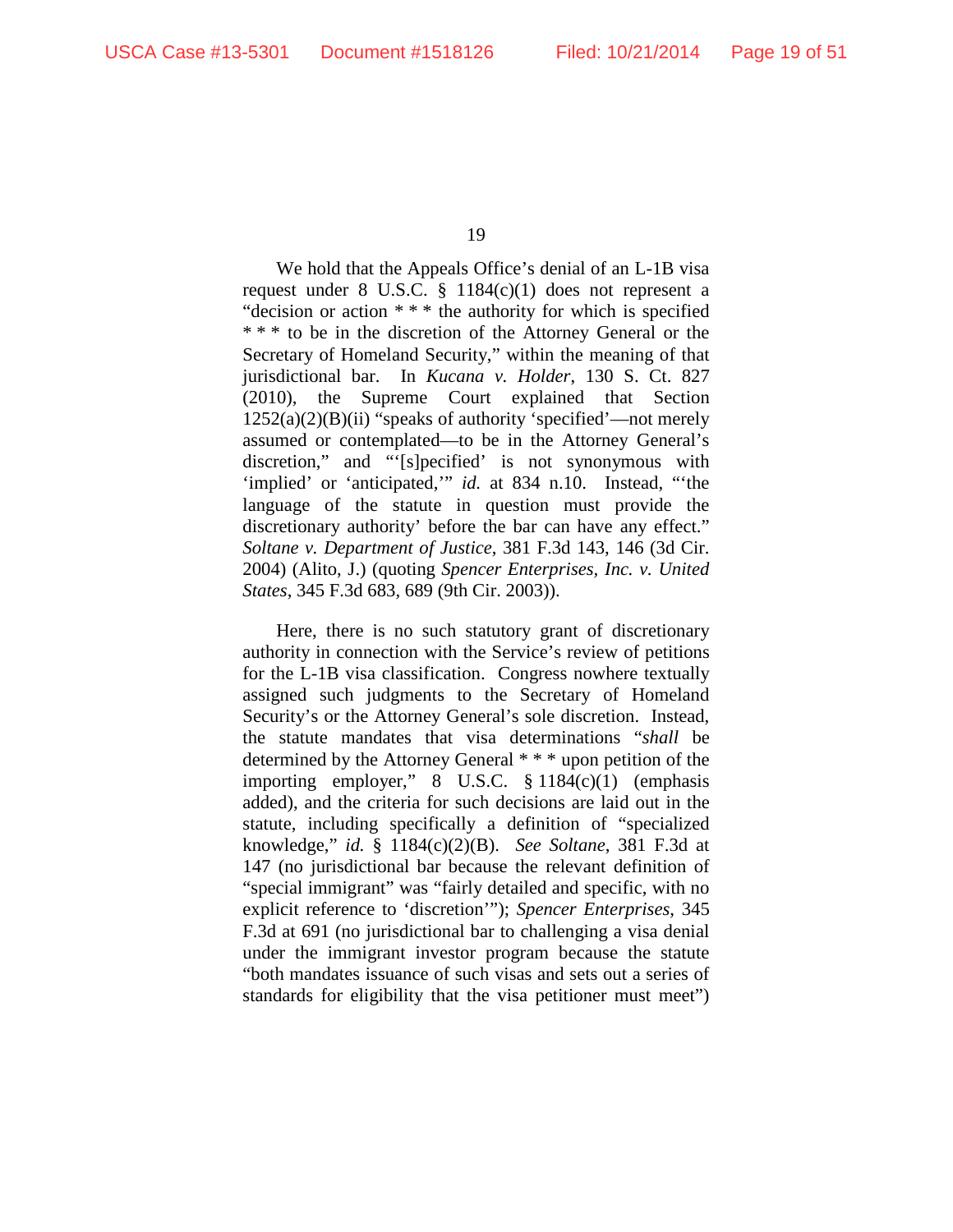(citation omitted); *id.* (noting that  $8 \text{ U.S.C. } \frac{8}{3} \cdot 1153(b)(5)(\text{A})$ provides that "[v]isas *shall* be made available \* \* \* to qualified immigrants seeking to enter the United States for the purpose of engaging in a new commercial enterprise").

In sum, because the relevant provision of the Immigration and Nationality Act does not commit the decision whether to grant an L-1B petition to the independent discretion of the Attorney General or the Secretary of Homeland Security, and because Congress legislated statutory criteria to be applied in deciding such petitions, the district court had jurisdiction to hear Fogo de Chao's challenge. This court, in turn, has jurisdiction to hear Fogo de Chao's timely appeal under 28 U.S.C. § 1291.

#### **IV. THE APPEALS OFFICE DECISION**

Fogo de Chao raises numerous objections to both the legal standard applied by the Appeals Office and its application of the law to the facts in this record. With respect to Fogo de Chao's challenges to the legal standard, we agree that the Appeals Office erred in adopting a categorical prohibition on any and all culturally acquired knowledge supporting a "specialized knowledge" determination. We further agree that the Appeals Office's conclusion that Fogo de Chao had failed to establish that Gasparetto completed the company's training program is unsupported by substantial evidence. In light of those errors, it is not clear that the Appeals Office would have resolved other challenged aspects of its decision in the same fashion or would have found the other bases for the decision sufficient alone to warrant denial of Fogo de Chao's petition. Accordingly, consistent with our limited role in reviewing agency action, we reverse the district court's judgment and remand with instructions to vacate the Appeals Office's order and remand for further proceedings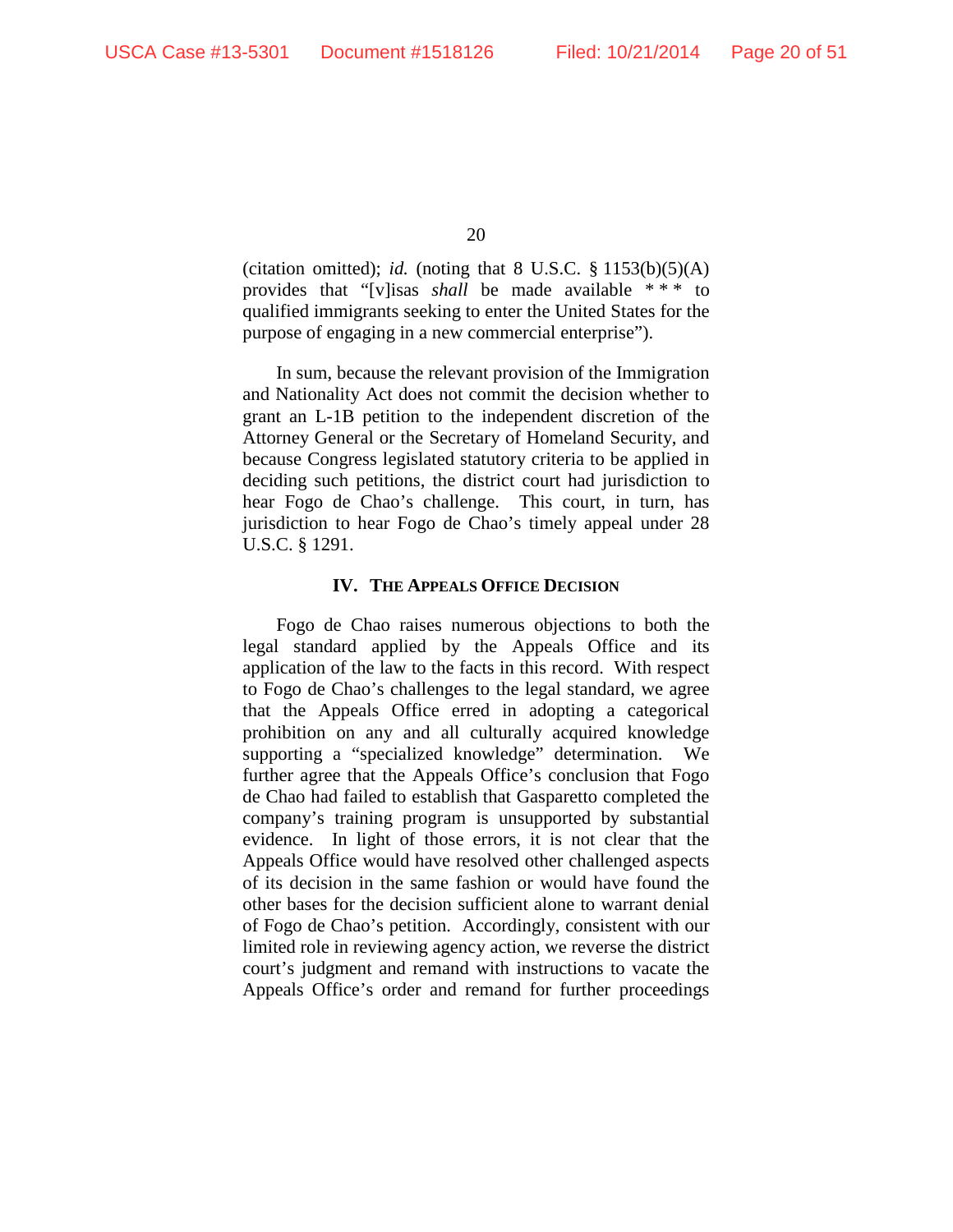consistent with this opinion. *See INS v. Orlando Ventura*, 537 U.S. 12, 16–17 (2002) (applying the "ordinary remand" rule).

## **A. The "Specialized Knowledge" Legal Standard**

Fogo de Chao levels three distinct challenges to the Appeals Office's legal interpretation of the "specialized knowledge" test. We agree with Fogo de Chao that the agency's conclusion regarding the categorical irrelevance of culturally acquired knowledge was insufficiently reasoned to be sustained. We reject the remainder of Fogo de Chao's legal challenges on the current record.

# *1. The Relevance of Knowledge and Skills Gained Through Culture to the "Specialized Knowledge" Test*

In denying the Gasparetto visa, the Appeals Office concluded that "[t]he inherent knowledge a person gains as a result of his or her upbringing, family and community traditions, and overall assimilation to one's native culture necessarily falls into the realm of general knowledge, even if an individual's specific culture itself is limited to a relatively small population or geographic location." J.A. 663. Fogo de Chao challenges that categorical rule as unsupported by the Puleo and Ohata memoranda or any other previous administrative precedent and ungrounded in statutory text or purpose. We hold that the agency has not offered a reasoned analysis of why the statutory phrase "specialized knowledge" would woodenly debar any and all knowledge acquired through one's cultural traditions, upbringing, or "life experience," J.A. 662, or how that rule comports with the prior agency guidance that the Appeals Office purported to follow.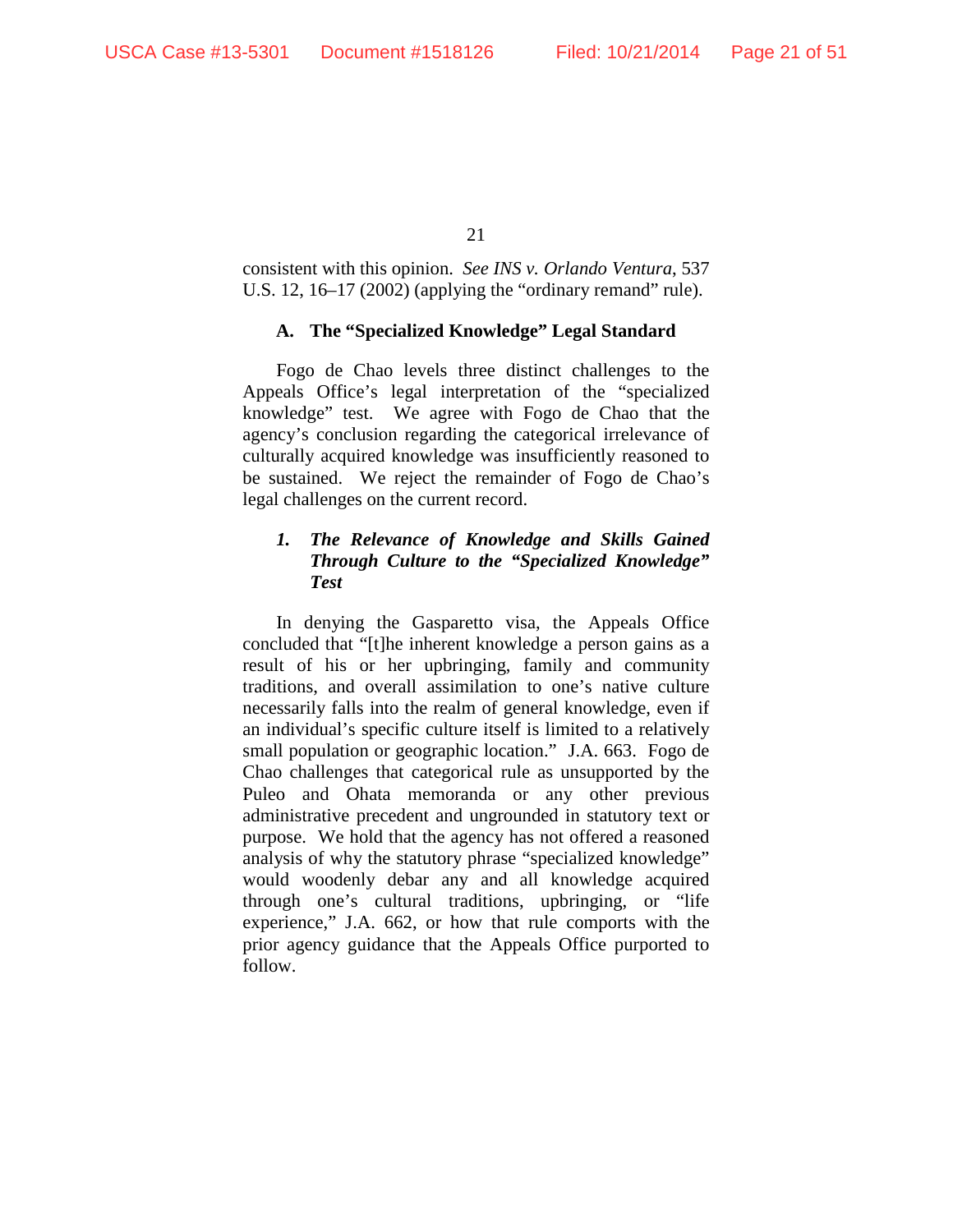As an initial matter, nothing in the statute itself textually excludes all culturally acquired knowledge as a form of "specialized knowledge," 8 U.S.C. § 1184(c)(2)(B). In fact, cultural knowledge appears to fit naturally within the dictionary definitions that the Puleo Memorandum endorsed for construing the terms "special" and "advanced." Knowledge and skills associated with a particular culture may be "limited to a relatively small population or geographic location," J.A. 663, such that they are "uncommon" or "distinguished by some unusual quality," Puleo Memorandum at 1, J.A. 42. Moreover, knowledge gained through an employee's upbringing or "life experience," like other forms of specialized knowledge, may take years to acquire such that it is "beyond the elementary or introductory" and "greatly developed beyond the initial stage." *Id.* at 2, J.A. 43. Finally, knowledge acquired over time through cultural exposure combined with first-hand experience may distinguish an applicant from other employees who cannot learn without extensive training the skills, practices, instincts, and contextual judgments that the applicant has amassed and practiced since childhood. Such knowledge may naturally be thought of as "surpassing the usual[,] distinct among others of a kind," *id.* at 1, J.A. 42, or "at a higher level than others," *id.* at 2, J.A. 43.

Rather than address the dictionary definitions embraced by the agency's Puleo Memorandum, the Appeals Office tried to tether its exclusion of such cultural knowledge to the requirement that "specialized knowledge" be "*of the company product* and its application in international markets," or "of processes and procedures *of the company*." J.A. 663 n.6 (quoting 8 U.S.C.  $\S 1184(c)(2)(B)$ ). But nothing in that language broadly forecloses all forms of cultural knowledge, as the record here illustrates.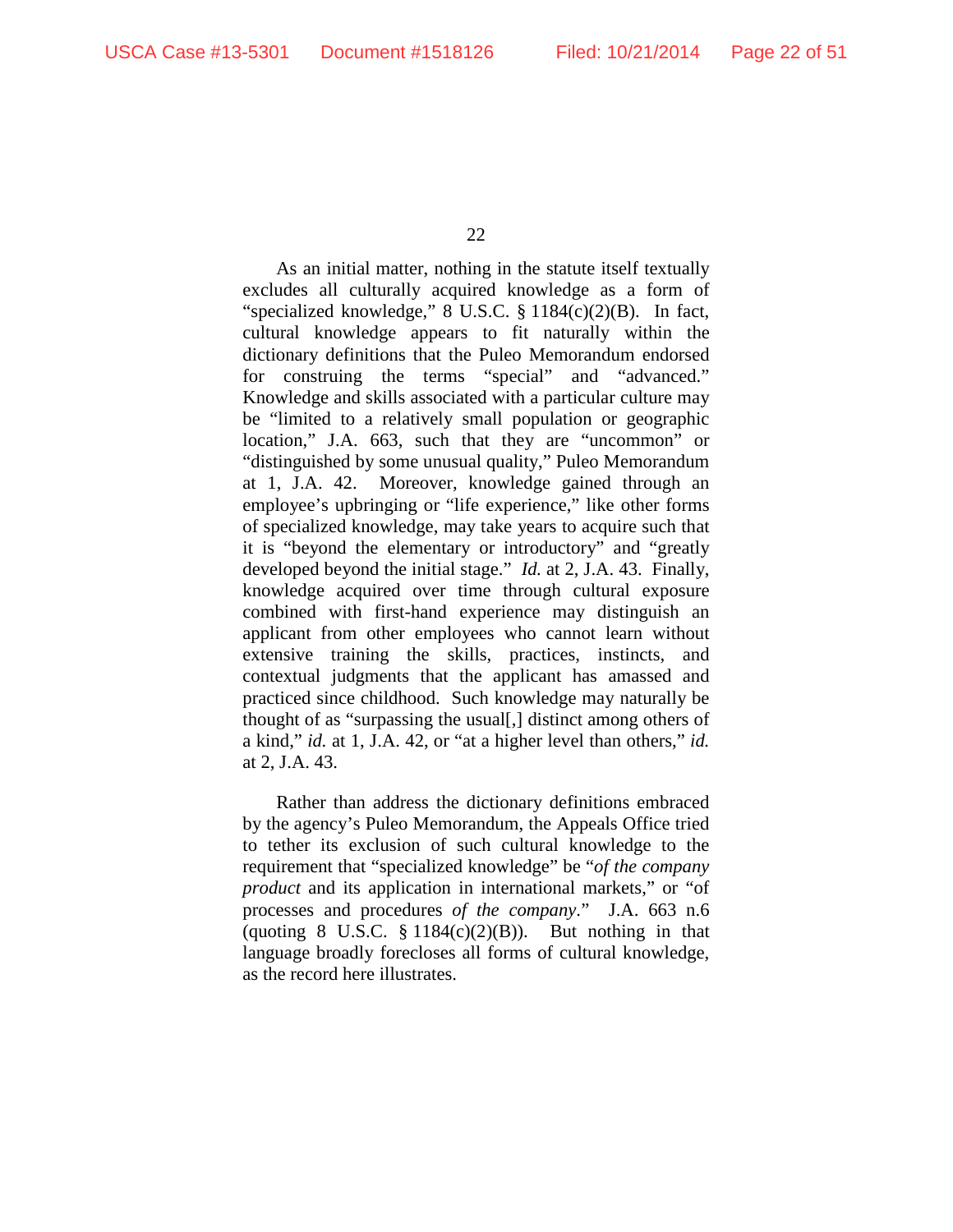For example, Fogo de Chao came forward with evidence that its product itself is defined by the cuisine, serving style, and culinary ethos associated with a particular cultural practice in Southern Brazil. According to Fogo de Chao's submissions, the performance of cultural gaucho skills and an ability to share a comprehensive understanding of *churrasco* traditions with customers are indispensable aspects of the "company product." *See* Ohata Memorandum at 2, J.A. 49. In that regard, Fogo de Chao identified a number of concrete skills vital to its *churrascaria* business that relate to the preparation, presentation, and service of numerous types of meat, all of which "originate in the gaucho lifestyle of rural southern Brazil, and are passed on from generation to generation." J.A. 308. Those skills include, for example, the ability to be simultaneously responsible for (i) preparing and cooking five to six skewers of meat on an open grill, (ii) circulating through the dining room to carve meat for guests, (iii) educating those guests about both the cuts of meat being served and gaucho culinary and cultural traditions, and (iv) monitoring the estimated future demand for food over the course of the evening. J.A. 462. There is, moreover, uncontroverted evidence in the record that Gasparetto gained the knowledge, skill levels, and judgments specifically relevant to his duties at Fogo de Chao in material part through experience gained growing up in the south of Brazil and participating frequently in the *churrasco* tradition. *See* J.A. 540–541. Fogo de Chao thus provided evidence that the "chef plays a [critical] role within the petitioning organization," just as the Ohata Memorandum contemplated, Ohata Memorandum at 2, J.A. 49. Against that backdrop, the Appeals Office pointed to nothing in the statutory or regulatory text that explained closing its eyes completely to the entire category of culturally acquired knowledge and skills and their relevance to Fogo de Chao's product.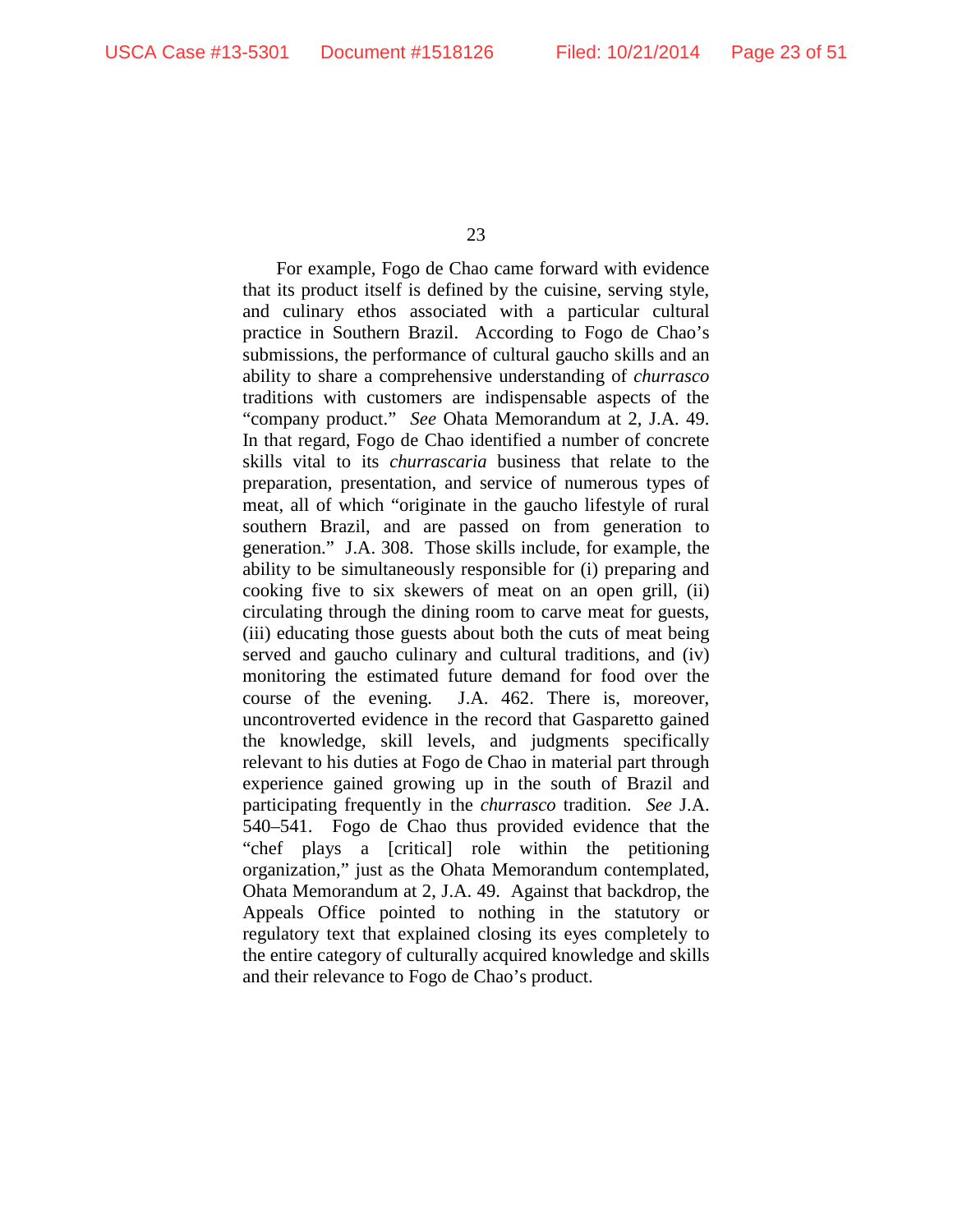Instead, the Appeals Office highlighted the existence of other "cultural" nonimmigrant visa classifications in the statute, and reasoned that the absence of an express reference to culture in the L-1B visa program indicates a congressional intent to pigeonhole knowledge with a "cultural component" into those two contexts. *See* J.A. 663 & n.6 (citing 8 U.S.C. § 1101(a)(15)(P)(iii) (visas for an artist or entertainer seeking to enter the United States "to perform, teach, or coach as \* \* \* an artist or entertainer \* \* \* under a commercial or noncommercial program that is culturally unique"); 8 U.S.C. § 1101(a)(15)(Q) (visas for "a participant in an international cultural exchange program" that is "for the purpose of providing practical training, employment, and the sharing of the history, culture, and traditions of the country of the alien's nationality")); *see also Fogo de Chao*, 959 F. Supp. 2d at 46– 47 n.4 (discussing provisions cited by the Appeals Office).

But those provisions simply beg the question of whether, in employing the even more textually capacious phrase "specialized knowledge," Congress left any room for culturally acquired knowledge and skills to be considered as an aspect of "specialized knowledge." Certainly nothing in the text of those two narrowly focused statutory provisions suggests that Congress meant to isolate cultural considerations to those two categories, especially since neither has anything to do with the type of knowledge deployed in the context of multinational business operations that Congress focused on for the L-1B visa program.

As for the previous administrative guidance in this area, the Appeals Office's decision lacks any reasoned explanation of why a chef who "entertain[s] in a particular manner," or has analogous "ancillary" duties, Ohata Memorandum at 2, J.A. 49, may be considered to have specialized knowledge, *unless*—*and only unless*—the particular entertainment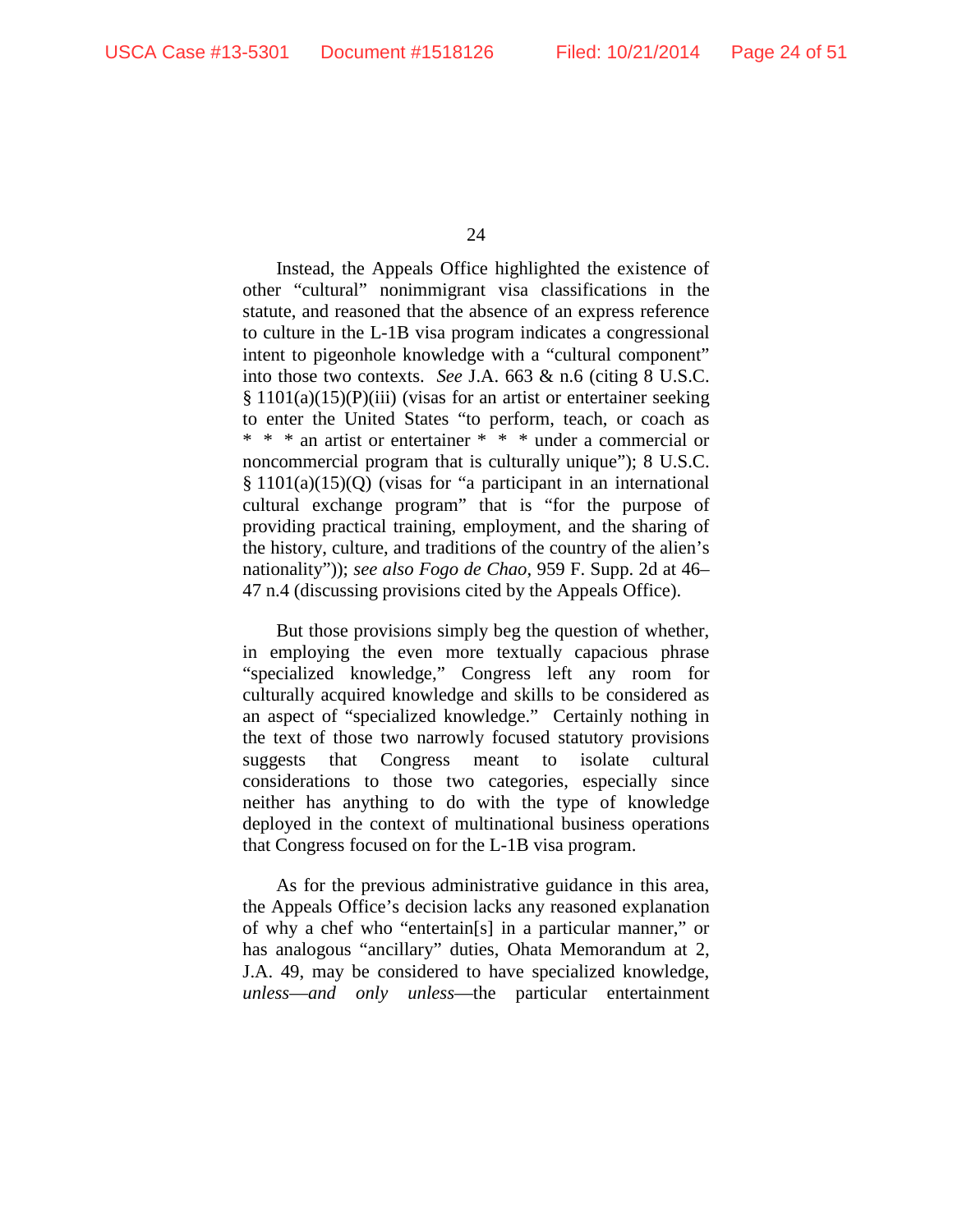manner and ancillary duties involve demonstrating and sharing culturally rooted skills and knowledge.

Further, to the extent that the Appeals Office meant to suggest that a company must have an "ownership claim" in knowledge before it may qualify as "specialized," J.A. 664, it does not square that view with the Puleo Memorandum's recognition that an employee qualifying for this visa may obtain specialized knowledge through work at a different firm, Puleo Memorandum at 3, J.A. 44, or with the Appeals Office's own assurance that it was not resurrecting the proprietary knowledge standard that Congress discarded, J.A. 660.

To be sure, the Appeals Office could logically conclude that the mere *status* of being from a particular region or culture and any "authenticity" derived from that status alone is not "knowledge" within the meaning of 8 U.S.C. § 1101(a)(15(L). But the Appeals Office's wooden refusal to even consider culturally acquired knowledge, skills and experience as relevant to the "specialized knowledge" inquiry went far beyond that. And nothing in the regulations or previous guidance explains why informational knowledge, experience, and skills that would otherwise be considered specialized lose that status just because they were originally acquired through one's upbringing, family traditions, and life experience outside the workplace.

For those reasons, we conclude that the Appeals Office failed to ground its newly adopted, categorical exclusion of cultural knowledge in statutory text, statutory purpose, regulatory guidance, or reasoned analysis. This aspect of its decision accordingly lacks the power to persuade under *Skidmore* and, in light of the resulting failure to address otherwise relevant evidence, the decision before us does not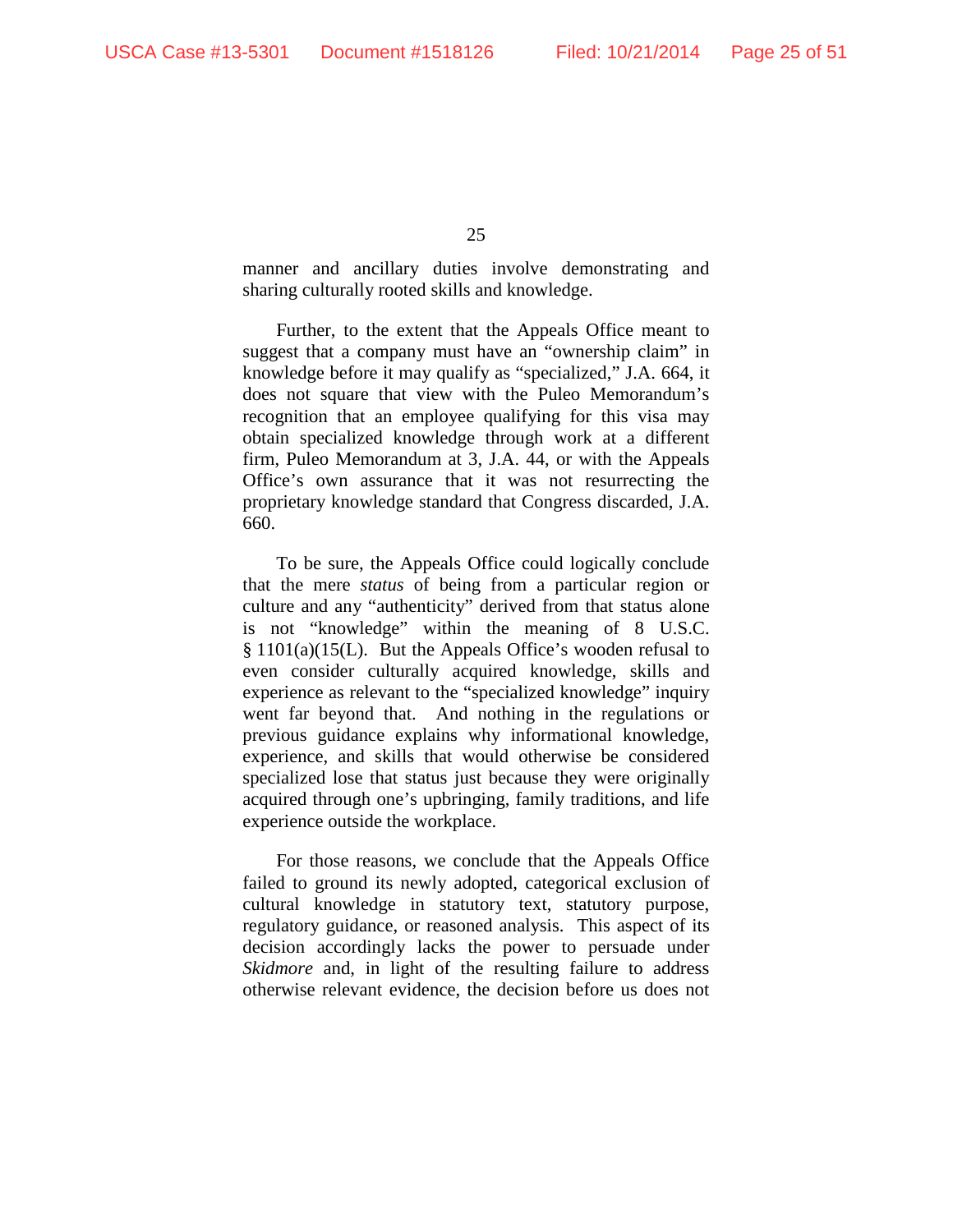appear to have been "based on a consideration of the relevant factors," *Judulang*, 132 S. Ct. at 484 (quoting *State Farm*, 463 U.S at 43). The agency's judgment, moreover, "was neither adequately explained in its decision nor supported by agency precedent," and thus it fails the requirement of reasoned decisionmaking under arbitrary and capricious review as well. *See Fox*, 684 F.3d at 75 (quoting *Siegel v. SEC*, 592 F.3d 147, 164 (D.C. Cir. 2010)).

The Service nevertheless retains substantial discretion in considering this question anew on remand. The statutory definition provides little guidance on this specific issue, and it is for the agency in the first instance to formulate a rule that articulates whether and when cultural knowledge can be a relevant component of specialized knowledge. It likewise is for the agency to articulate, if deemed appropriate, a line between, on the one hand, actual skills and knowledge derived from an employee's traditions and upbringing, and, on the other hand, the simple status of being from a particular region. *See Orlando Ventura*, 537 U.S. at 16–17. We hold only that, given the statutory text, the dictionary definitions embraced by the agency, and the prior Service guidance the agency says it was following in this case, we cannot sustain the Appeals Office's decision on the given rationale that cultural knowledge is categorically irrelevant to "specialized knowledge" without a more reasoned explanation from the agency.

## *2. Consideration of Economic Inconvenience*

Fogo de Chao also argues that the Appeals Office's decision failed to hew to the Puleo and Ohata memoranda because the decision did not factor in the distinct economic burden that denying Gasparetto's transfer to the United States would inflict on its business. In that regard, Fogo de Chao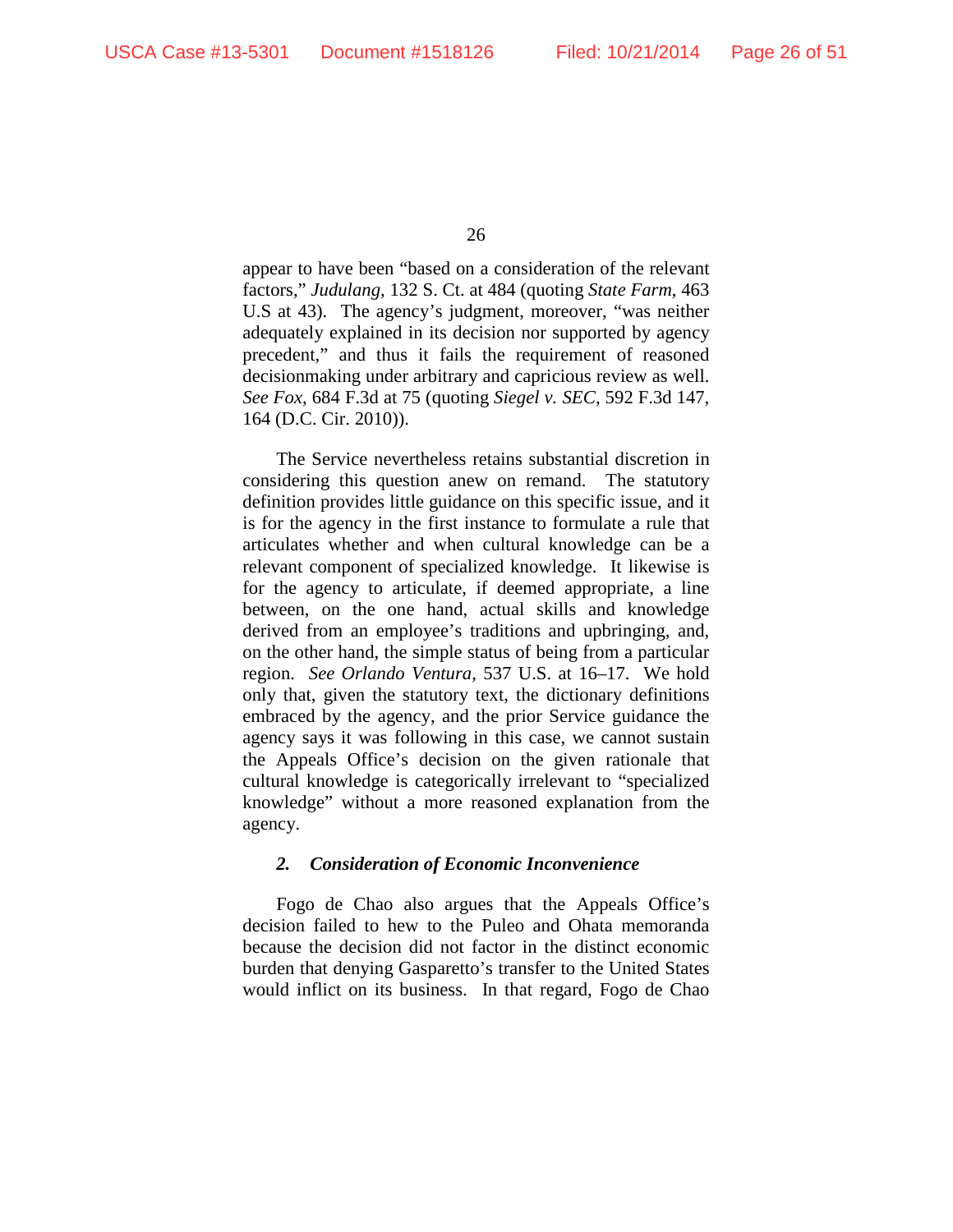presented evidence to the Service showing that each of its *churrasqueiros* went through an 18- to 24-month training period, and that even after that training period, its non-Brazilian *churrasqueiros* still were not performing a majority of the duties of the position Fogo de Chao requires.

Fogo de Chao's assertion that such evidence should be considered has substantial force. Agency guidance specifically identifies the "difficult[y]" and "significant economic inconvenience" entailed in "impart[ing]" knowledge "to another individual," Puleo Memorandum at 3, J.A. 44, including whether the knowledge could be transferred within a "reasonable period of time," Ohata Memorandum at 3, J.A. 50, as relevant indicia of "specialized knowledge." It would be difficult for the Appeals Office to plausibly claim, as it did here, to be following this guidance while dismissing altogether the relevance of such natural proxies for economic inconvenience as the amount of in-house training a company's employees would have to receive to acquire the knowledge in question.

Moreover, consideration of evidence of this type provides some predictability to a comparative analysis otherwise relatively devoid of settled guideposts. After all, to understand what is "specialized" knowledge, the agency needs to define with consistency a comparative baseline. "An item is special only in the sense that it is not ordinary; to define special one must first define what is ordinary." *1756, Inc. v. Attorney General*, 745 F. Supp. 9, 14 (D.D.C. 1990). Both before and after the 1990 amendment, the statute itself provided little guidance regarding the appropriate "baseline of ordinary knowledge." *Id.* at 15.

As the parties note, the Ohata Memorandum disambiguated the inquiry at the margins by identifying the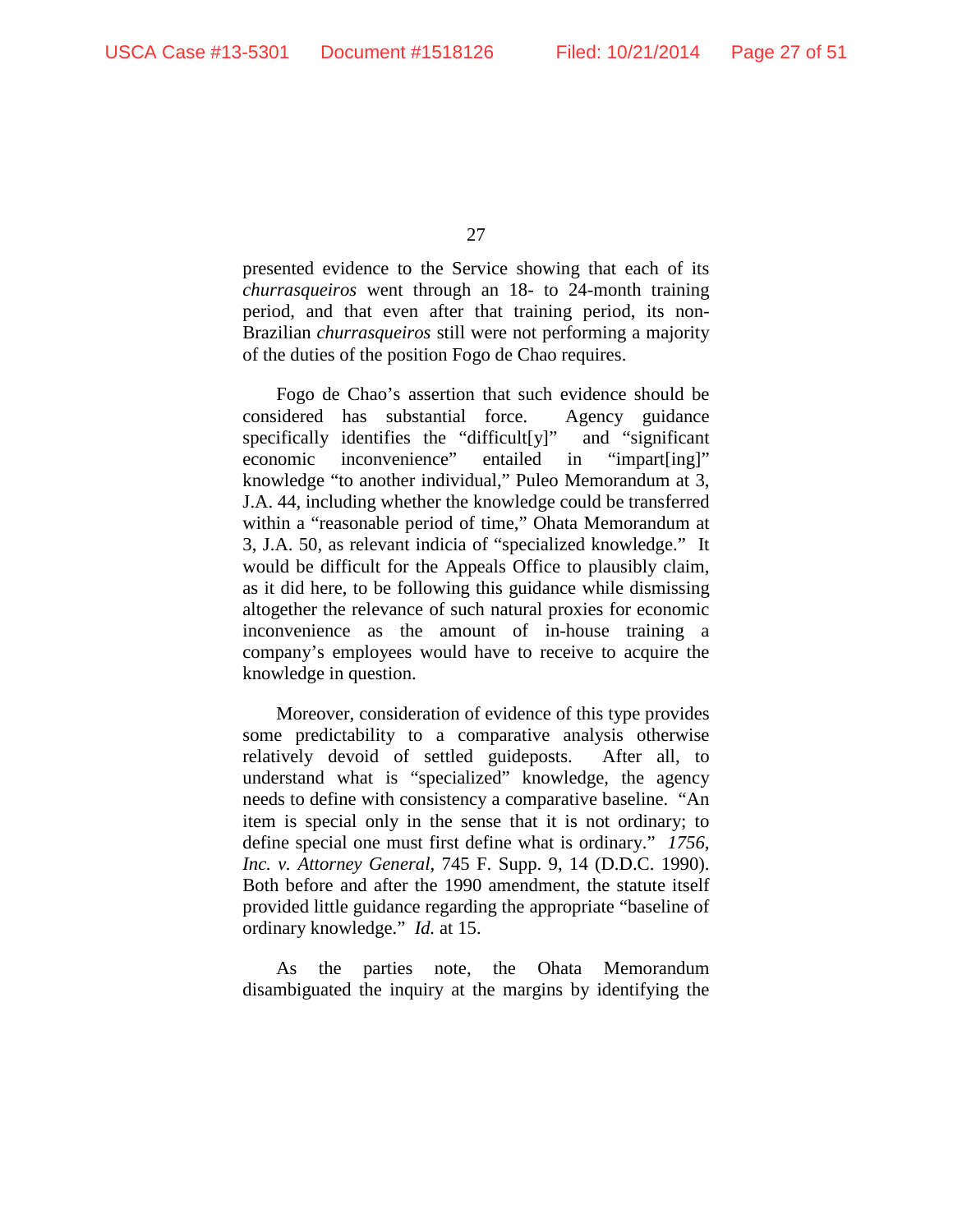"practitioners in the alien's field of endeavor" as the relevant comparator. But, for the most part, that simply kicks the interpretive can down the road, leaving the scope of the relevant "field of endeavor" undefined. That specialized knowledge may ultimately be a "relative and empty idea which cannot have a plain meaning," Department Br. 22–23 (quoting *1756, Inc.*, 745 F. Supp. at 15), is not a feature to be celebrated and certainly not a license for the government to apply a sliding scale of specialness that varies from petition to petition without explanation. Suddenly departing from policy guidance and rejecting outright the relevance of Fogo de Chao's evidence of economic inconvenience threatens just that.<sup>8</sup>

It is not fair to say, however, that the Appeals Office decision ignored economic-inconvenience considerations *altogether*. After stating that the transferability of knowledge "is not a determining factor," J.A. 666, the Appeals Office discussed how easily at least some of the ancillary skills of a *churrasqueiro* chef like Gasparetto may be transferred. The

 <sup>8</sup> While Fogo de Chao does not press this point as <sup>a</sup> separate objection, the government appears to have conceded at oral argument that the relevant comparator for Fogo de Chao's petitions filed on behalf of its *churrasqueiro* employees may have changed as *churrascarias* became more common in the United States. *See* Oral Arg. Tr. 29:12–30:9. The Appeals Office decision noted that the Vermont Service Center Director had identified the "popularity" of *churrascarias* as a potential factor distinguishing this denial from what Fogo de Chao asserted were more than 200 earlier approvals. But it is not clear that the Appeals Office itself adopted that reasoning. J.A. 676. And doing so would seem to contradict the Appeals Office's express disavowal of a "specialized knowledge" test that turns on the availability of such knowledge in the U.S. labor market.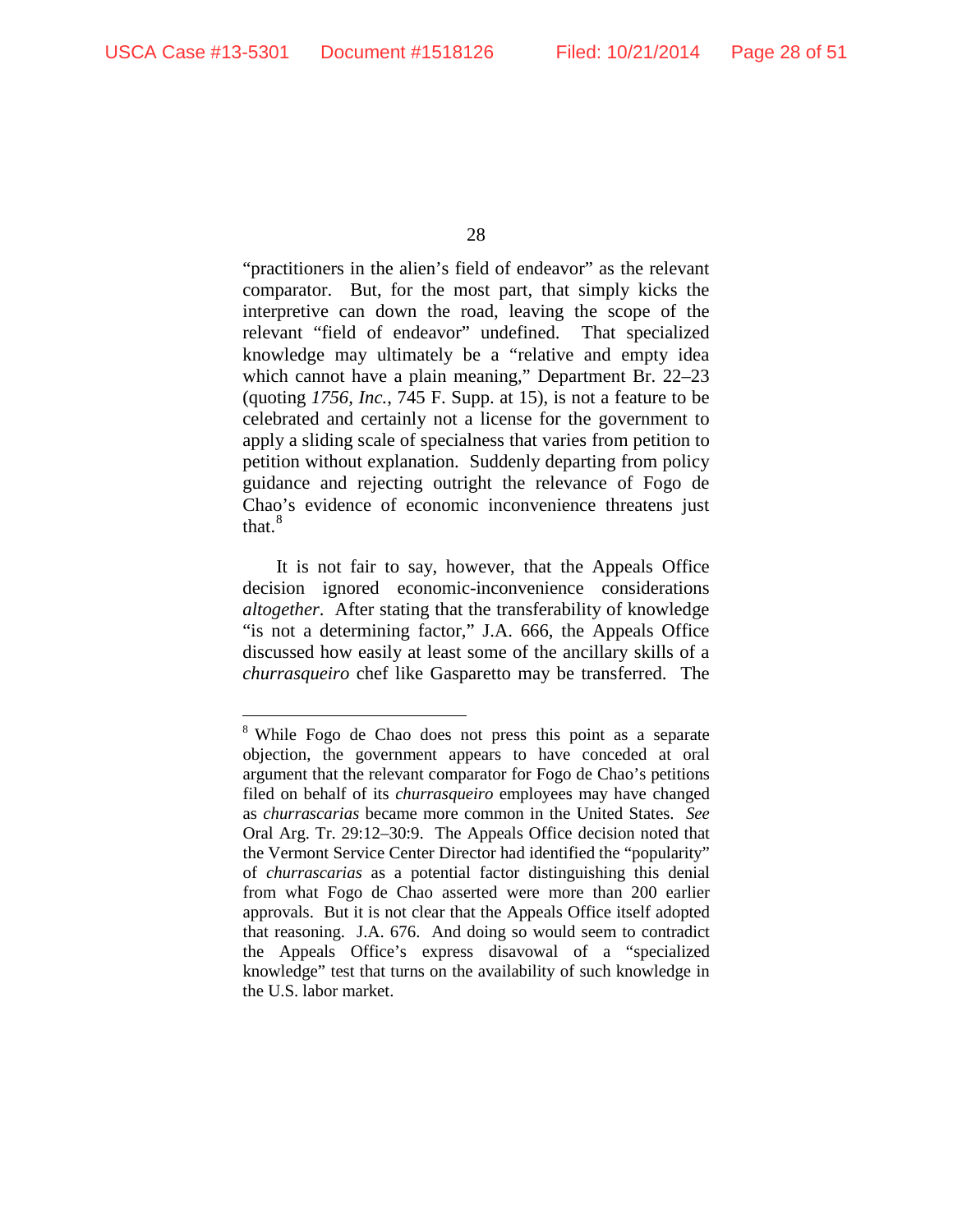decision thus noted that, "[w]hile knowledge specific to Brazilian gaucho culture is not widely held by skilled chefs, the petitioner has not supported its claim that this knowledge is so complex that it couldn't be mastered within a reasonable period of time by an employee who was otherwise trained in the *churrasqueiro* method." J.A. 670.

Nevertheless, the Appeals Office's consideration of the difficulties Fogo de Chao says it confronts in teaching *churrasqueiro* skills was infected by its legally erroneous, categorical dismissal of culturally acquired skills and knowledge. The Ohata Memoranda is explicit that "the length and complexity" of training and the skills "gained from significant experience" are important indicia of specialization. *See* Ohata Memorandum at 2, 4, J.A. 49, 51. Yet the record indicates, *see supra* at 22–23, that cultural acquisition is simply an immersion form of skills-training and front-line experience. The Appeals Office decision was devoid of any reasoned explanation as to why training and skills-acquisition can qualify as specialized if obtained from a corporate instructor, but categorically cannot just because they are learned from family or community members.

We do not know whether the Appeals Office would resolve this issue differently if it more directly addressed Fogo de Chao's economic-inconvenience evidence and grappled specifically with the difficulties Fogo de Chao asserted in transferring culturally rooted knowledge and experience acquired over a decade or more to new chefs lacking any analogous baseline set of skills or experience. In addition, once the role of cultural knowledge is reconsidered, the agency may weigh differently Fogo de Chao's evidence that the role its Brazilian *churrasqueiros* perform combines both cultural and a significant period of in-house training. For those reasons, we remand this issue to the agency for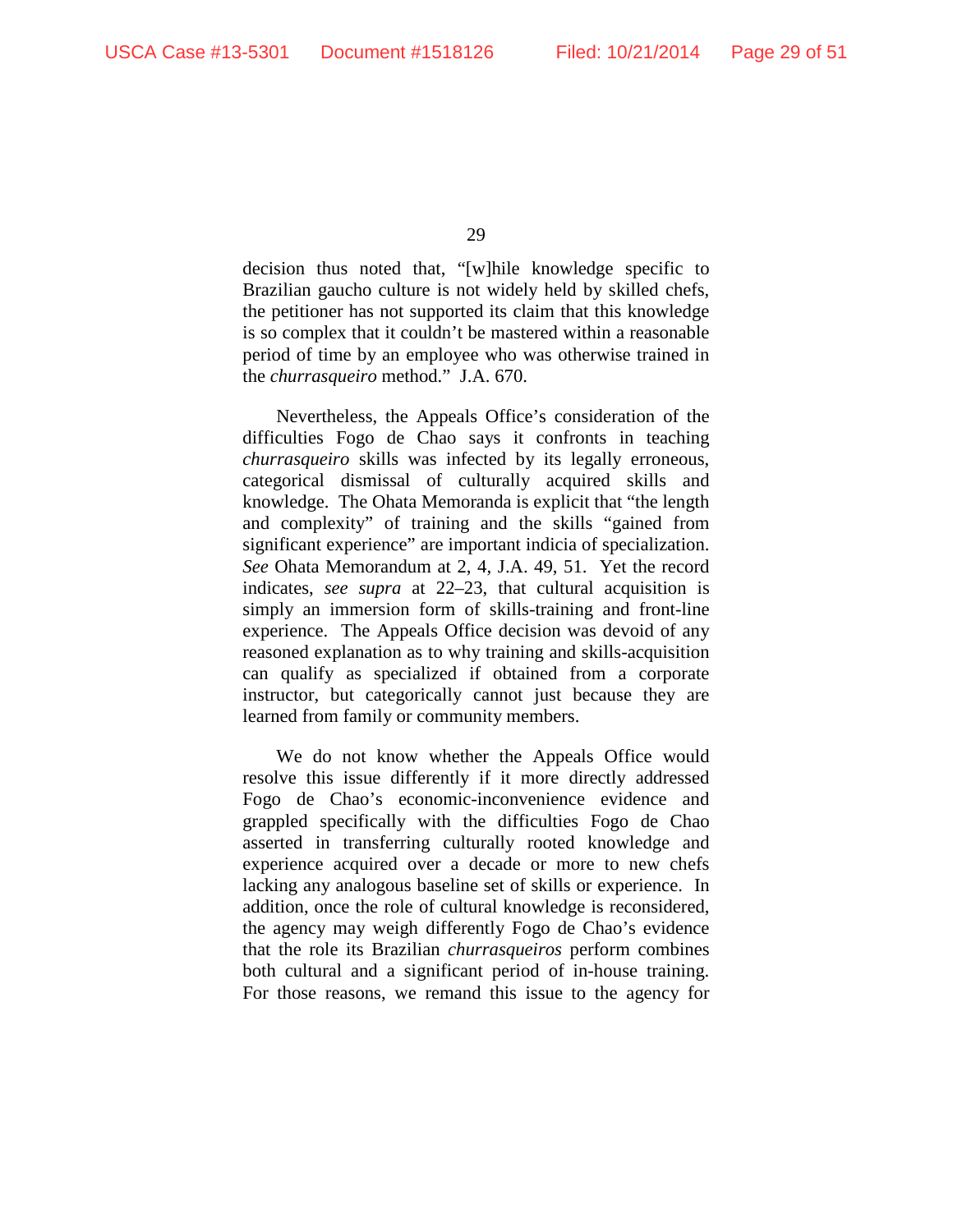further consideration in conjunction with its consideration of the role of culturally acquired knowledge and skills.

#### *3. Inconsistency with Prior Rulings or Precedent*

Fogo de Chao raises additional challenges to the legal standard applied by the Appeals Office, all of which are grounded in claims of inconsistency with previous Service decisions or other precedent. We find no merit in those objections on this record.

*First*, Fogo de Chao argues that the denial of a visa in this case was an abrupt and unexplained departure from prior agency practice granting such visas without the culturalknowledge-free evidentiary demand imposed here. Specifically, Fogo de Chao asserts that, from 1997 to 2006, 251 of its previous visa petitions for *churrasqueiro* chefs were approved. The Department does not dispute that many such petitions were approved, but counters that, during the same time period, more than forty petitions were denied. The Department then, as the Appeals Office did, dismisses any previously approved petitions—to the extent they were factually similar to the Gasparetto petition—as "material and gross error." J.A. 677.

The Department is correct that "[t]he mere fact that the agency, by mistake or oversight, approved" a visa petition "on one occasion does not create an automatic entitlement to the approval of a subsequent petition." *Royal Siam Corp. v. Chertoff*, 484 F.3d 139, 148 (1st Cir. 2007). Yet it may be that a pattern of visa grants of sufficient magnitude could obligate the agency to provide a "reasoned explanation for \* \* \* treating similar situations differently," *ANR Pipeline Co. v. FERC*, 71 F.3d 897, 901 (D.C. Cir. 1995)—or at least something more reasoned than confessing a decade-long pattern of "material and gross error."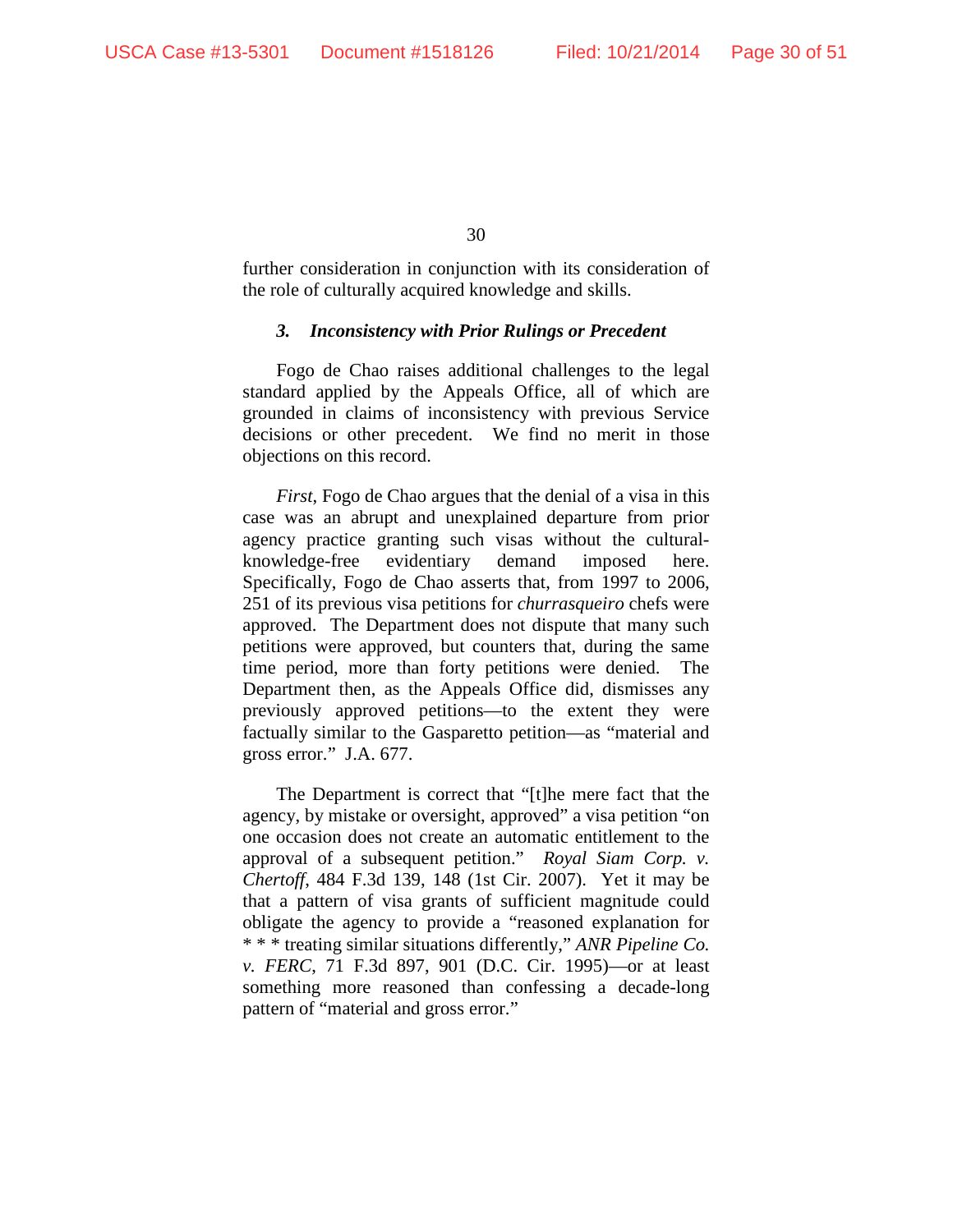We need not resolve that question here, however. Although Fogo de Chao asserted that the prior petitions were factually equivalent, it never introduced any evidence corroborating that assertion. Nothing in the administrative record reveals whether even a sampling of those cases involved factually and legally similar contexts. Without such a showing, we cannot conclude that the Department in fact treated "similar situations differently." *ANR Pipeline*, 71 F.3d at 901.

Fogo de Chao's detailed efforts to distinguish the denial of an L-1B visa classification to another Brazilian steakhouse chef in *Boi Na Braza Atlanta, LLC v. Upchurch*, No. 3:04-cv-2007-L, 2005 WL 2372846 (N.D. Tex. Sept. 27, 2005), *aff'd* 194 Fed. App'x 248 (5th Cir. 2006), prove the point. Visa decisions can be fact-intensive, and assessing the evidentiary record behind any such determination is essential to evaluating the reasonableness of the agency's decision. *See IKEA US, Inc. v. Department of Justice*, 48 F. Supp. 2d 22, 25 (D.D.C. 1999) (INS did not act arbitrarily and capriciously in failing to distinguish previous visa petition's approval where the employer failed to submit the file to INS for its consideration), *aff'd* No. 99-5159, 1999 WL 825420 (D.C. Cir. Sept. 27, 1999). The evidentiary gap is particularly hard to understand given that the prior visa decisions involved Fogo de Chao's own employees, and so presumably the company had the necessary information at hand.

Rather than provide any of that data, Fogo de Chao pointed to two reports as evidence of inconsistent treatment. *See* Fogo de Chao Opening Br. 46–51, 62–63 (citing DEPARTMENT OF HOMELAND SECURITY OFFICE OF THE INSPECTOR GENERAL, REVIEW OF VULNERABILITIES AND POTENTIAL ABUSES OF THE L-1 VISA PROGRAM (Jan. 2006), *reproduced at* J.A. 496–538; UNITED STATES CITIZENSHIP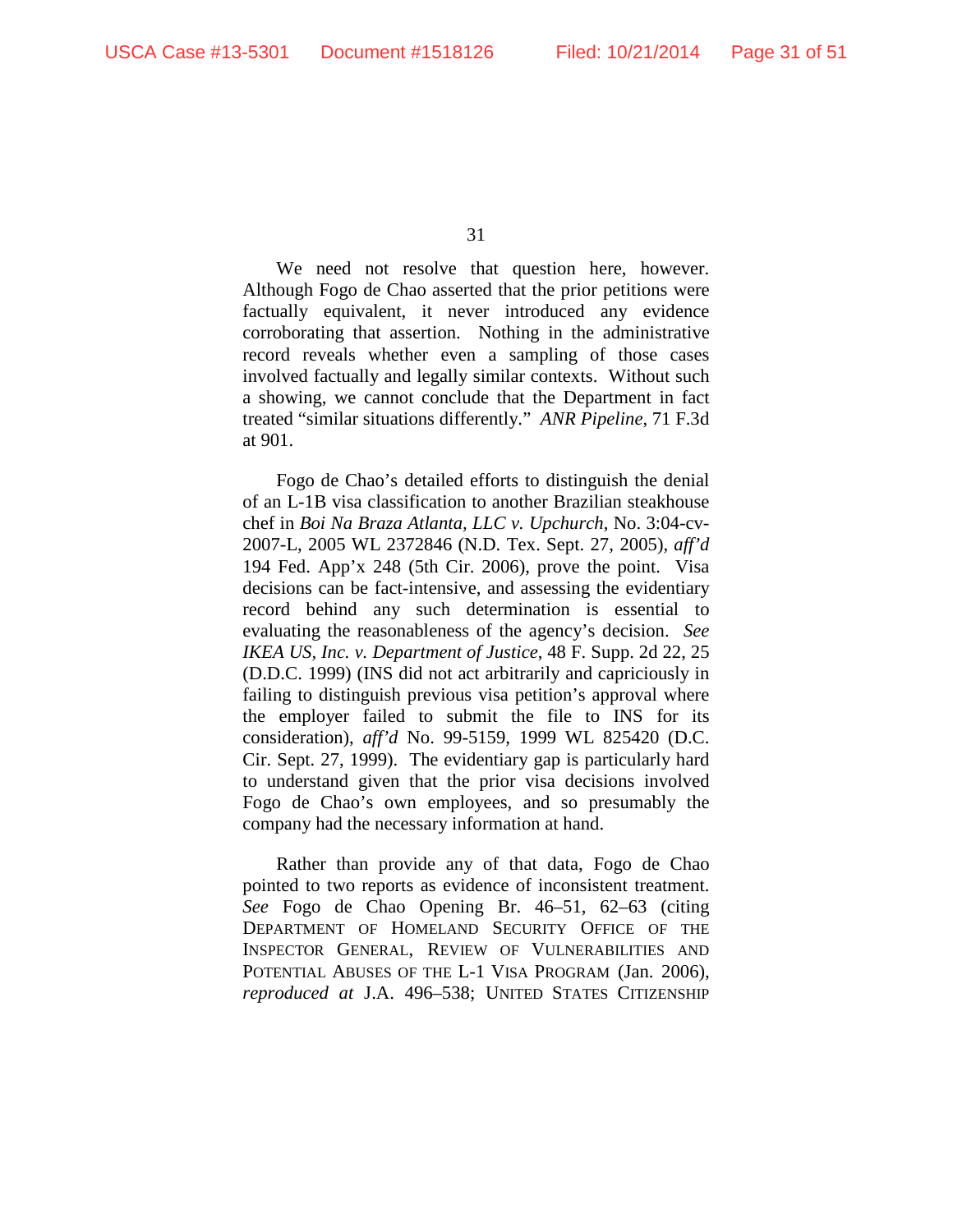AND IMMIGRATION SERVICES OMBUDSMAN, ANNUAL REPORT 2010 (June 30, 2010), *reproduced at* Opening Br. Addendum 163–306). Neither substantiates Fogo de Chao's claim.

To start with, the 2006 report from the Department's Office of the Inspector General, and in particular the portion focusing on the L-1B visa program, simply discusses in very general terms the 1990 legislative amendment and the Department's interpretive memoranda. While the report states that the Department has "little room" to tighten the relevant standard administratively, J.A. 506, that simply begs the question of how that standard has been applied across cases over the years. It thus does nothing to document an actual shift in how factually similar petitions have been disposed of either generally or in connection with Fogo de Chao's *churrasqueiros* specifically.

The 2010 report from the Service's Ombudsman, for its part, criticizes an earlier Appeals Office decision for casting doubt on the authoritativeness of the Puleo Memorandum. But even assuming that taking issue with an internal agency guidance document could constitute inconsistency in any legally relevant sense, the Appeals Office decision under review neither cites that disapproved ruling nor discounts the Puleo Memorandum. Quite the opposite, the Appeals Office describes the Puleo Memorandum as the "key agency document relating to the adjudication of L-1B specialized knowledge visa petitions," J.A. 650, and discusses it at length in its analysis, *see* J.A. 650–651, 653–654, 663, 666.

*Second*, Fogo de Chao argues that the Department's "narrowly drawn" decision here departs from prior precedent and legislative history that endorse a more expansive interpretation of the "specialized knowledge" standard. That argument suffers from the same flaw as the claim of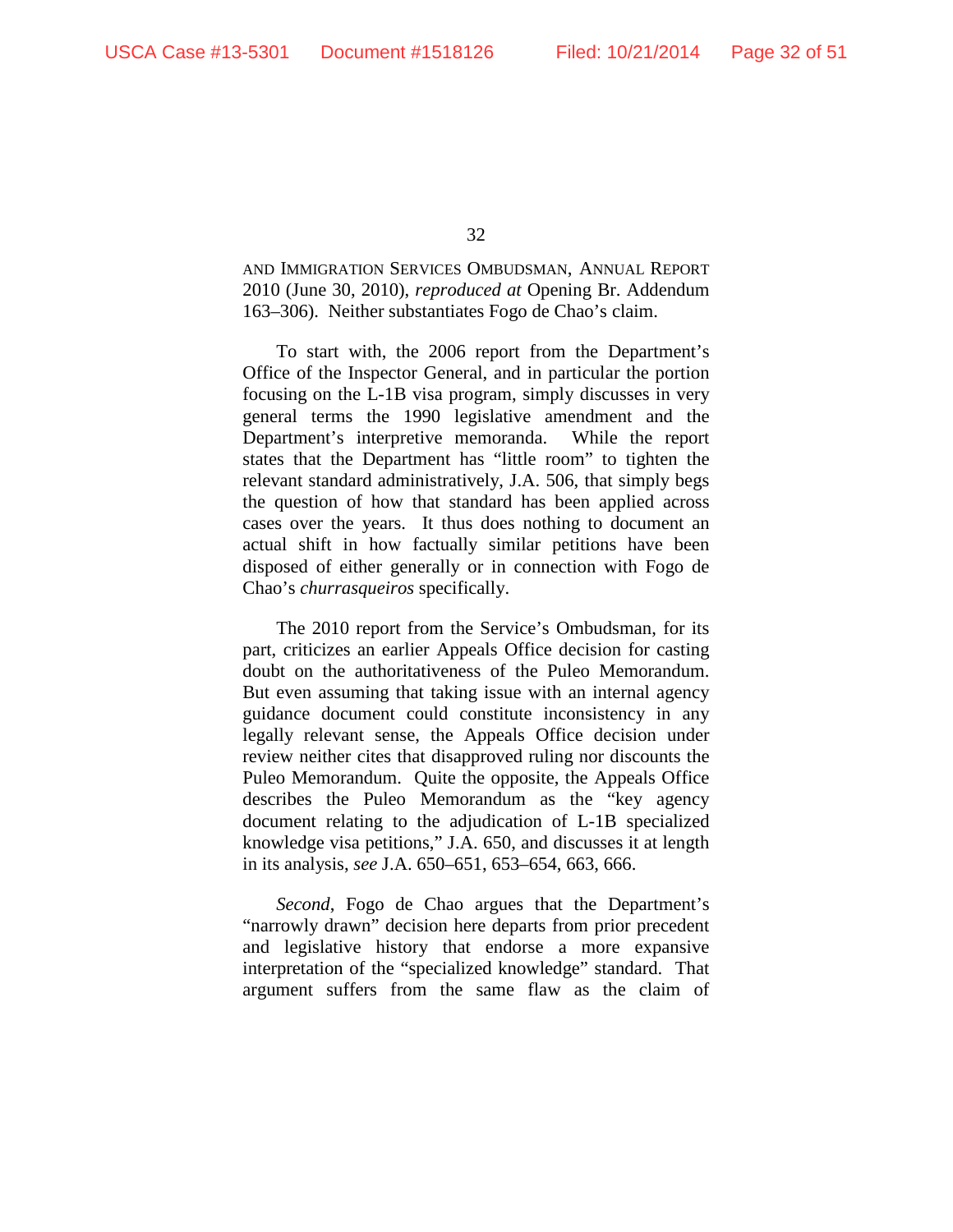inconsistent treatment because Fogo de Chao never demonstrates how the actual content of any prior interpretations differed from the Appeals Office's analysis in a way that is relevant to this case.

All agree that the 1990 legislation broadened the "specialized knowledge" definition in two specific respects. It overrode agency precedent requiring that the knowledge or skill be (i) "proprietary" and (ii) "not readily available in the United States." *Compare* 8 U.S.C. § 1184(c)(2)(B), *with* 52 Fed. Reg. at 5752. To the extent that the 1990 Act eliminated those two limitations on "specialized knowledge," it is true that the standard became "less[]" restrictive than the regulatory definition that immediately preceded it. Puleo Memorandum at 1, J.A. 42. The problem for Fogo de Chao is that being "less" restrictive in two specific respects is fully consistent with remaining a "still high" and exacting standard, Puleo Memorandum at 1, J.A. 42, as long as that standard does not revive the two limitations that Congress displaced and represents a reasonable exercise of regulatory discretion.

The legislative history on which Fogo de Chao relies does not help its cause. A House Report stating that the "specialized knowledge" standard was "broadened to accommodate changes in the international arena," H.R. Rep. No. 723(I), 101st Cong., 2d Sess. 69 (1990), simply raises the question of how much and in what manner the statute was expanded. Worse still for Fogo de Chao, the Report's list of the changes designed to broaden the program's reach did not include the amendment of "specialized knowledge." *See id*. Instead, the purpose identified for the "specialized knowledge" amendment was simply to provide "more specificity" to the statutory term, addressing a problem that "[v]arying interpretations" by the agency "ha[d] exacerbated." *Id.*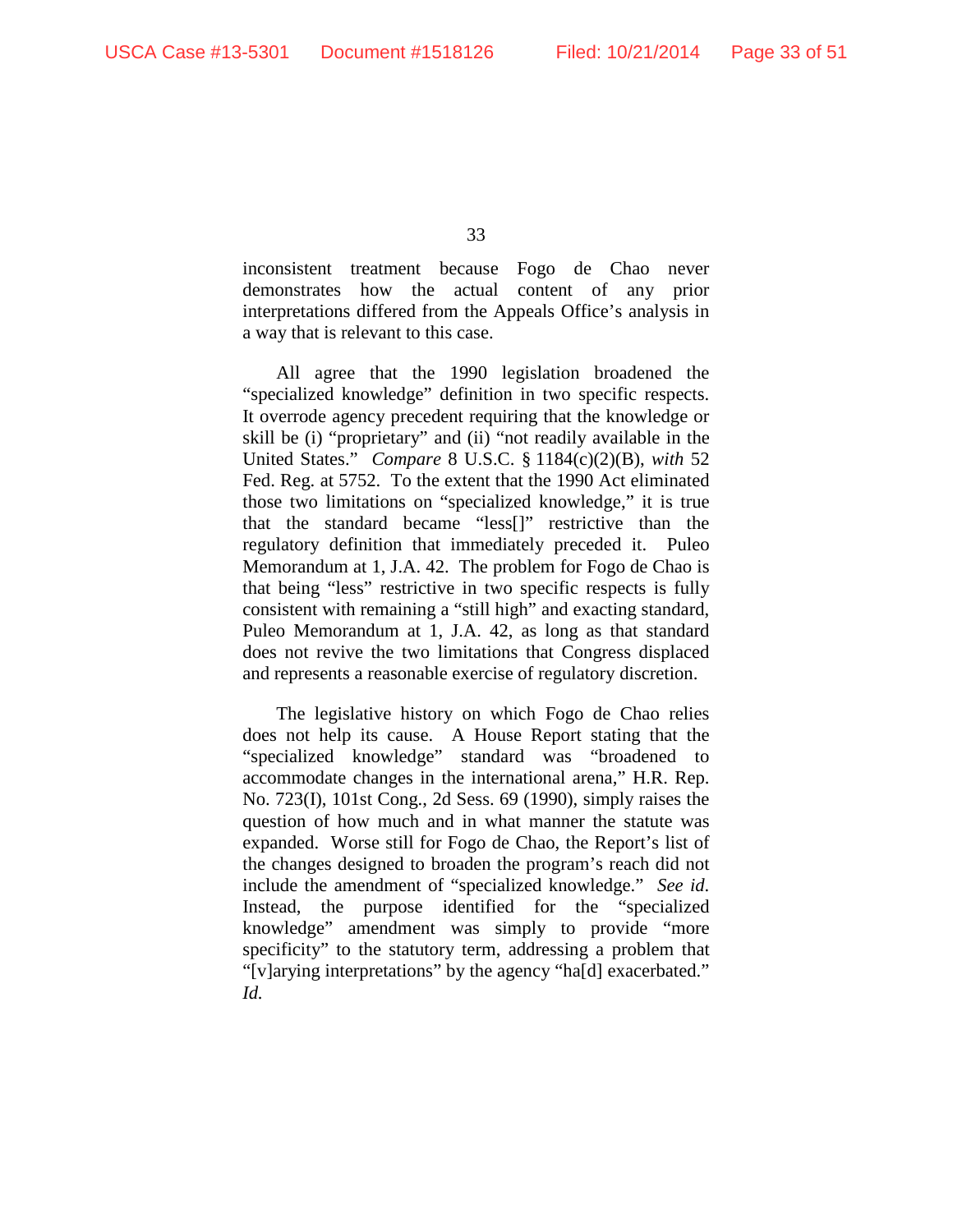For that reason, the Service's citation to pre-1990 precedent does not demonstrate that it applied a standard inconsistent with the new definition, as long as those authorities were applied consistently with superseding congressional direction. *See Brazil Quality Stones, Inc. v. Chertoff*, 531 F.3d 1063, 1070 n.10 (9th Cir. 2008) (noting in L-1A visa context that reference to pre-1990 precedent was appropriate where the precedent addressed an aspect of the definition of "managerial capacity" unaffected by the 1990 Act).

For similar reasons, Fogo de Chao's argument that the previous visa approvals or unspecified precedent established a "definitive interpretation" of the Service's regulation that can only be changed through notice-and-comment rulemaking or formal adjudication fails. *See* Fogo de Chao Opening Br. 50 (quoting *Alaska Professional Hunters Ass'n v. FAA*, 177 F.3d 1030, 1034 (D.C. Cir. 1999)). Simply identifying outcomes, stripped of their contextual analysis, falls far short of the documented record of "express, direct and uniform interpretation" by the agency required before a fixed legal rule will be discerned. *Association of American Railroads v. Department of Transp.*, 198 F.3d 944, 949 (D.C. Cir. 1999).

Moreover, a definitive legal rule cannot be wrung out of a pattern of decisions unless the decisionmaker has "the authority to bind the agency." *Devon Energy Corp. v. Kempthorne*, 551 F.3d 1030, 1040 (D.C. Cir. 2008). No such authority has been established here where (i) the service centers that granted Fogo de Chao's prior petitions lacked the authority to bind the agency; (ii) from all that Fogo de Chao has shown, none of the decisions on which it purports to rely were designated precedential; and (iii) each decision was expressly "based on the facts and circumstances of each individual case." J.A. 660.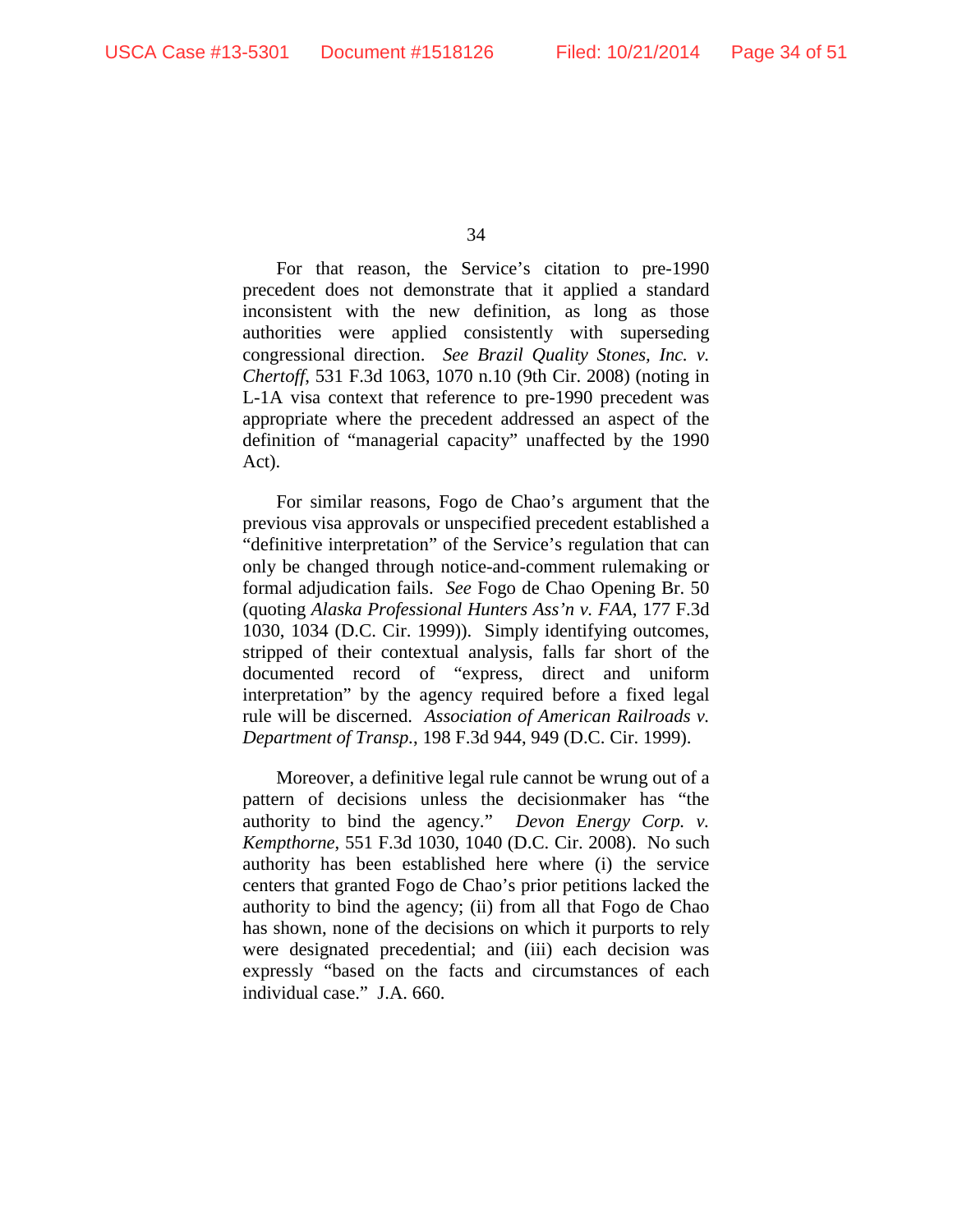In sum, based on the limited showing that Fogo de Chao has made both here and before the Service, it has not met its burden of demonstrating either an unexplained break from past practice or settled law, or unreasoned differentiation in the treatment of similar cases. Of course, to the extent that the "material and gross error" that the agency indicated might be lurking in its prior decisions was the consideration of cultural knowledge, it remains open to the Appeals Office on remand to consider the significance, if any, of that prior pattern of decisionmaking.

## **B. The Service's Consideration of Evidence**

## *1. Proof of Gasparetto's Training and Work Experience in Brazil*

Beyond its articulation of the relevant legal standard, the Appeals Office relied on two related evidentiary conclusions in denying the Gasparetto petition. Specifically, the Appeals Office found that the company had failed to establish that Gasparetto had either (a) completed the company's mandatory training program or (b) worked a sufficient amount of time in the *churrasqueiro* role to be eligible for transfer. Fogo de Chao disputes the agency's factual findings on both points. We find merit in the first of those arguments; the second point had no apparent independent effect on the Appeals Office decision.

*First*, Fogo de Chao challenges the Appeals Office's finding that there was insufficient evidence of Gasparetto's completion of the company's internal 18- to 24-month *churrasqueiro* training program, which is a prerequisite before an employee may be considered for transfer to the United States.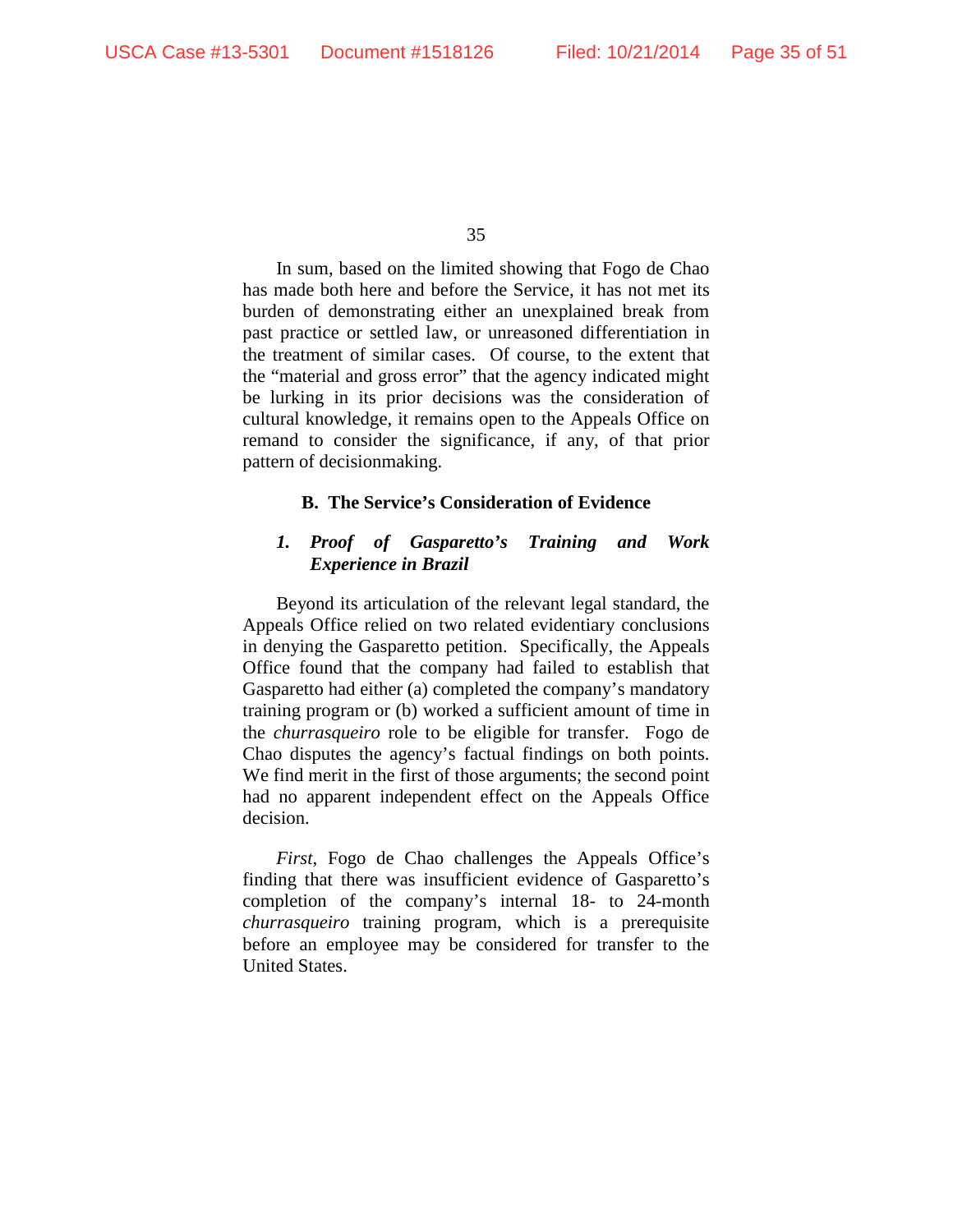We agree that this conclusion is not supported by substantial evidence. Frankly, the Appeals Office's reasoning on this point is hard to understand. It said in its decision that Fogo de Chao "did not provide any documentation to confirm the beneficiary's completion of such training for the record," and that, "[w]ithout documentary evidence to support the claim, the assertions of counsel will not satisfy the petitioner's burden of proof." J.A. 664 (citations omitted). But Fogo de Chao's evidence of Gasparetto's completion of the training program went far beyond the "assertions of counsel," and even beyond the Chief Executive Officer's representations in the cover letter, which the Department now claims was the fatal evidentiary shortfall. Department Br. 48–49. Specifically, the uncontradicted evidence before the Appeals Office documenting Gasparetto's completed training included (i) a *sworn affidavit* submitted by Fogo de Chao's Chief Executive Officer attesting that Gasparetto had "completed the training program in Brazil," J.A. 460, (2) Gasparetto's *curriculum vitae* stating that he "graduated and specialized as waiter churrasqueiro" while working at a Fogo de Chao restaurant in Sao Paulo, J.A. 541, and (3) the letter from a Brazilian nutritionist concluding, after reviewing Gasparetto's *curriculum vitae* and information on the *churrasqueiro* position at Fogo de Chao, as well as interviewing Gasparetto, that he had the cultural background and restaurant skills necessary to fill that position, J.A. 539. None of that additional evidence is referenced in the Appeals Office opinion. *See* J.A. 664–666, 673–674.

While the substantial-evidence standard of review is generous, it is not boundless; it does not allow an agency to close its eyes to on-point and uncontradicted record evidence without any explanation at all. *See Soltane*, 381 F.3d at 151 ("[A]n agency is generally under at least a minimal obligation to provide adequate reasons explaining why it has rejected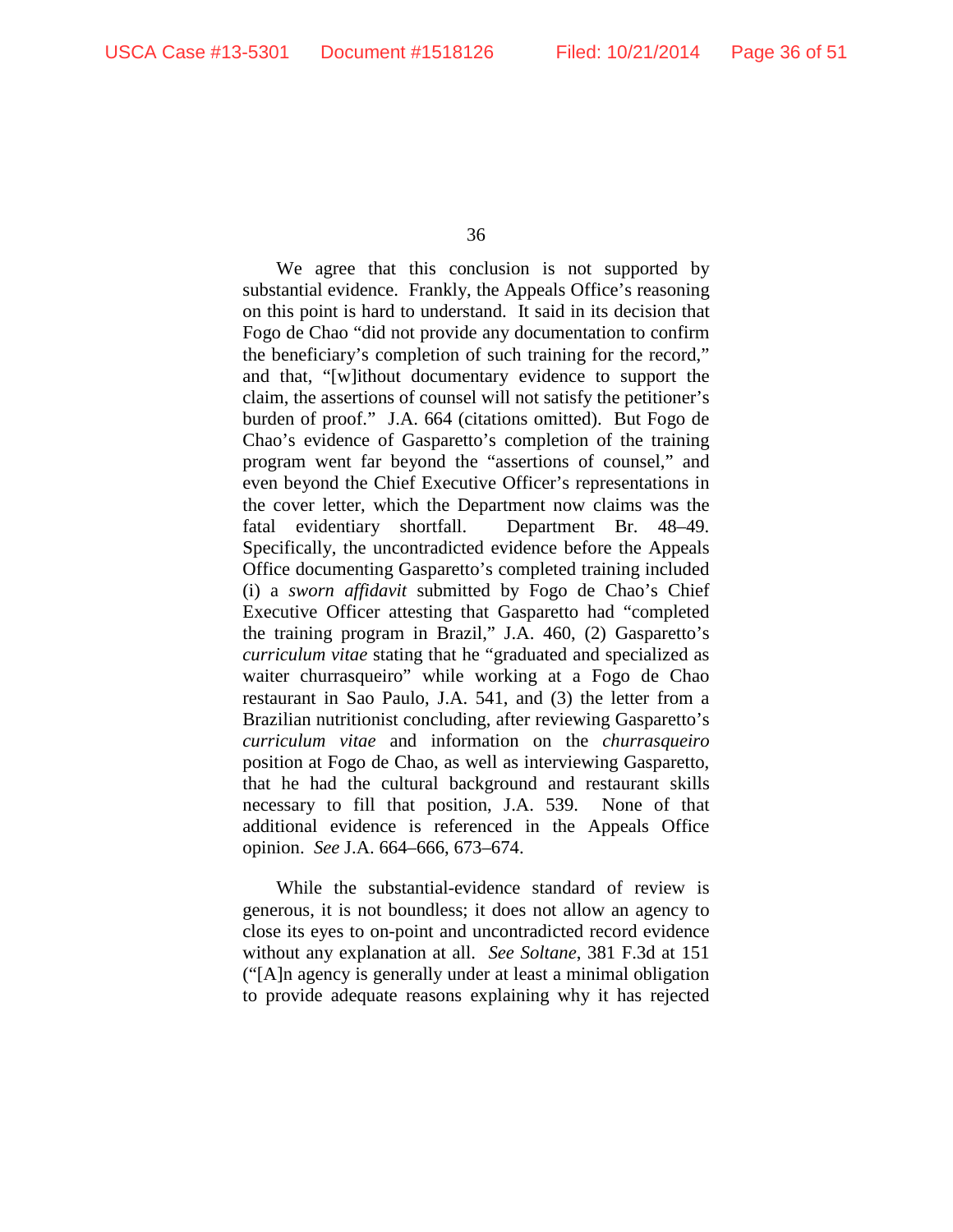uncontradicted evidence."). That is especially true here where at no time prior to reopening the administrative case had the Service questioned the sufficiency of Fogo de Chao's proof on this matter or requested further evidence.

*Second*, and relatedly, Fogo de Chao challenges the Appeals Office's conclusion that Gasparetto appears to have held the same position throughout his time working for Fogo de Chao, and, as a result, either was able to work as a *churrasqueiro* chef without any training or had not worked a full year in a specialized knowledge capacity before his proposed transfer to the United States.

Fogo de Chao argues that the Appeals Office improperly focused on Gasparetto's job title ("waiter churrasqueiro" or "*garcon churras*," J.A. 339–350, 540), rather than on his job duties. That argument would have more traction if Fogo de Chao had identified evidence in the record describing when and how Gasparetto's *duties* changed as a result of the training, even if his *position* remained the same. The record nonetheless does indicate that, while the company hires people whose preexisting skills and knowledge allow them to perform the *churrasqueiro* chef duties, the training remains necessary to some extent to instruct those chefs in how to apply their knowledge in Fogo de Chao's business in international markets. There thus is no apparent inconsistency in Gasparetto's duties or title remaining the same while he completed his training. In any event, regardless of whether the inconsistency in Gasparetto's duties and title that the Appeals Office perceived is borne out by the record, that gap appears to be of no moment because neither the Appeals Office decision nor the Department on appeal identifies that concern as an independently sufficient basis for the denial of Gasparetto's visa.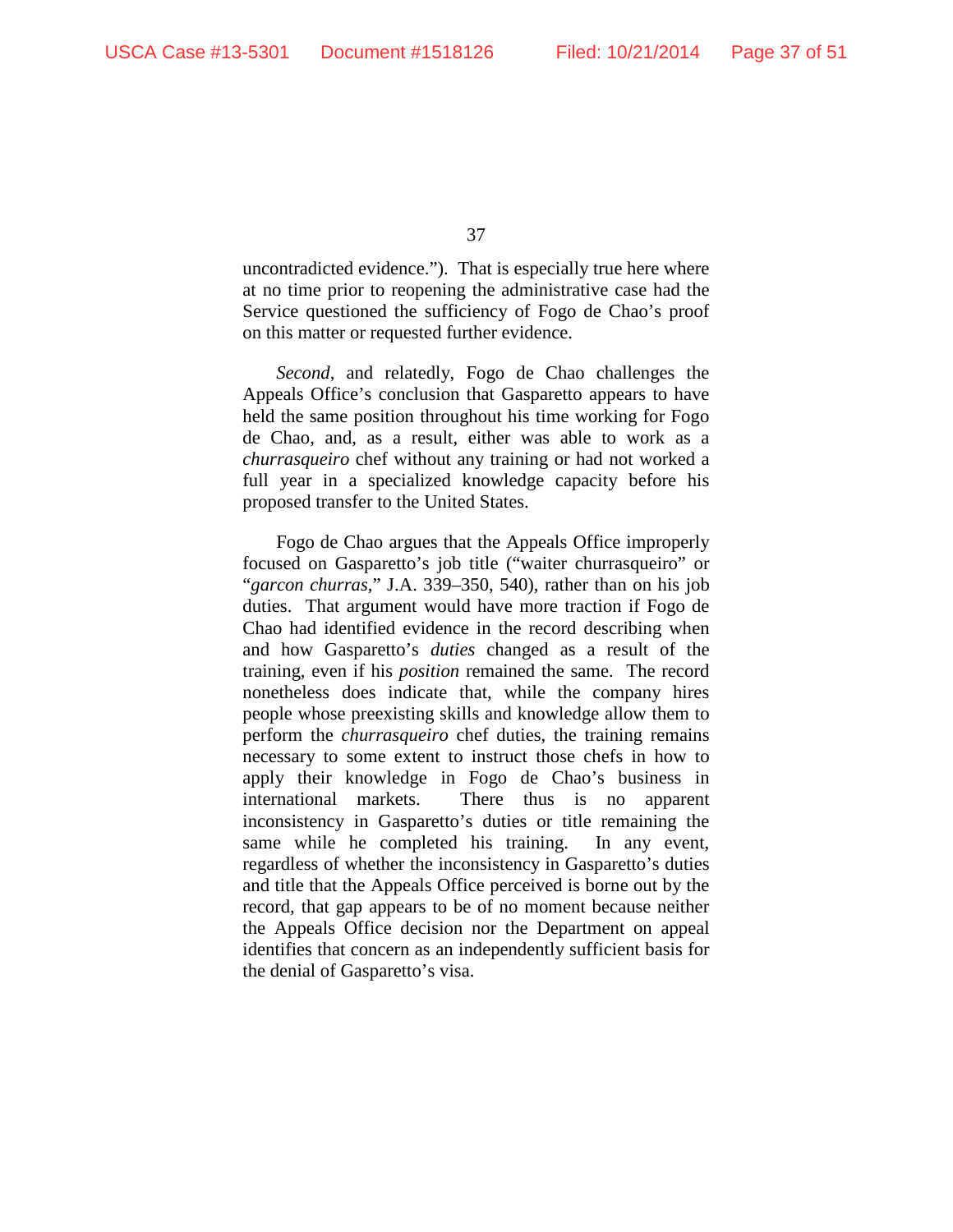#### *2. Additional Evidentiary Objections*

Fogo de Chao raises a number of objections to the second evidentiary pillar underlying the Appeals Office decision: that Fogo de Chao had not established that the *churrasqueiro* position itself requires "specialized knowledge." We need not wade into those disputes, however, because the Appeals Office's conclusion that culturally acquired knowledge is categorically irrelevant to showing "specialized knowledge" pervaded its analysis of the *churrasqueiro* position as well.

The Appeals Office opened this portion of its analysis by reiterating that "the beneficiary's knowledge of the culture and culinary traditions of his native region of Brazil is general knowledge," and concluded that it is such cultural and traditional knowledge "that equips him to be a *churrasqueiro* chef in the petitioner's industry." J.A. 666. Similarly, Fogo de Chao submitted an expert report explaining the business's critical reliance on the presence of a "core group" of Brazilian *churrasqueiros* at each of its restaurants, J.A. 672, and indicating that the Brazilian *churrasqueiros* have some duties that are distinct from Fogo de Chao's non-Brazilian employees, *see* J.A. 307, 309. The Appeals Office dismissed that evidence by reiterating its conclusion that "an alien cannot qualify for this classification based primarily upon his or her life experience or culture." J.A. 672. Another expert's report was dismissed because "the L-1B specialized knowledge visa has no cultural component." *Id.*

While Fogo de Chao has not persuasively responded to every evidentiary defect identified by the Appeals Office, it did submit evidence, including an expert's report, addressing the distinction between its Brazilian and non-Brazilian *churrasqueiro* employees. The Appeals Office disregarded this evidence as part and parcel of its as-yet unjustified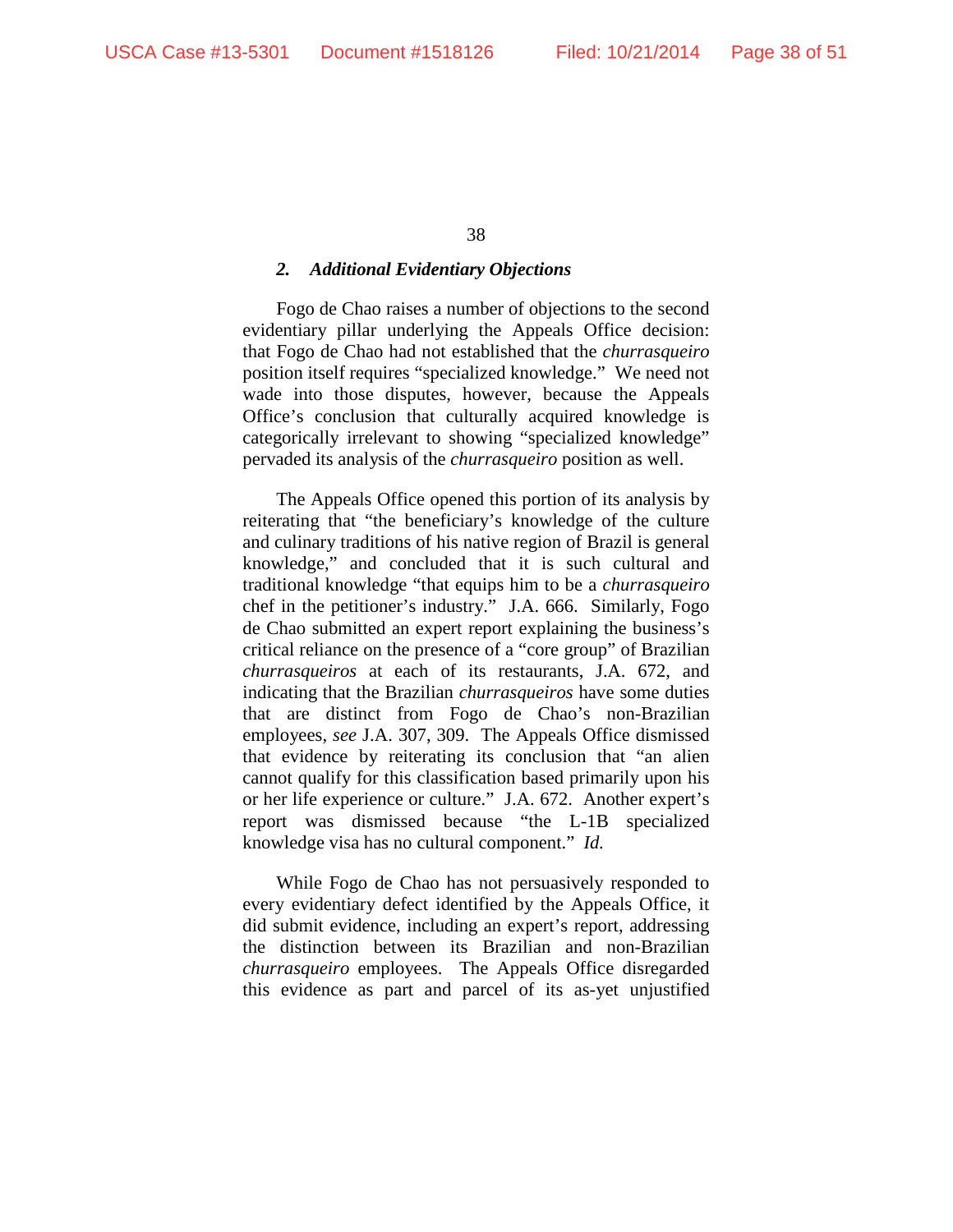categorical exclusion of cultural knowledge. Accordingly, the Appeals Office's factual conclusions must be remanded for further explanation as well.

## **C. Alleged Prejudgment by the Service**

Finally, Fogo de Chao argues that the Service's process as a whole was tainted because, in its view, the agency had prejudged the Gasparetto petition. Where a single agency decisionmaker is challenged in this fashion, we "will set aside an official's decision not to recuse 'only where he has demonstrably made up his mind about important and specific factual questions and is impervious to contrary evidence.'" *Power v. FLRA*, 146 F.3d 995, 1001–1002 (D.C. Cir. 1998) (brackets and additional internal quotation marks omitted) (quoting *Metropolitan Council of NAACP Branches v. FCC*, 46 F.3d 1154, 1165 (D.C. Cir. 1995)). Fogo de Chao has not met that high burden.

The sole, specific evidence of alleged prejudgment proffered is that, in opposing Fogo de Chao's motion to refer this case to mediation, the government's opposition brief referenced the Service's "determination that these individuals do not qualify for L-1B 'specialized knowledge' visas," and concluded that the parties "are at an impasse." J.A. 27. While that statement was made shortly after the agency had reopened the proceedings on Gasparetto's petition, it was argumentation in a brief made in connection with settlement discussions encompassing, on Fogo de Chao's part, not just the Gasparetto visa application, but also its future petitions as well. *Id.* at 27–28.

Equally importantly, the sentence in question was not authored by the Vermont Service Center Director who was considering Fogo de Chao's application upon reopening or by any member of the Appeals Office. It was made by litigation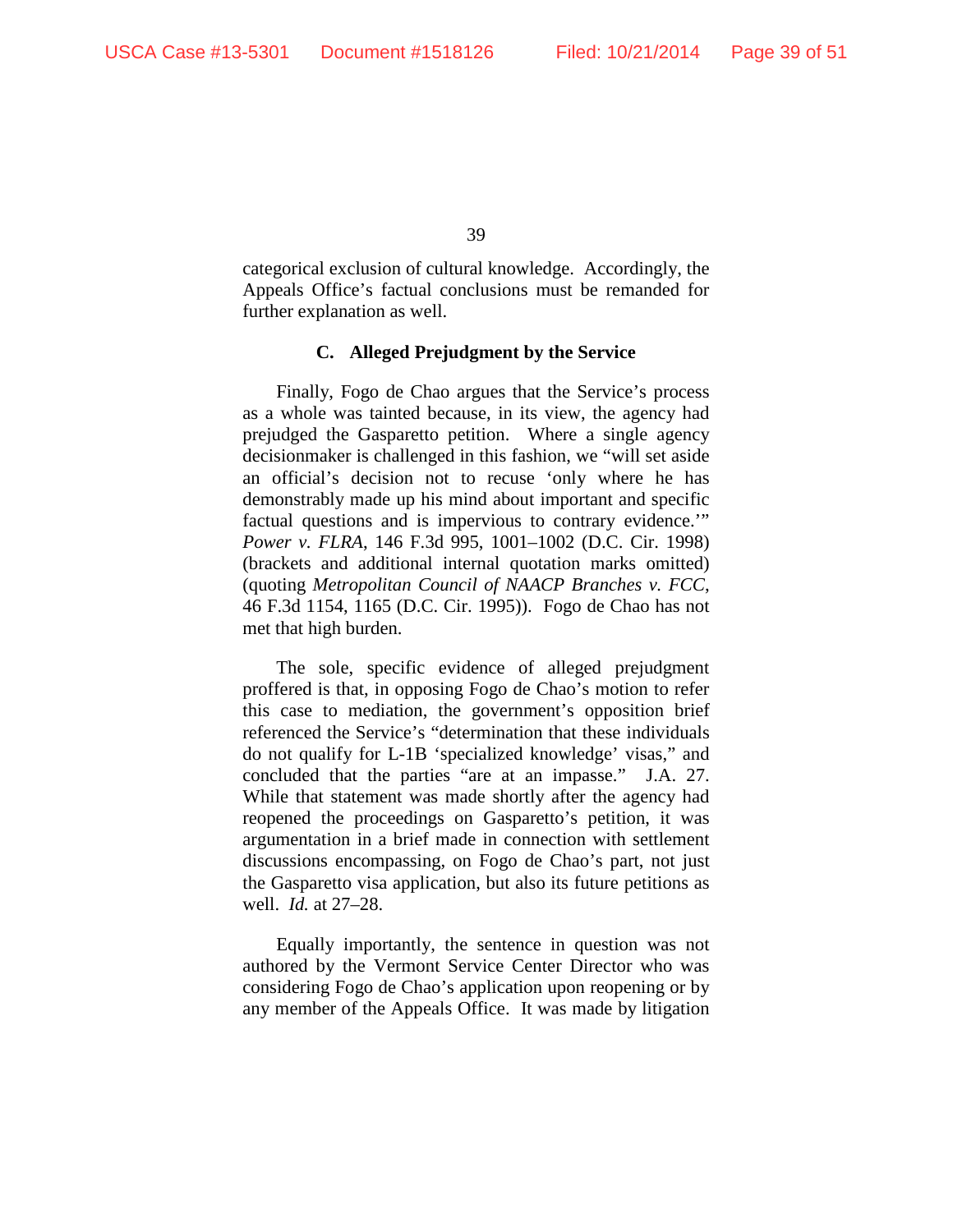counsel in a court filing. That does not come close to demonstrating that "the *final decisionmaker* has \* \* \* made a decision" in advance of further proceedings. *Volvo GM Heavy Truck Corp. v. Department of Labor*, 118 F.3d 205, 214 & n.12 (4th Cir. 1997) (rejecting attempt to rely on agency litigating position) (emphasis added).

Fogo de Chao's reliance on *Cinderella Career and Finishing Schools, Inc. v. FTC*, 425 F.2d 583 (D.C. Cir. 1970), is misplaced. In that case, right after the Federal Trade Commission staff announced its intention to appeal a decision to the full Commission, the Commission's Chairman gave a speech citing two examples of unfair and deceptive practices drawn directly from the case he was to hear. *See id.* at 589– 590. We concluded that the Chairman's failure to recuse was a denial of due process because "a disinterested observer may conclude that the agency has in some measure adjudged the facts as well as the law of a particular case in advance of hearing it." *Id.* at 591 (brackets omitted) (quoting *Gilligan, Will & Co. v. SEC*, 267 F.2d 461, 469 (2d Cir. 1959)).

That bears no resemblance to this case. An isolated statement in an adversarial court filing by counsel reciting the agency's litigation position does not remotely establish that the actual decisionmaker has a closed mind and is impervious to evidence or argument.

## **D. Appropriate Relief**

In reviewing agency action under 5 U.S.C. § 706(2), this court is required to take "due account \* \* \* of the rule of prejudicial error," *id*. Where, as here, an agency has set out multiple independent grounds for a decision, "we will affirm the agency so long as any one of the grounds is valid, unless it is demonstrated that the agency would not have acted on that basis if the alternative grounds were unavailable." *BDPCS,*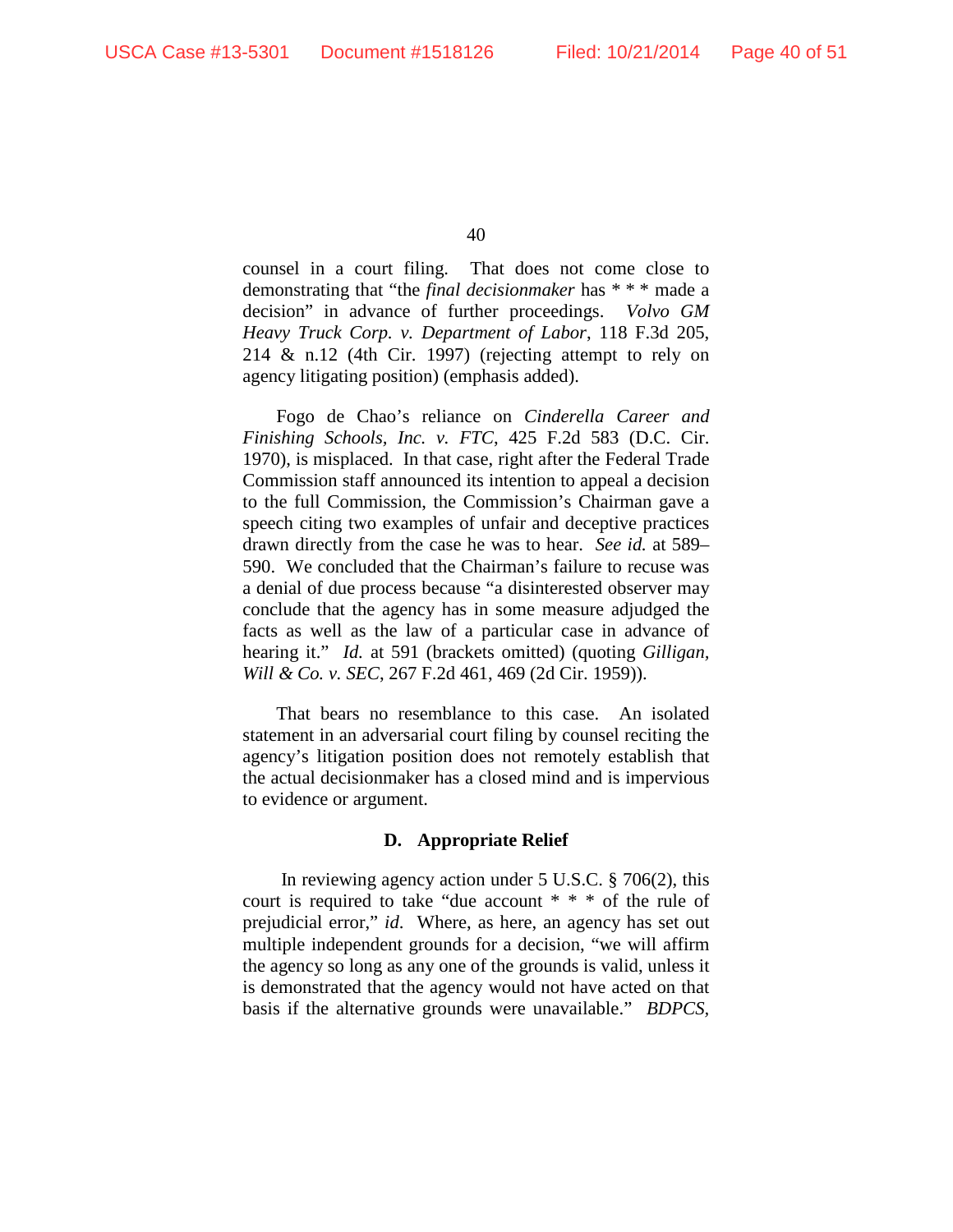*Inc. v. FCC*, 351 F.3d 1177, 1183 (D.C. Cir. 2003) (Roberts, J.). Where the agency has not afforded individual weight to the alternative grounds, however, the court may uphold the decision only "as long as one [ground] is valid and the agency would clearly have acted on that ground even if the other were unavailable." *Bally's Park Place, Inc. v. NLRB*, 646 F.3d 929, 939 (D.C. Cir. 2011) (internal quotation marks omitted) (quoting *Casino Airlines, Inc. v. Nat'l Transp. Safety Bd.*, 439 F.3d 715, 717 (D.C. Cir. 2006)).

Here, the insufficiently reasoned, categorical rejection of cultural knowledge as a relevant component of "specialized knowledge," the blinkered review of the evidence of Gasparetto's training, and the agency's reliance on its cultural-knowledge bar in multiple aspects of its decision preclude us from confidently saying that the agency would have resolved the Gasparetto petition in the same manner absent those errors. Indeed, the Appeals Office itself described the role of cultural knowledge—"whether a beneficiary's life experience and inherent knowledge of his or her own native culture and traditions can constitute 'specialized knowledge' within the meaning of the statutory and regulatory definitions"—as "a critical question before [it]." J.A 662. Given the errors identified in that ruling, along with other missteps in its analysis, "[t]he 'proper course' is \* \* \* to 'remand to the agency for additional investigation or explanation.'" *Soltane*, 381 F.3d at 152 (quoting *Florida Power & Light Co. v. Lorion*, 170 U.S. 729, 744 (1985)); *see also Love Korean Church v. Chertoff*, 549 F.3d 749, 759–760 (9th Cir. 2008) (same, vacating the Appeals Office's decision).

Before the district court, Fogo de Chao also sought mandamus relief and to compel agency action unlawfully withheld or unreasonably delayed under 5 U.S.C. § 706(1).

<sup>41</sup>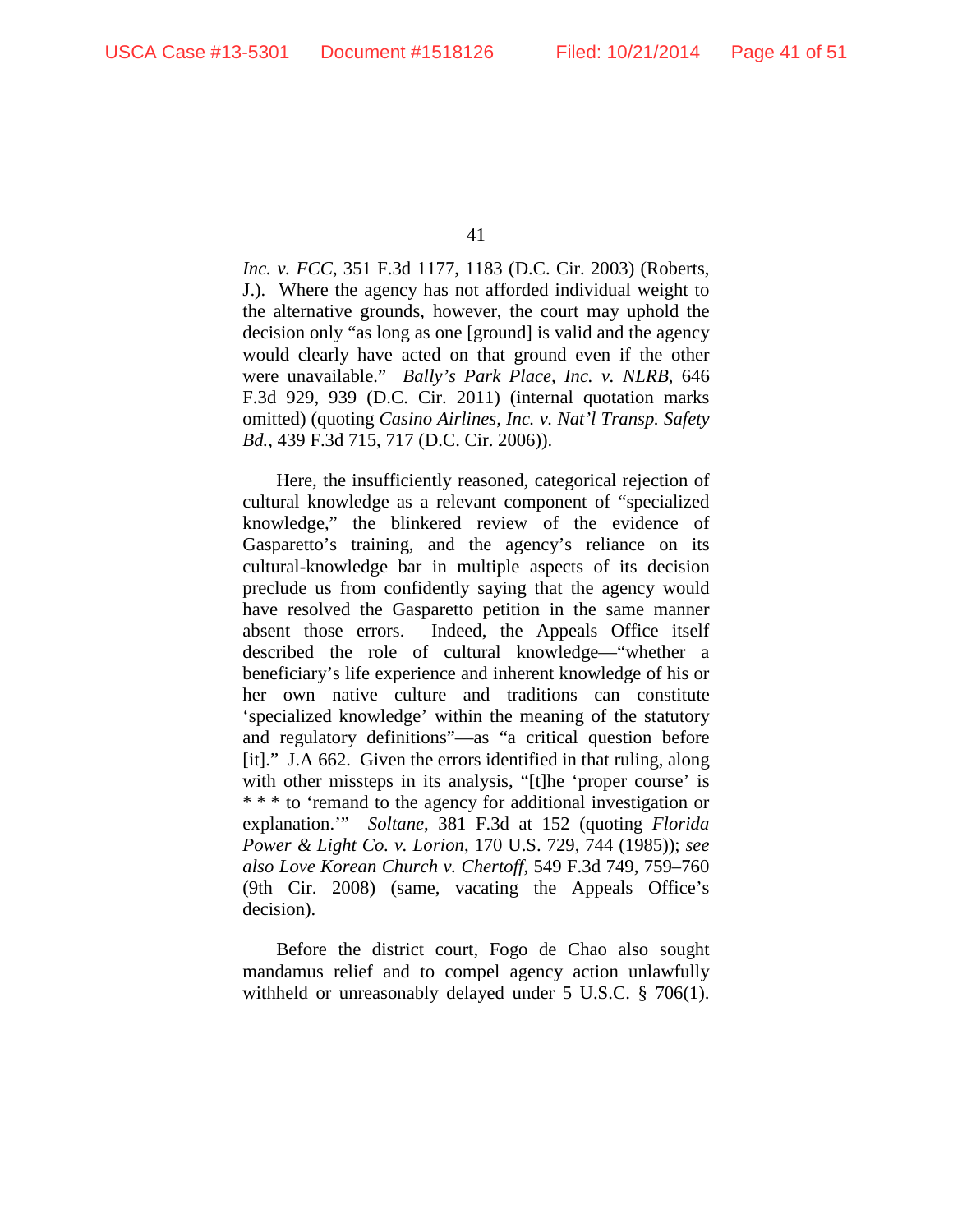While we are mindful of the length of time these proceedings have already consumed, Fogo de Chao has not argued its entitlement to any of those more extraordinary remedies on appeal, nor has it demonstrated that this case warrants a remand to the agency with specific instructions. We are confident that the Department will handle this matter with appropriate dispatch and, if not, Fogo de Chao can seek relief from the district court in the first instance.

In closing, we pause to note our puzzlement over the dissent's disagreement. For the most part, the dissenting opinion opposes what it perceives to be Fogo de Chao's "argument" (Dissent at 3)—which is not what is under review here. And it endorses a perceived agency "position" (Dissent at 2), but makes no effort to defend the agency's actual decision adopting a categorical legal rule against cultural knowledge and skills forming any component of "specialized knowledge."

Specifically, the dissenting opinion "fully agree[s]" with what it labels "the agency's longstanding position" that "one's country of origin, or cultural background, does not constitute specialized knowledge." Dissent at 2. There is, however, nothing "longstanding" about the cultural-knowledge bar. Quite the opposite, it was the agency decision under review here that gave birth to that rule. *See* J.A. 662 (identifying as a "critical question" whether an employee's "life experience and inherent knowledge of his or her own culture and traditions can constitute 'specialized knowledge'"); J.A. 571 (agency determination that the case presents that "unusually complex or novel issue").

To the extent the dissenting opinion's concern is simply with the proposition that an individual's country of origin or background—the "authentic[ity]" of that person's national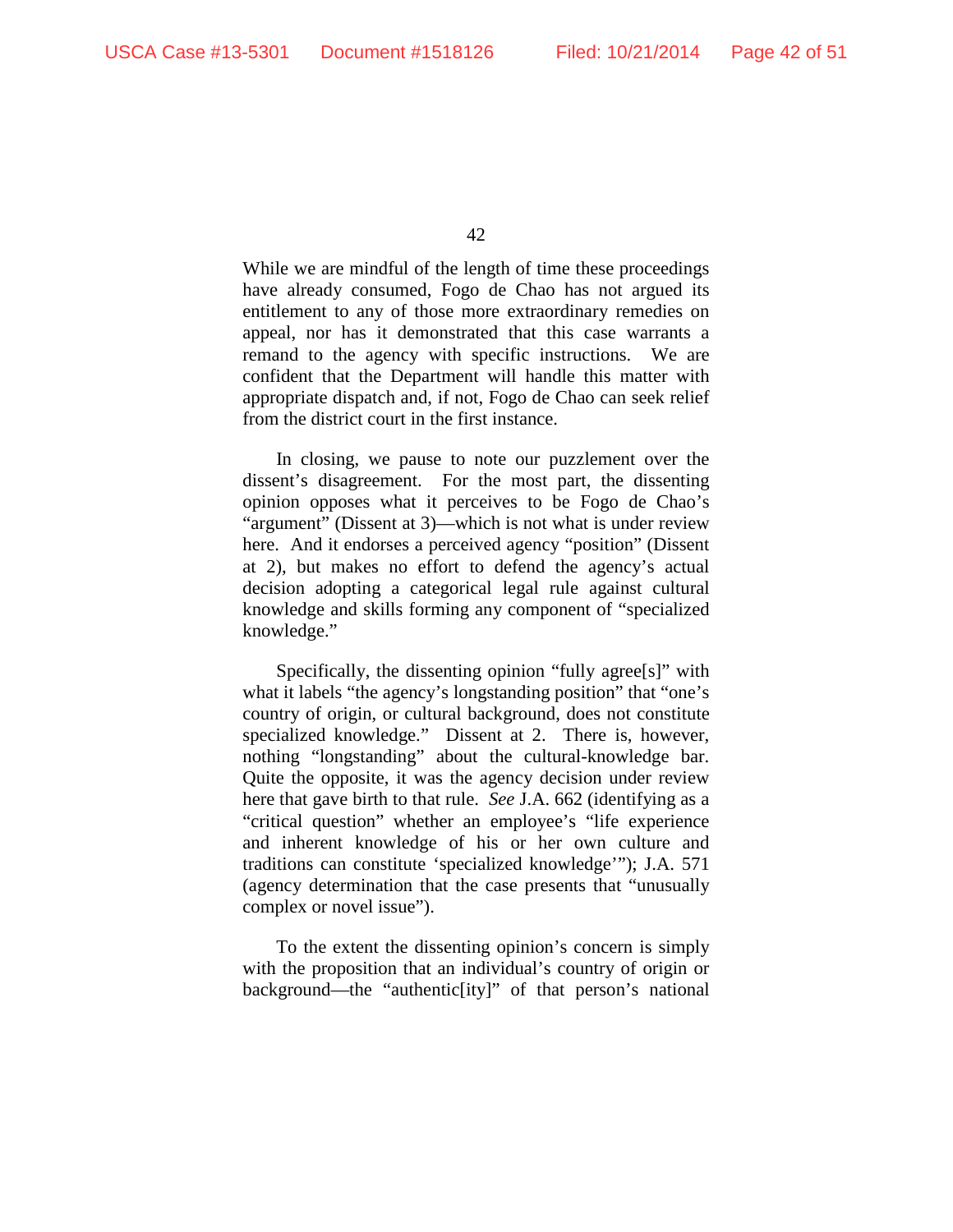identity (Dissent at 2)—constitutes specialized knowledge, we may well agree. It may be that the agency could reasonably conclude that mere background and cultural identity divorced from distinct knowledge and skills seem far removed from the concept of "specialized knowledge." *See supra* at 25–26. But under settled principles of administrative law, it is for the agency to make such a judgment in the first instance, rather than for the dissent to write it without any citation to the actual agency decision under review and then singlehandedly declare it the agency's own "position" (Dissent at 2). *See, e.g.*, *Calpine Corp. v. FERC*, 702 F.3d 41, 46 (D.C. Cir. 2012) ("[I]t is axiomatic that agency decisions may not be affirmed on grounds not actually relied upon by the agency."); *Otay Mesa Property, L.P. v. Department of Interior*, 646 F.3d 914, 918 (D.C. Cir. 2011) (noting that, if a particular conclusion in fact served as the agency's basis for arriving at a decision under review, the agency "must say so in its agency decision and justify that determination").

Perhaps, instead, the dissenting opinion means to embrace the agency's categorical rule woodenly excluding any and all knowledge or skills acquired by an employee solely because those skills and knowledge were learned from family or community rather than in-company trainers. But in so doing, the dissenting opinion fails to identify what in the "immigration statutes as written" (Dissent at 4) or the articulated reasoning of the agency decision makes the *source* of specialized knowledge singlehandedly dispositive. It thus remains a mystery after reading the dissent why (for example) a chef "singing or entertaining in a particular manner" in a themed restaurant, Ohata Memorandum at 2, J.A. 49, may have specialized knowledge if that ability to entertain came from in-house training, but is categorically disqualified if the same knowledge derives from a decade or more of actual life experience learning and performing those skills.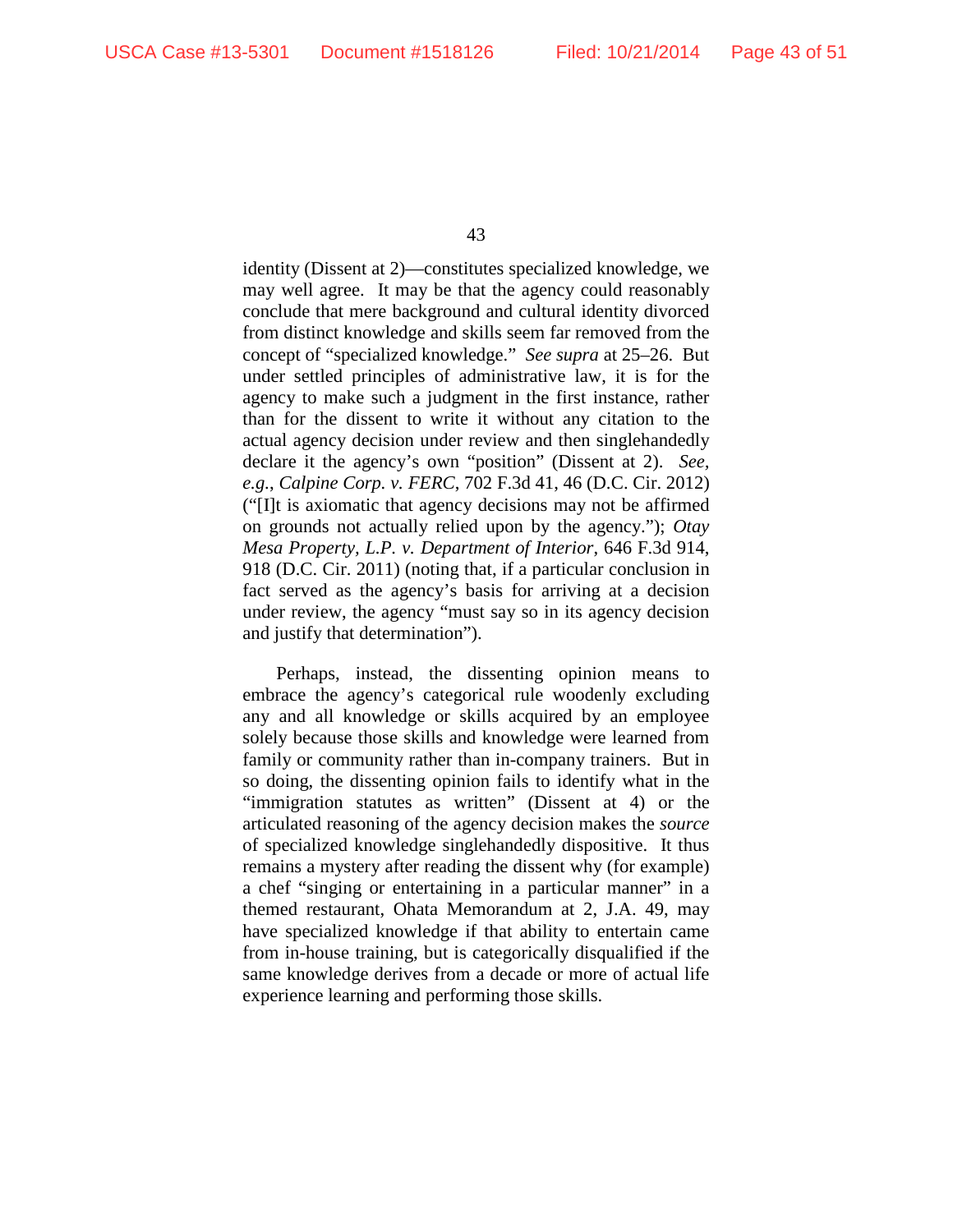The dissenting opinion separately objects that the majority opinion makes an unwarranted evidentiary judgment by "say[ing] \* \* \* that Fogo de Chao may have put forth sufficient evidence that American chefs could not be trained to do these jobs within a reasonable amount of time." Dissent at 4. As the portion of the majority opinion that the dissenting opinion cites demonstrates, however, no such sweeping evidentiary judgment has been made. We hold only that the agency must actually apply its own legal test and itself address directly whether or not Fogo de Chao's evidence of training difficulties demonstrated an inability to train domestic workers within a "reasonable period of time," Ohata Memorandum at 3, J.A. 50, rather than using its legally erroneous categorical rule to detour around the reasonabletraining issue. *See supra* at 28-30, 38-39, 40-41. 9

Moreover, if this case were really just about whether "American chefs either can't learn to cook or won't cook Brazilian steaks" (Dissent at 3), that surely would not have taken a 53-page agency opinion addressing what the Director deemed to be "an unusually complex or novel issue," J.A. 571. The dissenting opinion's view backhands (i) the actual description of the *churrasqueiros*' duties in the record, J.A. 462, which outlines seventeen distinct cooking and noncooking skills that must be acquired, (ii) the Ohata Memorandum's express recognition that cooking combined with "ancillary" duties could constitute specialized knowledge, J.A. 49, (iii) the agency's prior practice granting more than 200 of Fogo de Chao's L-1B applications for its

<sup>-&</sup>lt;br>9 An additional problem is that the Appeals Office reached that categorical judgment by cherry picking from, rather than "adher[ing] to and appl[ying]" (Dissent at 1), the two prior policy memoranda it purported to follow. *See supra* at 21–25**.**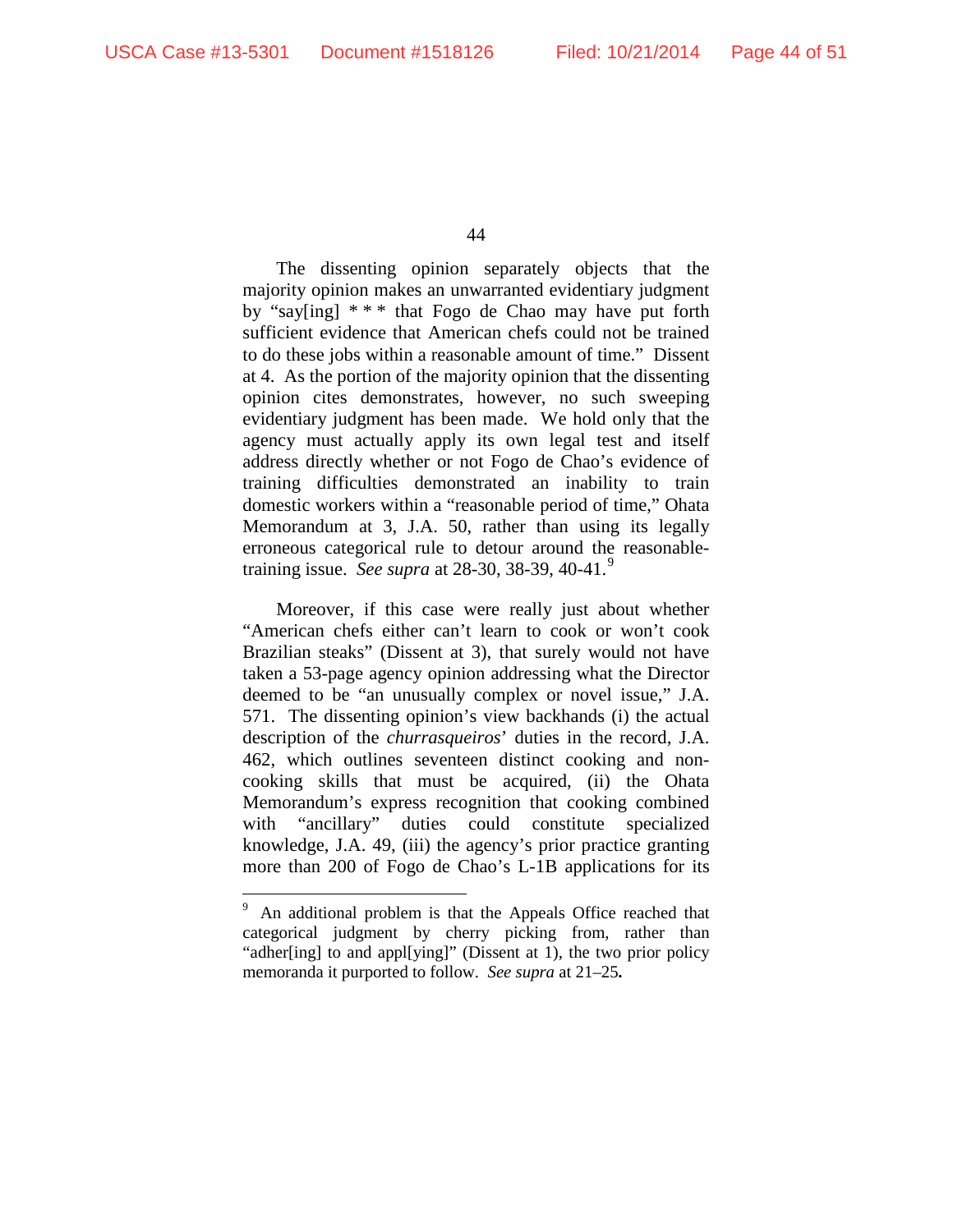*churrasqueiros*, and (iv) the fact that Fogo de Chao commonly or even predominantly hires American chefs in its U.S. restaurants, *see* J.A. 309, 454; Oral Arg. Tr. 57:19–22. Fogo de Chao's position here is simply that it needs Gasparetto to help train those American chefs in *churrascaria* techniques and knowledge, and to perform the service- and team-related skills that Fogo de Chao says have proven particularly difficult to transfer.

Finally, while the dissenting opinion defends the agency decision as a "clamp[] down" following the 2004 Ohata Memorandum (Dissent at 5), it does so for policy reasons that are entirely absent from the agency decision under review. Indeed, the agency decision refused to even acknowledge the shift in approach that the dissent articulates on its behalf. On top of that, the government does not even contest that it continued to confer L-1B status on Fogo de Chao's *churrasqueiros* for at least two more years *after* the Ohata Memorandum issued. *See* J.A. 676-677; Fogo de Chao Opening Br. 9 n.2; Oral Arg. Tr. 16:22-17:18; *cf. SEC v. Chenery Corp.*, 318 U.S. 80, 87-88 (1943). 10

 $10$  To the extent the dissenting opinion's concern is with "economic" expediency" and the displacement of American workers (Dissent at 3-4), it was Congress, not Fogo de Chao, that created the L-1B visa program to bring foreign workers with specialized knowledge into United States businesses. *See, e.g.,* H.R. Rep. No. 851, 91st Cong., 2d Sess. 5–6 (1970) ("[I]ntercompany transfers have contributed immeasurably to the growth of American enterprise" and "international trade."). Furthermore, it was the Executive Branch that decided both (i) that the time and resource-expenses associated with training domestic workers (including chefs and specialty cooks that have ancillary duties) should inform the "specialized knowledge" inquiry, and (ii) that Fogo de Chao's *churrasqueiro*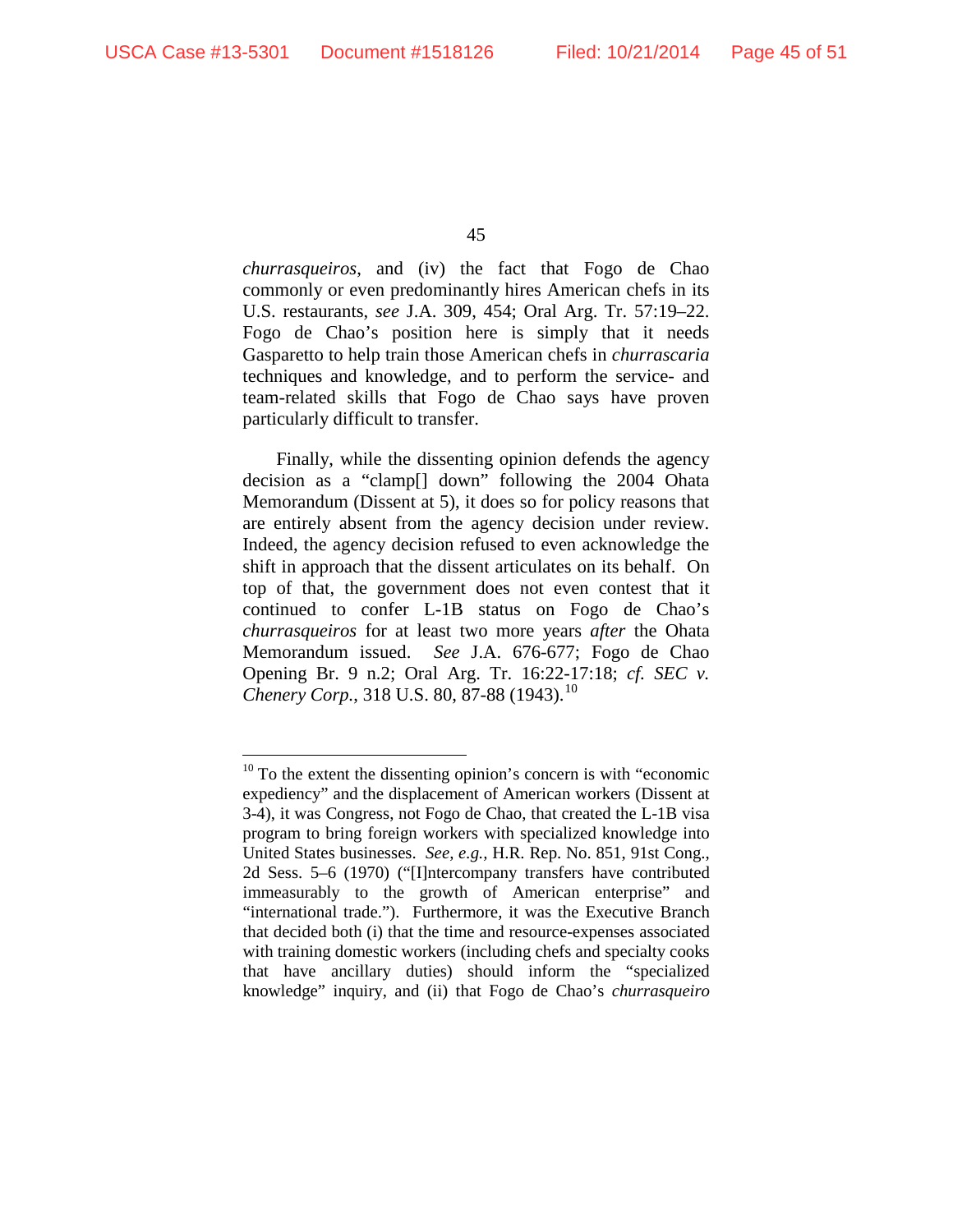$\overline{a}$ 

46

We accordingly remand the matter to the district court with instructions to vacate the Appeals Office's decision and to remand to the agency for further proceedings consistent with this opinion.

*So ordered.*

chefs met that test more than 200 times (apparently without creating any "substantial loophole" in the visa program (Dissent at 2)). Perhaps the dissent disagrees with those policy judgments or the agency's past practice. But our Constitution places such sensitive immigration and economic judgments squarely in the hands of the Political Branches, *not* the courts. *See Arizona v. United States*, 132 S. Ct. 2492, 2510 (2012); *United States v. Valenzuela-Bernal*, 458 U.S. 858, 864 (1982) ("The power to regulate immigration—an attribute of sovereignty essential to the preservation of any nation has been entrusted by the Constitution to the political branches[.]").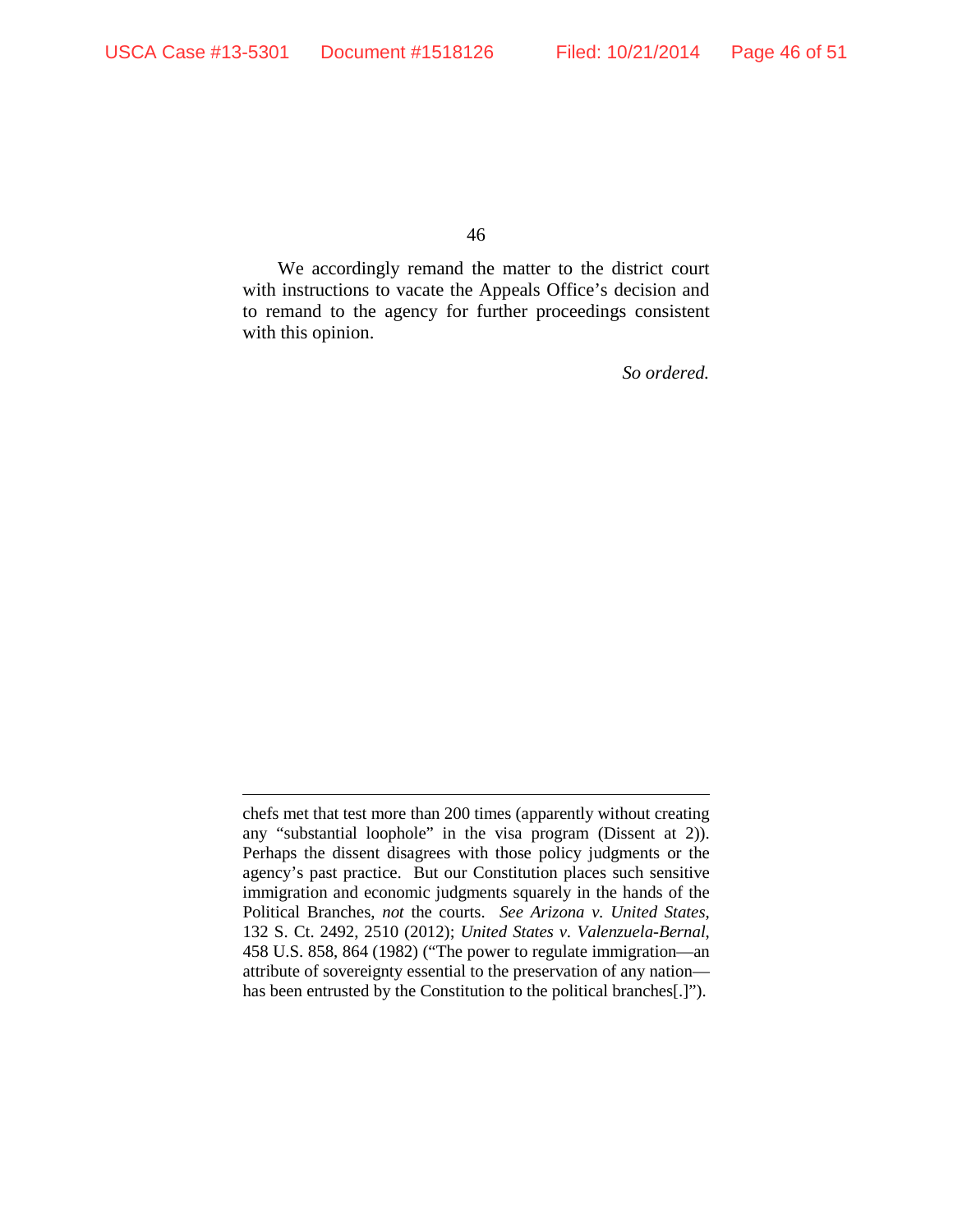KAVANAUGH, *Circuit Judge*, dissenting: Fogo de Chao operates Brazilian steakhouses in the United States. It wants to employ Brazilian chefs rather than American chefs in these steakhouses. The question under the immigration statute at issue in this case is whether Fogo de Chao's Brazilian chefs possess "specialized knowledge." 8 U.S.C. § 1101(a)(15)(L). If so, these Brazilian chefs may obtain L1-B visas to work in the United States.

In 2004, United States Citizenship and Immigration Services (known as USCIS) announced its determination that foreign chefs seeking to work in ethnic restaurants in the United States "generally are not considered to have 'specialized knowledge.'" USCIS Memorandum (Sept. 9, 2004) at 1, reprinted in Joint Appendix ("J.A.") 48. In this case, USCIS adhered to and applied that now-longstanding agency policy, concluding that Fogo de Chao's Brazilian chefs do not possess specialized knowledge for purposes of this visa program. The District Court upheld the agency's decision.

The majority opinion now overturns the agency's decision. In doing so, the majority opinion says that it must decide the case without any meaningful deference (under *Chevron*, *State Farm*, or otherwise) to the agency's legal analysis and factual conclusions. I will assume for the sake of argument that the majority opinion is right to afford no meaningful deference to the agency. But even reviewing the matter de novo, I agree with the agency's decision and therefore would uphold it.

Fogo de Chao contends that Brazilian chefs have specialized knowledge based on: (i) the chefs' knowledge of Brazilian culture and culinary practices from growing up and learning how to cook meat in rural Brazil and (ii) the time it would allegedly take American chefs to learn how to cook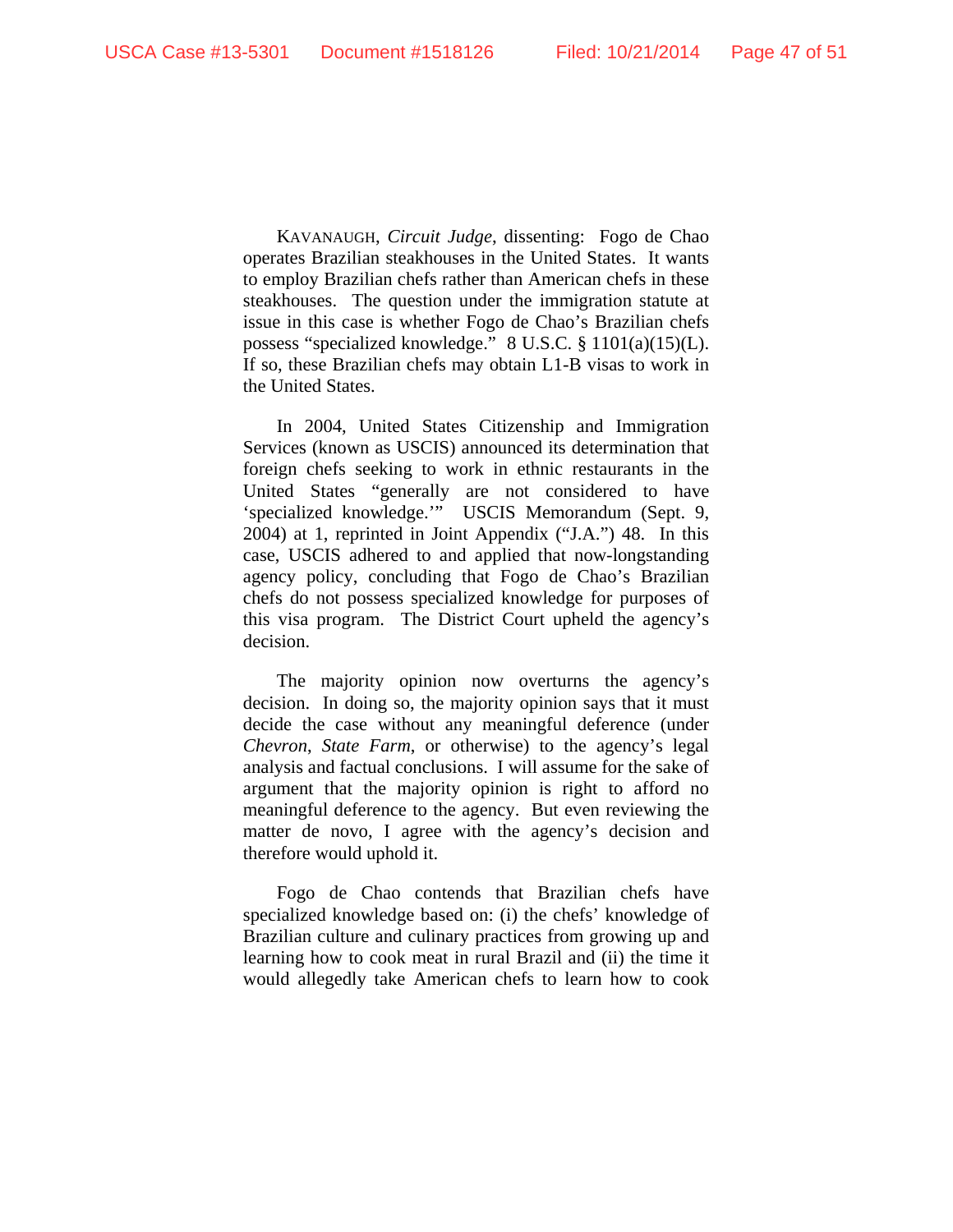Brazilian steaks. The agency correctly rejected those arguments.

As to Fogo de Chao's first argument, its so-called "cultural" argument, I fully agree with the agency's longstanding position – which it relied on in this case – that one's country of origin, or cultural background, does not constitute specialized knowledge under this immigration statute for purposes of being a chef or otherwise working in an ethnic restaurant or bar in the United States. *See* 2004 USCIS Memorandum at 2-3. Fogo de Chao says that it wants "authentic" Brazilian chefs in its U.S. restaurants. Tr. of Oral Arg. 7, 19, 20, 22-23. But such a circular "foreign citizenship and cultural background constitute specialized knowledge for purposes of working in an ethnic restaurant or bar" argument would gut the specialized knowledge requirement and open a substantial loophole in the immigration laws.

As to Fogo de Chao's second contention – that the Brazilian chefs have specialized knowledge because it takes significant time for American chefs to learn how to cook Brazilian steaks – I agree with the agency that Fogo de Chao failed to prove that claim. Put simply, the record does not establish that Fogo de Chao's Brazilian chefs possess skills that American chefs cannot learn within a reasonable amount of time.<sup>1</sup> At oral argument, Fogo de Chao asserted that in "Fogo's experience," a cook "born in America" cannot learn to cook Brazilian steaks as well as a Brazilian-born person.

 <sup>1</sup>  $<sup>1</sup>$  Fogo de Chao agrees that the relevant question for this aspect</sup> of its argument is whether American chefs could be trained to do the job within a reasonable amount of time. *See, e.g.*, Tr. of Oral Arg. 4 ("Fogo completely agrees" with the proposition that "recipes and cooking techniques that could be learned by a chef through exposure to the recipe or cooking techniques for a brief or moderate period of time generally do not constitute specialized knowledge.").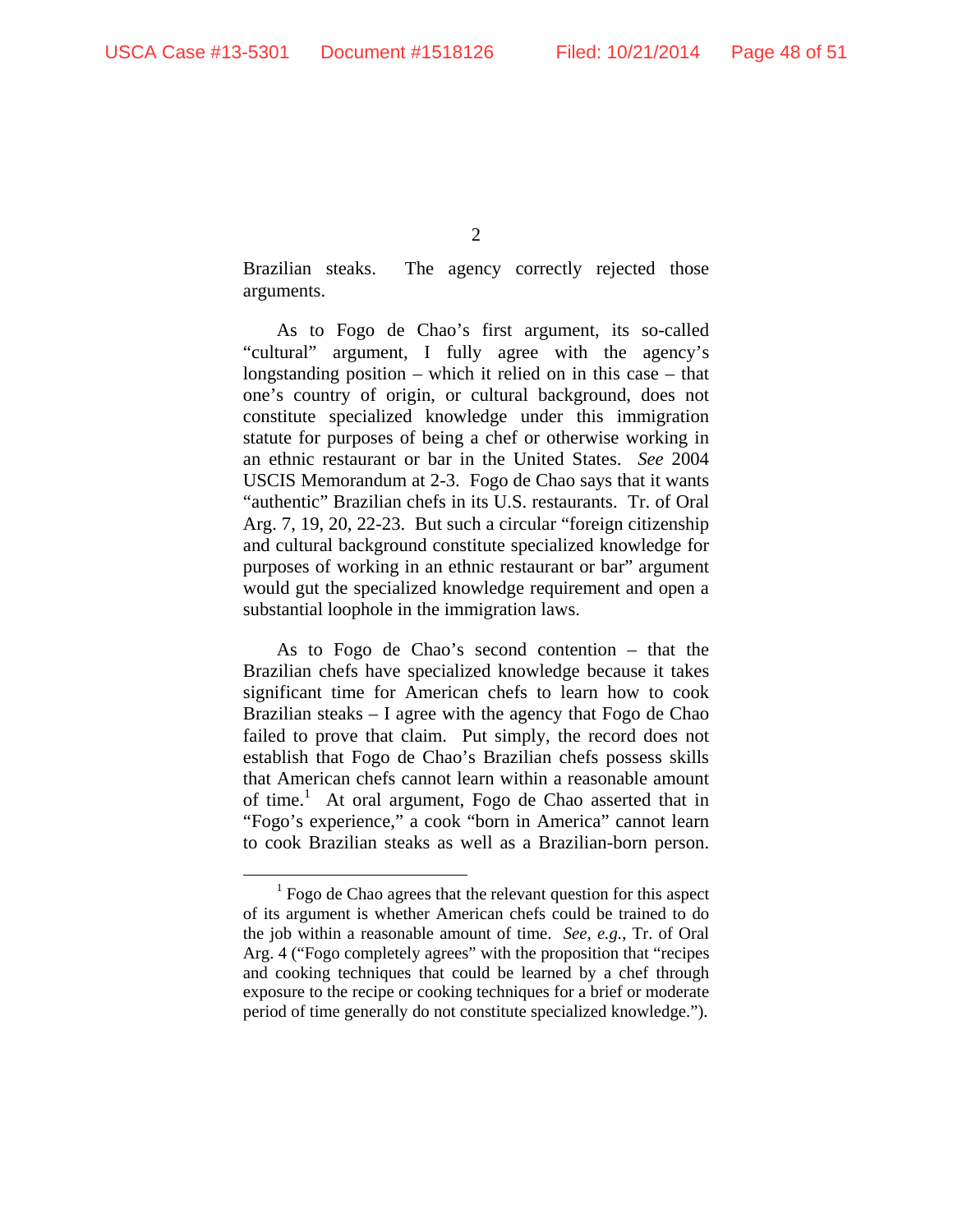Tr. of Oral Arg. 57. But the record demonstrates that Fogo de Chao's chefs perform tasks that can be readily learned by American chefs, such as talking with customers while cooking several cuts of meat on an open grill. *See* J.A. 631- 32; *cf.* Maj. Op. at 23 (emphasizing that Fogo's chefs engage in "preparing and cooking five to six skewers of meat on an open grill," "circulating through the dining room to carve meat for guests," and "educating those guests about both the cuts of meat being served and gaucho culinary and cultural traditions"). Indeed, Fogo de Chao already employs *some*  American chefs in its U.S. steakhouses, which belies Fogo's contention that Americans cannot do the job. Moreover, reading the record with just a dash of common sense tells us that chefs who happen to be American citizens surely have the capacity to learn how to cook Brazilian steaks and perform the relevant related tasks. To maintain otherwise, as Fogo de Chao does, is to imply that Brazilian chefs are essentially born with (or somehow absorb during their formative years) a cooking skill that cannot be acquired through reasonable training, which seems an entirely untenable proposition.

Ultimately, Fogo de Chao's argument is that American chefs either can't learn to cook or won't cook Brazilian steaks. *See, e.g.*, Tr. of Oral Arg. 7-9, 57. But the "Americans can't learn to cook" proposition is a factually unsupported stereotype that finds no home in the specialized knowledge visa program. And the "Americans won't cook" proposition in the end is just an economic argument. Like other restaurants, Fogo de Chao must compete in the chef market by offering better wages or benefits to attract quality chefs. Fogo de Chao undoubtedly would save money if it could simply import experienced Brazilian chefs rather than hiring and training only American chefs to cook at its steakhouses here in the United States. And at bottom, that

<sup>3</sup>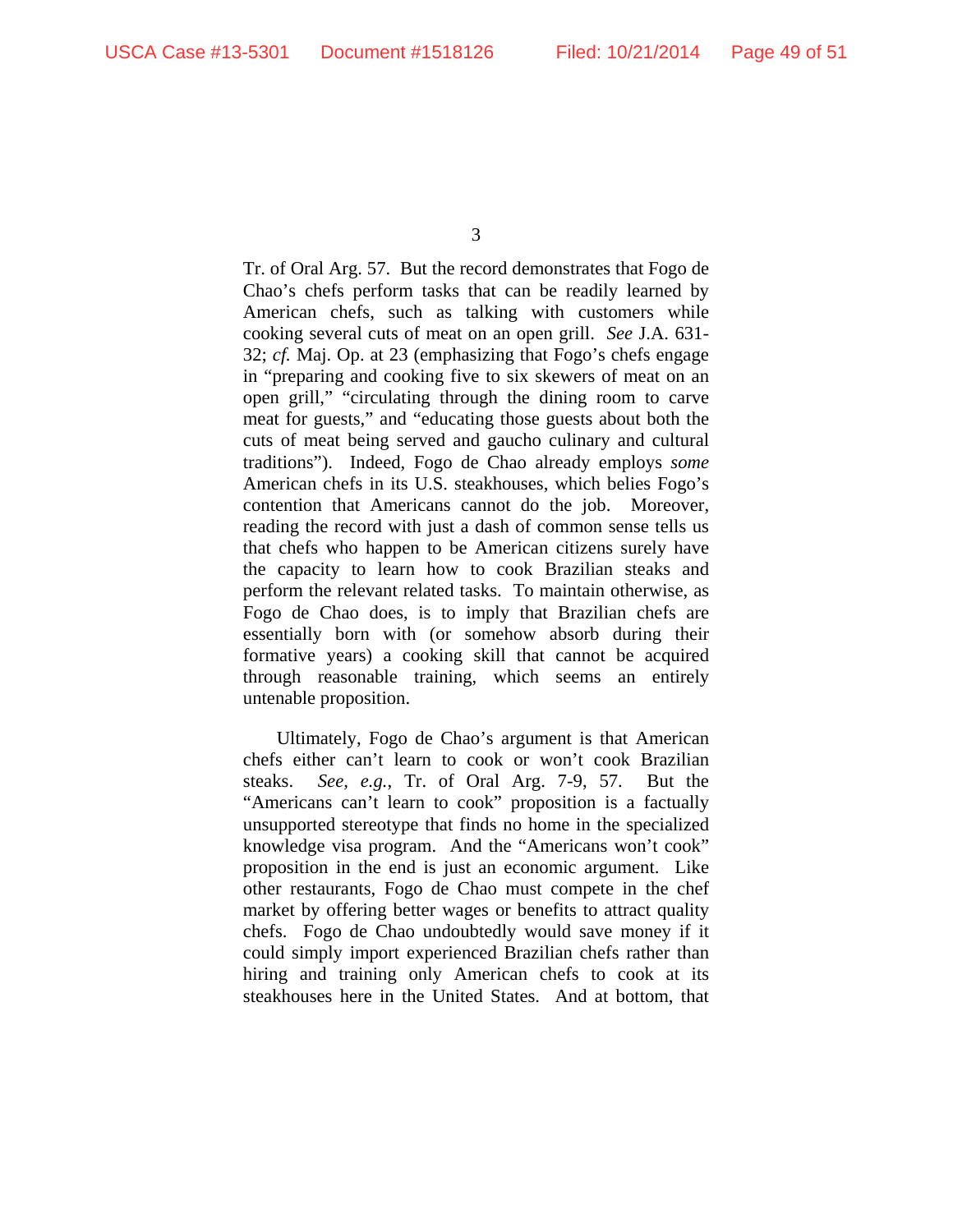seems to be at least part of what is going on in this case – namely, Fogo's desire to cut labor costs masquerading as specialized knowledge. But under the provision of the immigration laws at issue here, mere economic expediency does not authorize an employer to displace American workers for foreign workers.

For its part, the majority opinion does not fully embrace Fogo de Chao's broad "cultural" argument. But the majority opinion says (contrary to the agency and the District Court) that Fogo de Chao may have put forth sufficient evidence that American chefs could not be trained to do these jobs within a reasonable amount of time. *See* Maj. Op. at 26-30. As I have explained, I respectfully disagree with that analysis of the factual record in this case.

\* \* \*

The United States is a nation of immigrants. In our constitutional system, Congress and the President determine the circumstances under which foreign citizens may enter the country. The judicial task is far narrower: to apply the immigration statutes as written. By claiming that its Brazilian chefs possess "cultural" knowledge and skills that cannot be learned by Americans within a reasonable time, Fogo de Chao has attempted an end-run around the carefully circumscribed specialized knowledge visa program.<sup>2</sup> For a brief time, Fogo de Chao convinced some lower-level agency officials to issue specialized knowledge visas for its chefs. But in this case,

 <sup>2</sup>  $2$  In critiquing this dissent, the majority opinion says that sensitive immigration judgments are "squarely in the hands of the Political Branches." Maj. Op. at 46 n.10. It seems unusual for the majority opinion to rely on that principle in response to this dissent given that it is the majority opinion that overturns the decision of the Executive Branch in this case.